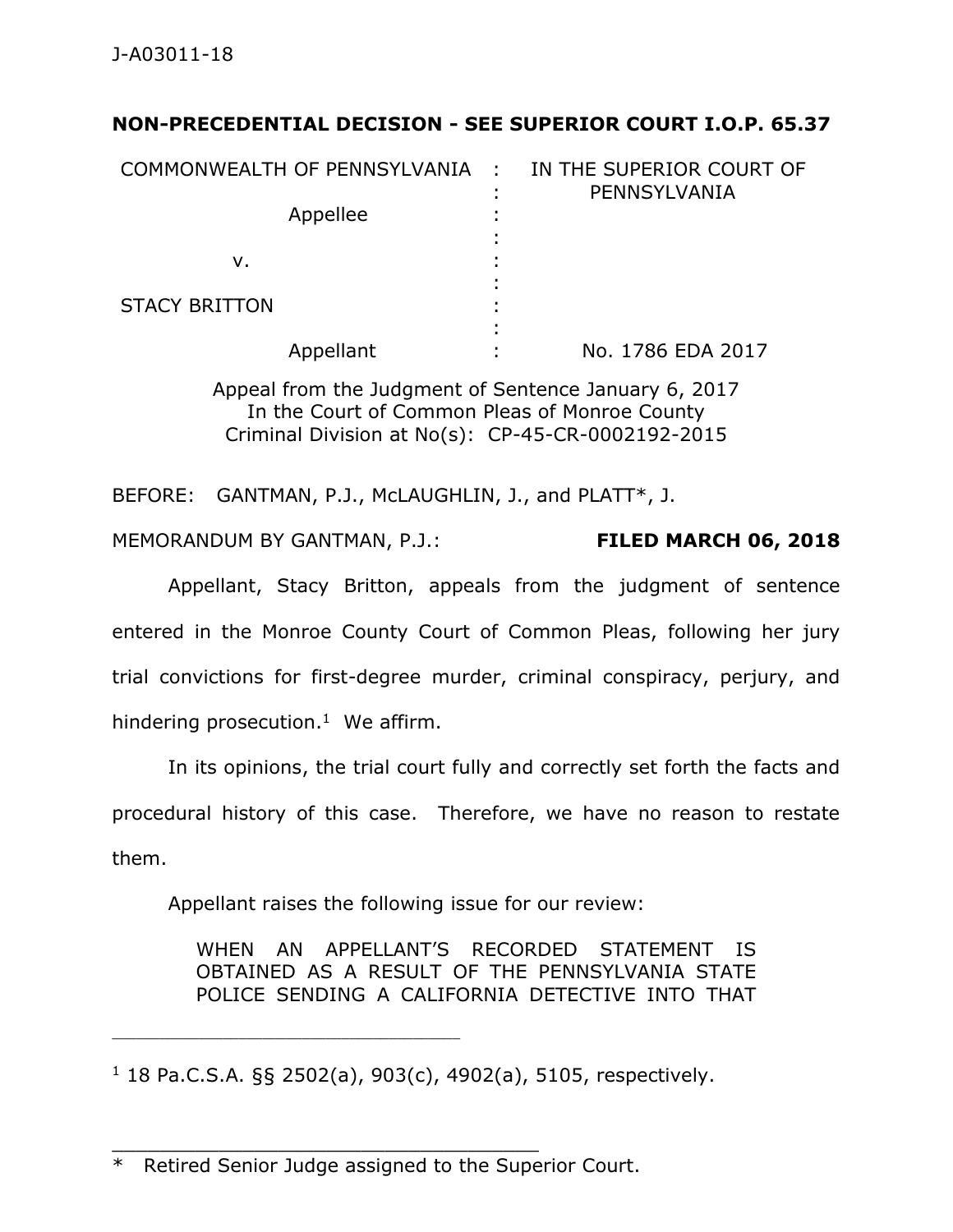APPELLANT'S CALIFORNIA HOME TO SURREPTITOUSLY RECORD THAT APPELLANT, SHOULD THE RECORDED STATEMENT BE SUPPRESSED EVEN IF CALIFORNIA LAW WOULD HAVE ALLOWED SUCH SURREPTITIOUS RECORDING?

(Appellant's Brief at 6).

After a thorough review of the record, the briefs of the parties, the applicable law, and the well-reasoned opinions of the Honorable Margherita Patti Worthington, P.J., we conclude Appellant's issue merits no relief. The trial court opinions comprehensively discuss and properly dispose of the question presented. (**See** Trial Court Opinion, dated October 27, 2016, at 1- 37; Suppression Trial Court Opinion, dated May 8, 2017, at 1-13) (finding: initially, no Pennsylvania state interest would be advanced by analyzing propriety of surreptitious recording of Appellant under Pennsylvania law because recording did not occur in Pennsylvania and interviews were not conducted by Pennsylvania law enforcement; California legislature enacted laws to permit law enforcement officers to record individuals without prior court approval; while Pennsylvania Wiretap Act would not allow similar police conduct, Pennsylvania has no interest in interview recordings conducted in California, even if results are later used in Pennsylvania proceedings; Pennsylvania Superior Court has already decided that if legislature of another state allows wiretapping within its borders, Pennsylvania courts will not question that decision; thus, California law controls and court must determine whether recordings at issue were valid, legal, and properly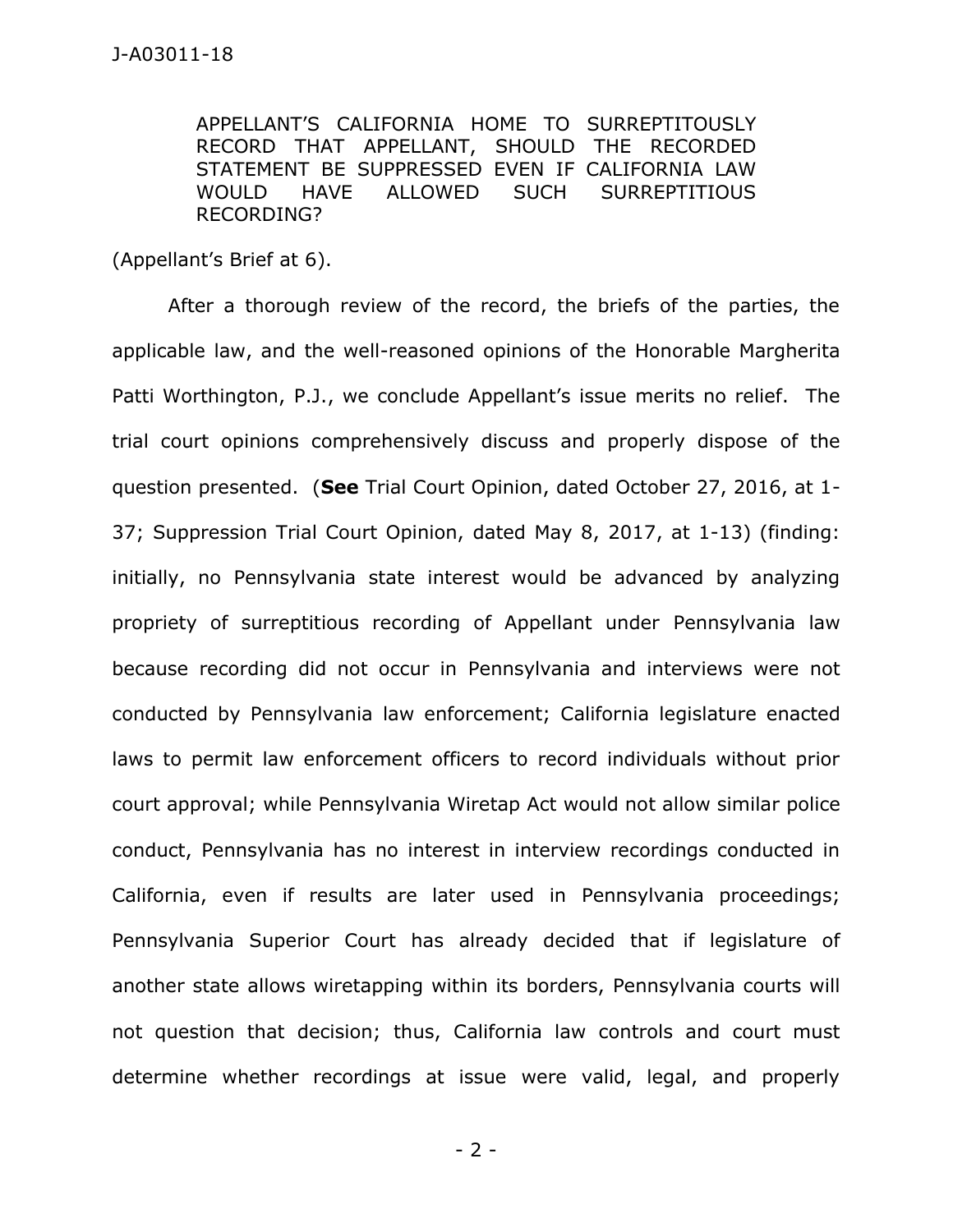authorized under California law; conduct of California detectives constituted "eavesdropping" and did not constitute "wiretapping" as defined in California Penal Code; interviews at issue were conducted on 8/17/15 and 8/18/15, at police station and Appellant's residence, by video or audio; California legislature recognizes that law enforcement agencies have legitimate need to employ modern listening devices and techniques in investigation of criminal conduct; because California detectives were acting within scope of their authority as law enforcement officers, they were permitted to record Appellant surreptitiously, without asking for consent prior to recording, under California law; additionally, California law allows one party to confidential communication to record communication for purposes of obtaining evidence reasonably believed to relate to commission by another party to communication of crime of any felony involving violence; thus, even if California detectives were somehow not acting within scope of their authority as law enforcement officers, recordings at issue would still be valid under California law; moreover, even if recordings were suppressed, California detectives were direct parties to communications at issue and could testify to their recollections of interviews; Appellant also insists California detectives were acting as agents of Pennsylvania state police and therefore must conform to Pennsylvania law; Appellant failed to cite any legal authority in her suppression motion to support this position; in any event, evidence does not support Appellant's contention, where Pennsylvania

- 3 -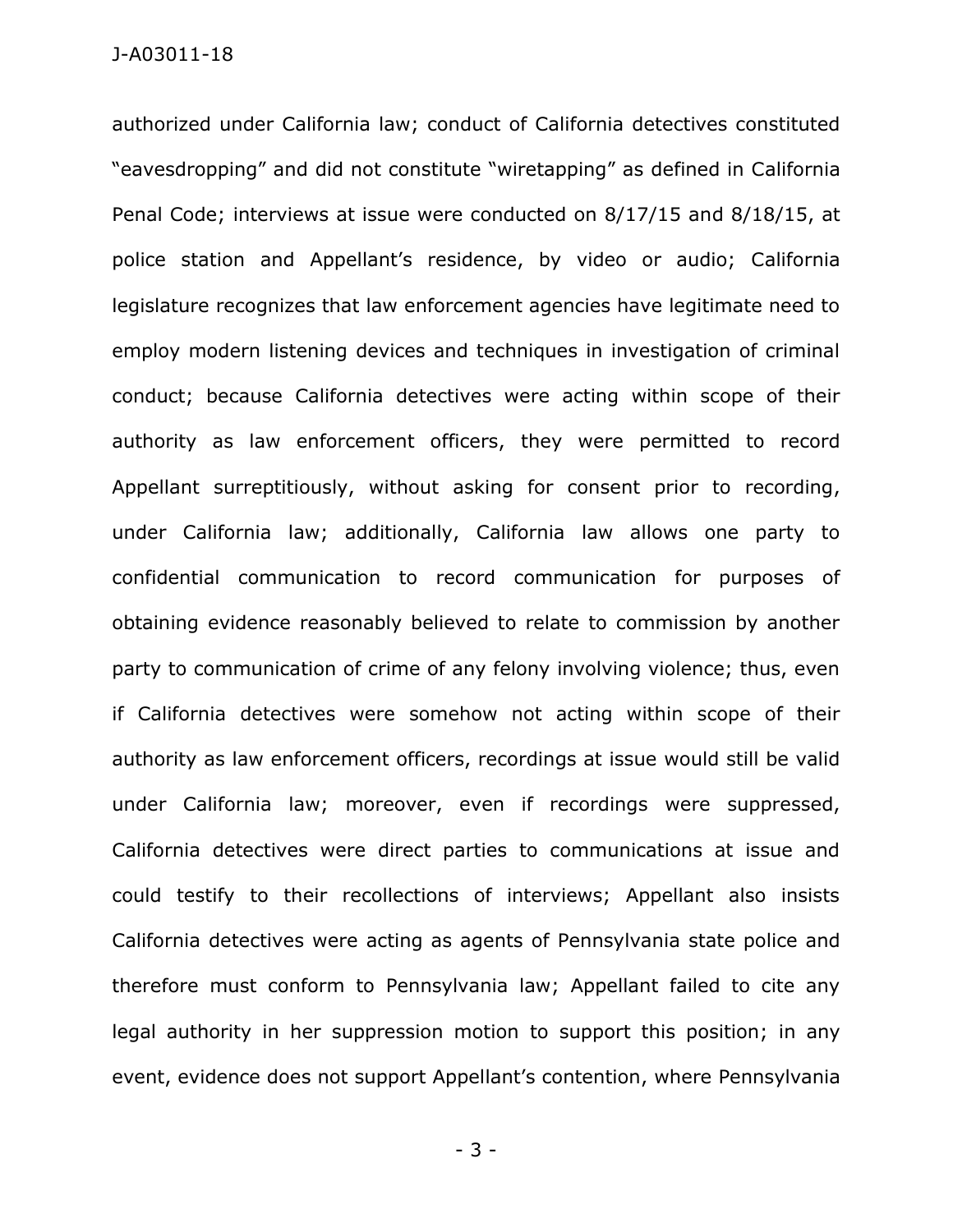police did not ask California detectives to record Appellant's interviews or instruct California detectives how to conduct interviews; rather, California detectives recorded Appellant's interviews pursuant to California law and California police department standard practices). Accordingly, we affirm based on the court's opinions.

Judgment of sentence affirmed.

Judgment Entered.

D. Selveyor Joseph D. Seletyn, Esd

Prothonotary

Date: 3/6/18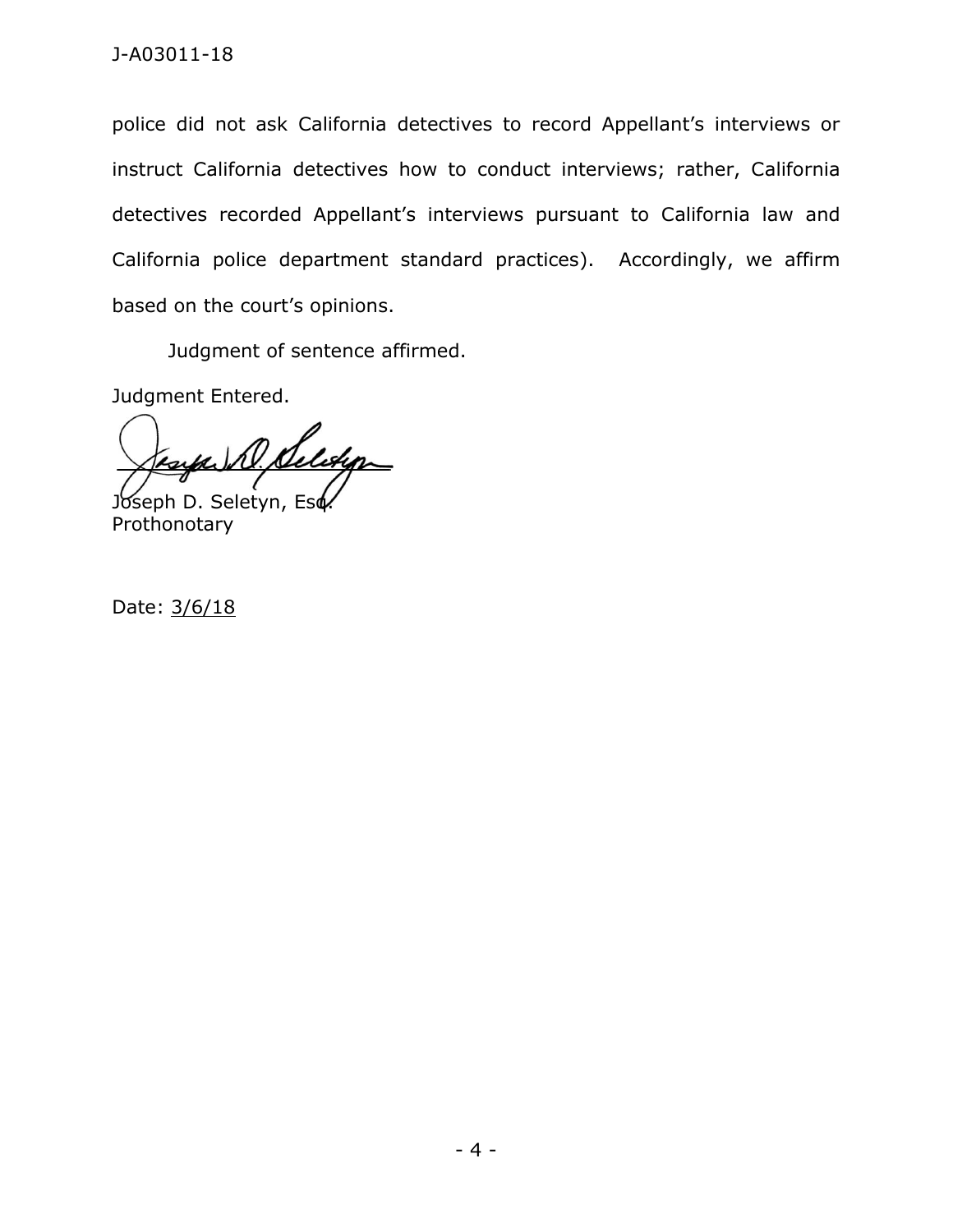44\_Opinion-Order - Ominious ivionon Granted and Denieu in Part.pu

Circulated 02/21/2018 10:22 AM Britton, 2192 CR 2015

# COURT OF COMMON PLEAS OF MONROE COUNTY FORTY-THIRD JUDICIAL DISTRICT COMMONWEALTH OF PENNSYLVANIA

# COMMONWEALTH OF PENNSYLVANIA

vs.

STACY BRITTON, Defendant

 $\omega_{\rm c}$ 

: NO. 2192 CR 2015

: Omnibus Pretrial Motion

## OPINION

This matter comes before the Court on Stacy Britton's ("Defendant") Omnibus Pretrial Motion. The procedural history and facts according to the Commonwealth are as follows:

On July 7, 2002, human remains were found on a property near North Road in Jackson Township. The body had been dismembered and burned in two (2) 55 gallon drums. A forensic examination of the remains was conducted and it concluded that the cause of death was multiple stab wounds and blunt force trauma to the head and torso. In addition, the examination determined that the victim's head, hands, and legs were amputated postmortem. In 2003, the victim was identified as Robert Roudebush ("Victim'), a 46 year old male from Wilkes-Barre who had not been seen since late June or early July of 2002.

At the time of the Victim's death, Defendant lived with her husband, James Britton, in Wilkes-Barre, Luzerne County, Pennsylvania. On August 24, 2002, their home in Wilkes-Barre burned down and was later ruled an arson. Shortly thereafter, the couple relocated to California and continued to reside there until their arrests in 2015.

On November 14, 2003, James Britton, who was incarcerated on an unrelated charge, informed his probation officer, and later Pennsylvania State Police, that he had information about

 $\mathbf{I}$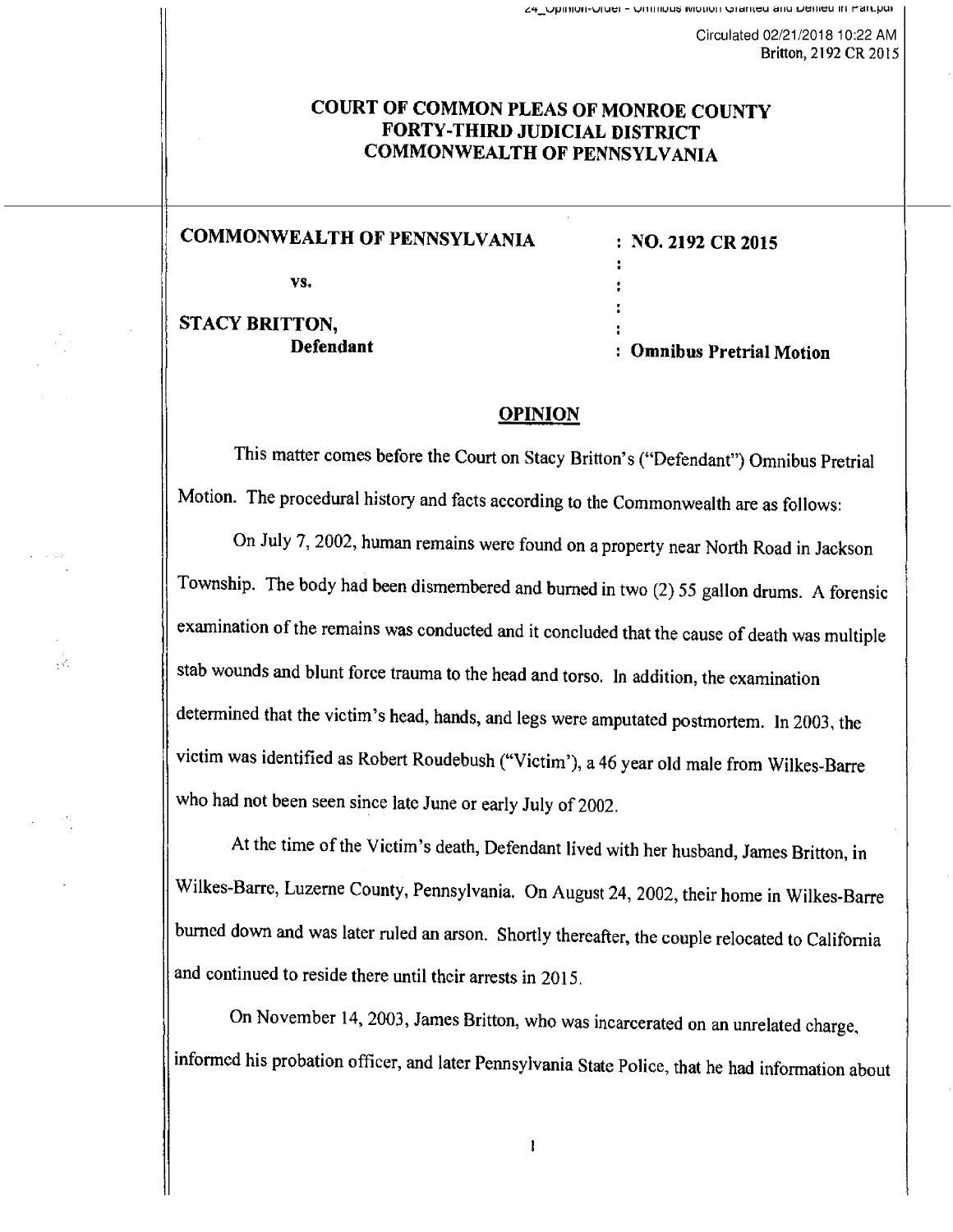<sup>a</sup>murder from July 2002 concerning a person named Bob who was burned in a barrel. James Britton stated that Larry Tooley, their next door neighbor in Wilkes -Bane, committed the murder.

In 2008, Defendant was subpoenaed to testify before the Monroe County Investigative Grand Jury. On November 21, 2008, Defendant testified, under oath, that Tooley threatened both her and James Britton. Defendant also stated that Tooley told them that they would end up like Bob, which included being burned.

On August 14, 2015, Defendant contacted Detective Joseph Coddington ("Detective Coddington") of the Monroe County District Attorney's Office and implicated her ex-husband, James Britton, in the Victim's murder. Defendant was subsequently interviewed by Detective Jon Cahow ("Detective Cahow") and Detective Chuck Phillips ("Detective Phillips") of the San Bernardino Sheriff's Department Homicide Unit. Defendant indicated that the Victim was killed because he stole money and drugs from them and that James Britton devised a plan to murder the Victim, which they both rehearsed beforehand. According to Defendant, the murder occurred on July 4, 2002 at their residence in Wilkes-Barre where she was present and participated in a struggle with Victim. Defendant stated that they used knives and a hammer in the assault. After they killed the Victim, Defendant indicated that she helped moved the body into the basement and, a few days later, she dismembered the Victim's head, hands, and legs. Defendant told police that she packaged the body parts in black trash bags and both she and James Britton transported the bags to Jackson Township in Monroe County, where James set the bags on fire.

On August 27, 2015, Defendant was charged by Criminal Complaint with Criminal  $|$ Homicide<sup>1</sup>, Conspiracy – Criminal Homicide<sup>2</sup>, Tamper With/Fabricate Physical Evidence<sup>3</sup>,

<sup>18</sup> Pa.C.S.A. § 2501 (a) <sup>2</sup>18 Pa.C.S.A. § 903(c)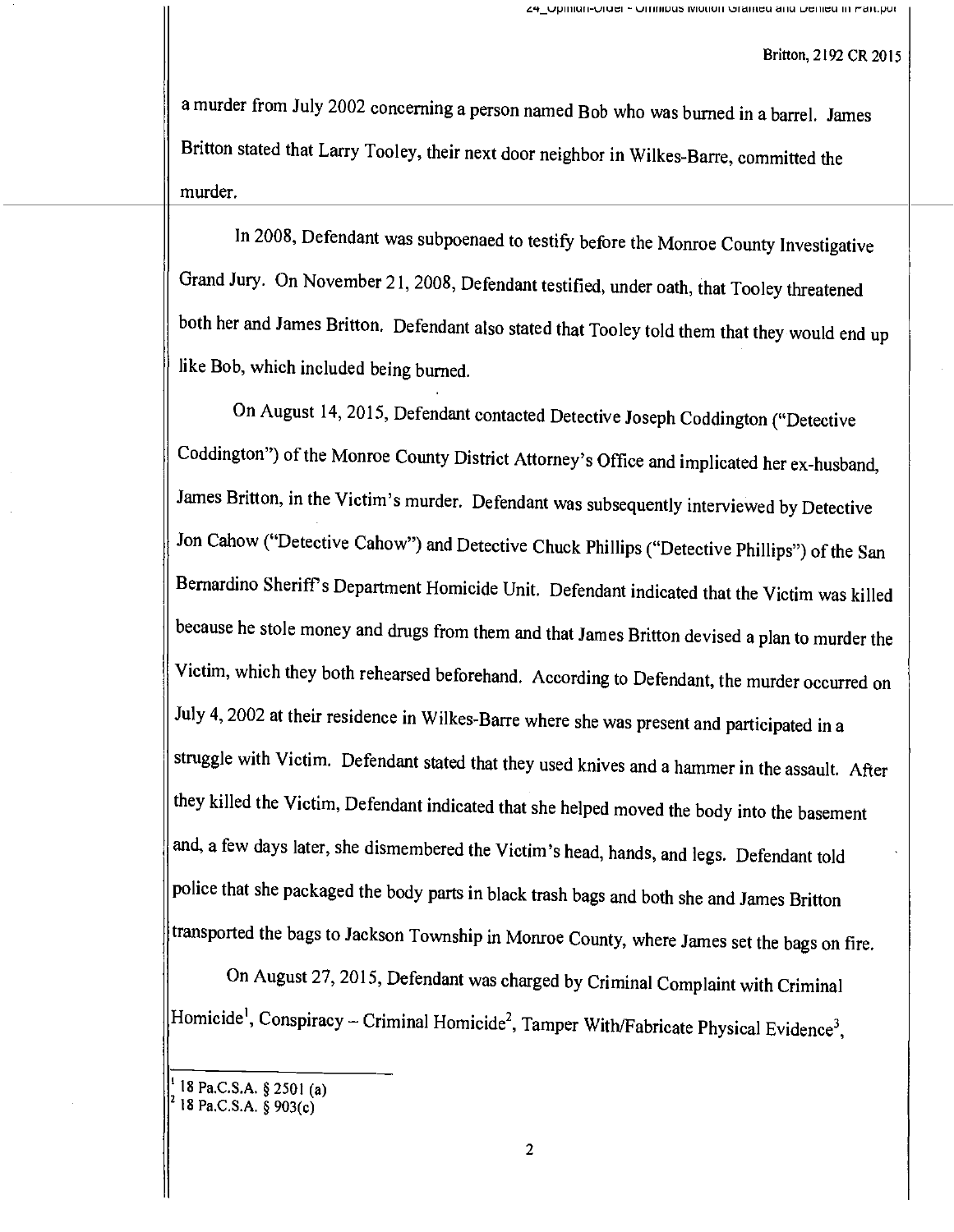Abuse of Corpse<sup>4</sup>, Perjury<sup>5</sup>, False Swearing – Official Proceeding<sup>6</sup>, False Swearing – Mislead Public Servant<sup>7</sup>, and Hinder Apprehension/Prosecution - Conceal/Destroy Evidence<sup>8</sup>. On October 16, 2015, a preliminary hearing was held before MDJ Mancuso and all charges were held for disposition in the Court of Common Pleas.

On November 23, 2015, the Commonwealth filed a Criminal Information which included all the aforementioned charges except for False Swearing - Mislead Public Servant.

On January 20, 2016, the Commonwealth filed notice that Defendant's case is joined for trial with Com. v. James Britton, 2913 CR 2015.

On April 29, 2016, Defendant filed an Omnibus Pretrial Motion. Defendant's Omnibus Pretrial Motion specifically addressed the following: (1) Motion to Suppress Statements; (2) Motion to Establish Dates for Disclosure of Grand Jury Testimony of Commonwealth Witnesses; (3) Motion to Suppress Search of South Carolina Storage Facility; (4) Motion to Dismiss for Violation of Statute of Limitations; (5) Motion for Improper Venue; (6) Motion for Individual Voir Dire; and (7) Motion for Use of Jury Questionnaire.

<sup>A</sup>hearing on Defendant's Omnibus Pretrial Motion was held on July 12, 2016. At said hearing, We heard testimony from members of law enforcement and James Britton, Sr., as well as arguments from counsel. We directed defense counsel to file a brief within 14 days from the filing of the hearing transcript and counsel for the Commonwealth to file a brief 14 days

- <sup>6</sup>18 Pa.C.S.A. § 4903(a)(I)
- 18 Pa.C.S.A. § 4903(a)(2) <sup>8</sup>18 Pa.C.S.A. § 5105(a)(3)
	-

<sup>18</sup> Pa.C.S.A. § 4910(I) <sup>4</sup>18 Pa.C.S.A. § 5510

<sup>5</sup> 18 Pa.C.S.A. § 4902(a)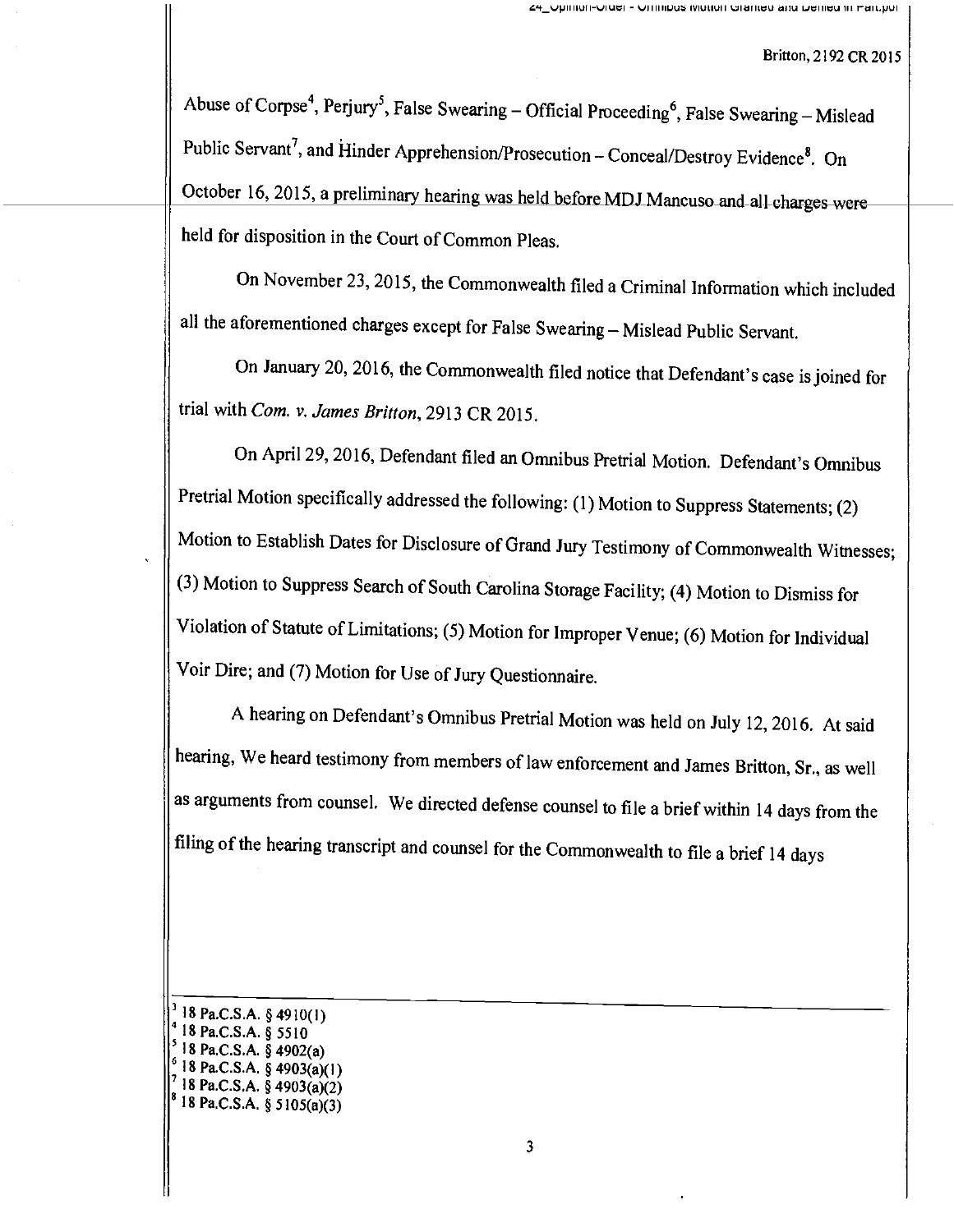thereafter. The hearing transcript was filed on August 9, 2016. We received defense counsel's brief on August 29, 2016 and the Commonwealth's brief on September 21, 2016.<sup>9</sup>

After review of the record, argument at the hearing, and counsels' briefs, We are ready todispose of Defendant's Omnibus Pretrial Motion.

## DISCUSSION

# 1. Motion to Suppress Statements

## A. Surreptitious Recordings

Defendant avers that, because California law enforcement officials recorded Defendant without prior approval of a neutral magistrate, her statements during the interviews must be suppressed. Def.'s Br., pp. 3-6. Before addressing this issue, We must determine whether to apply Pennsylvania or California law.

In conflicts cases involving procedural matters, Pennsylvania will apply its own procedural laws when it is serving as the forum state. Com. v. Sanchez, 716 A.2d 1221, <sup>1223</sup> (Pa. 1998). Procedural law is "that which prescribes the methods of enforcing rights or obtaining redress for their invasion; as distinguished from the substantive law which gives or defines the right." Id. at 1224 (citing Black's Law Dictionary 1429 (6th ed. 1990)). In cases where the substantive laws of Pennsylvania conflict with those of a sister state in the civil context, Pennsylvania courts take a flexible approach which permits analysis of the policies and interests underlying the particular issue before the court. Id. at 1223 (citations omitted). "This approach gives the state having the most interest in the question paramount control over the legal issues arising from a particular factual context, thereby allowing the forum [court] to apply the policy of the jurisdiction most intimately concerned with the outcome." Id. at 1223-24 (citations

<sup>&</sup>lt;sup>9</sup> Defense counsel's brief was due by August 23, 2016 and the Commonwealth's brief was due by September 12, 2016. Neither party filed a motion requesting a time extension.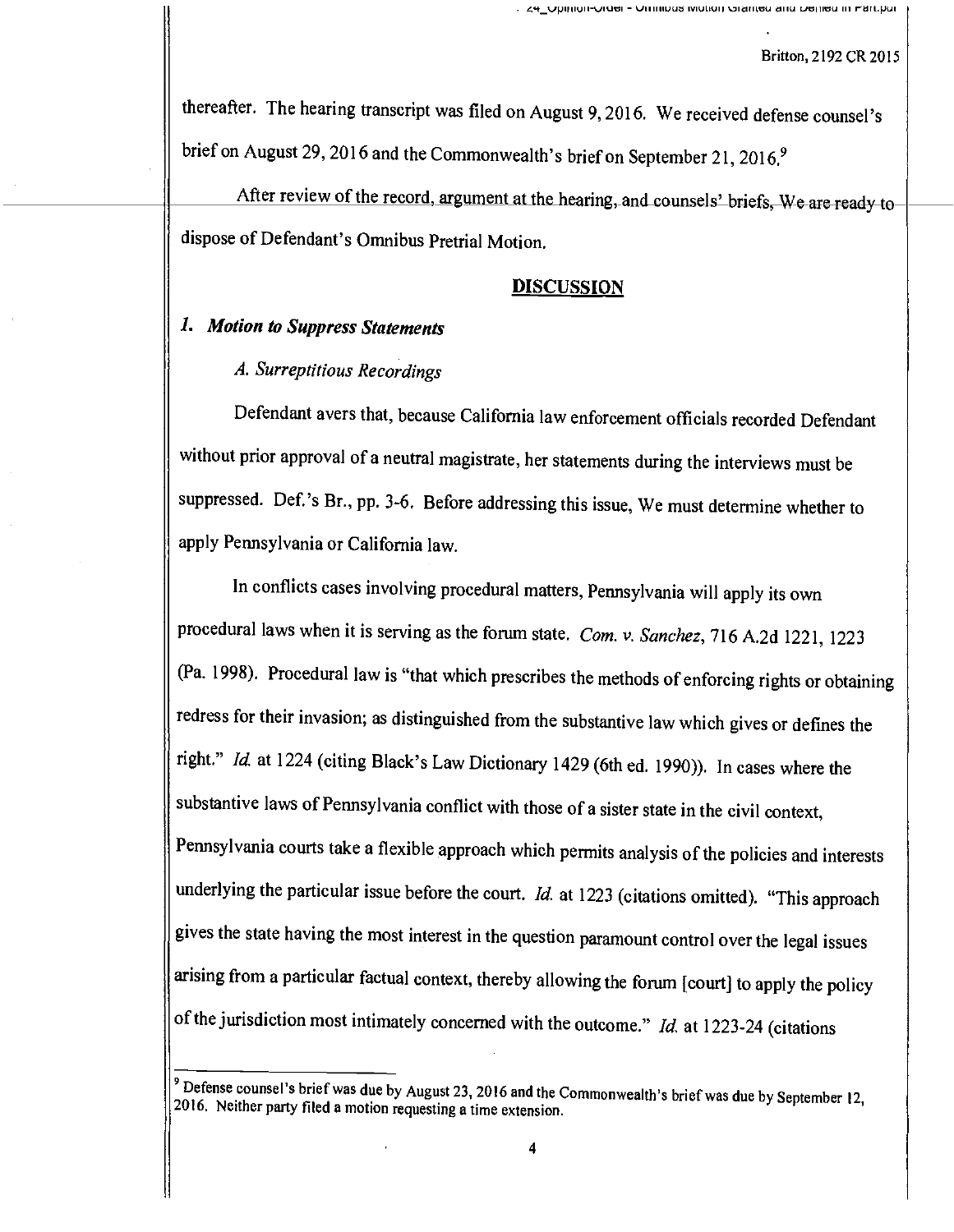omitted). The Pennsylvania Supreme Court held that a similar approach should be taken in the criminal context as well. *Id.* at 1224. A substantive right is "a right to equal enjoyment of fundamental rights, privileges, and immunities; distinguished from a procedural right." Id. (citing Black's Law Dictionary 1429 (6th ed. 1990)).

Instantly, the issue that We must address is whether Pennsylvania or California law should be used to determine whether the surreptitious recordings of Defendant's interviews by the San Bernardino Sheriff's detectives were conducted through valid and legal means. This issue is a constitutional law question involving the fundamental right to be free from unreasonable searches and seizures. Thus, it must be addressed under the principles of conflict between substantive laws, which require this Court to evaluate which state has the most interest in the outcome. See Sanchez, 716 A.2d at 1224.

Defendant's interview took place in California and involved the questioning of <sup>a</sup> California resident. While Pennsylvania has an interest in protecting its citizens from police misconduct and wiretap violations, the courts of this Commonwealth have no power to control the activities of a sister state or punish conduct occurring within that sister state. See Sanchez, <sup>716</sup>A.2d at 1224. No Pennsylvania state interest would be advanced by analyzing the propriety of the surreptitious recordings of Defendant under Pennsylvania law because it did not occur in Pennsylvania and the interviews were not conducted by Pennsylvania law enforcement.<sup>10</sup> The California state legislature enacted laws that permit law enforcement officers to record individuals without prior court approval.<sup>11</sup> While it is true that the Pennsylvania Wiretap Act<sup>12</sup> would not allow similar police conduct, We will not question that decision under the conflicting

<sup>&</sup>lt;sup>10</sup> Defendant avers that the San Bernardino Sheriff's Department were acting as agents to Pennsylvania law enforcement. Def.'s Br., pp. 6-8. We will discuss this argument *infra*. "See Cal. Penal Code §§ 633, 633.5.

<sup>&</sup>lt;sup>12</sup> 18 Pa.C.S.A. § 5701, Et. seq.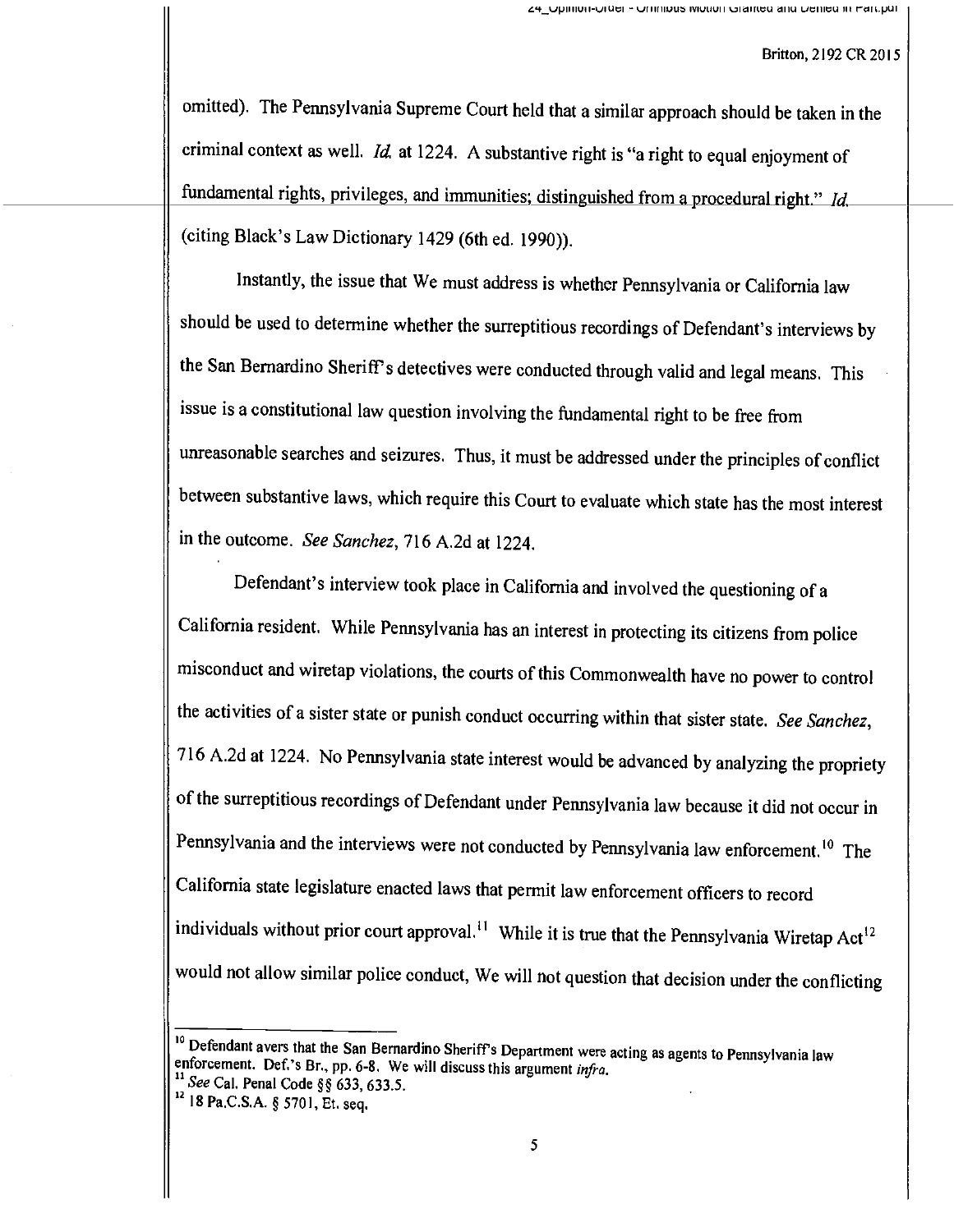decisions of Pennsylvania because Pennsylvania has no interest in interview recordings that were conducted within California's borders, even if the results are later used in a Pennsylvania court proceeding.

Furthermore, Our Superior Court has held that if the legislature of another state

determines that wiretapping will be permitted within its borders, Pennsylvania courts will not

question that decision. Com. v. Bennett, 369 A.2d 493, 494-95 (Pa. Super. 1976). In reaching its

conclusion, the *Bennett* court stated:

It cannot be denied that the Pennsylvania anti-wiretapping statutes proscribe certain activities and declare illegal the evidence obtained from those specified activities within the borders of this Commonwealth. However, nowhere in these legislative enactments are we able to find, either specifically or by inference, a legislative mandate that extends to the activities<sup>13</sup> before us. The legislature, by the enactment of these statutory proscriptions, has clearly spoken its intention. It is the duty of the courts of this Commonwealth to interpret and enforce that intention. It is not, however, a part of the judicial function to extend and amend the legislation here involved by drafting an amendment to that legislation which declares [a]l] wiretap information and evidence secured thereunder illegal [w]herever and [h]owever it may be obtained. Had the legislature so intended, it would have been a matter of no difficulty, by the use of a few simple words of English, to do [sic] declare it.

Id. at 494. Therefore, the court concluded that "that the use in this Commonwealth of

information secured through a valid, legal, properly authorized wiretap in a foreign jurisdiction is

not in contravention of the Pennsylvania anti -wiretapping statutes, and that the evidence seized

in Pennsylvania under such a warrant is admissible." Id.

Accordingly, We must determine whether the surreptitious recordings of Defendant's interviews by California law enforcement were a valid, legal, properly authorized recording under California law. Cal. Penal Code § 631 ("Section 631") provides that it is illegal for any person to tap or make any unauthorized connection with any telephone line, etc. Cal. Penal Code

<sup>&</sup>lt;sup>13</sup> In Bennett, a New Jersey judge authorized a wiretap on a telephone terminal located within New Jersey. Information gathered from that wiretap was later used by Pennsylvania State Police to apply for a search warrant of the defendant's Pennsylvania residence.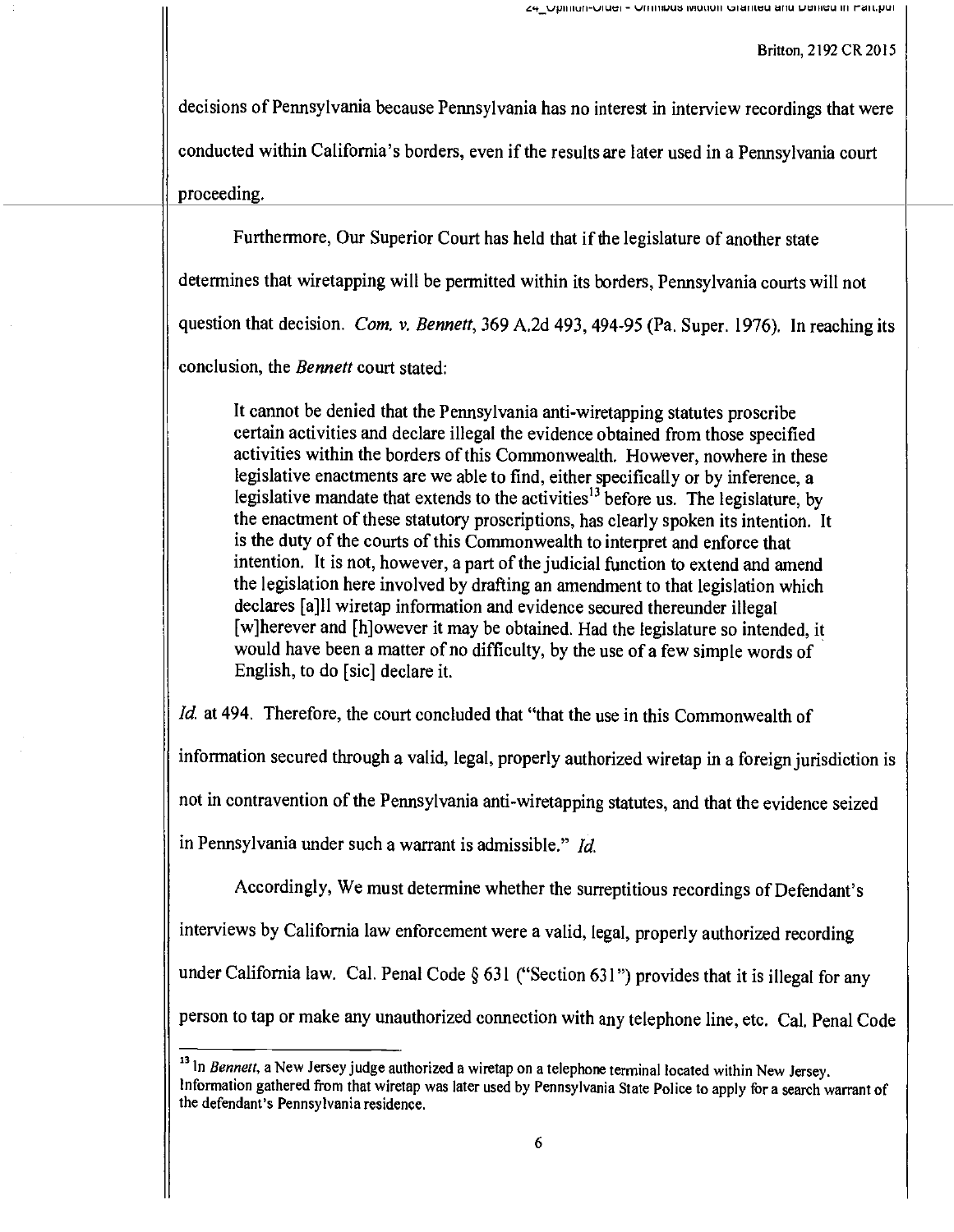§ 631. Cal. Penal Code § 632 ("Section 632") provides that it is illegal for any person to eavesdrop on any confidential communication by means of any amplifying or recording device. Cal. Penal Code  $\S$  632. Although both sections envision and describe the use of similar equipment to intercept communications, the manner in which the equipment is used is clearly distinguished, separate, and mutually exclusive. People v. Ratekin, 261 Cal.Rptr. 143, 145 (Cal. Ct. App. 1989). Section 631 prohibits "wiretapping," which is intercepting communications by an unauthorized connection to the transmission line.  $Id$ . Section 632 prohibits "eavesdropping," which is interception of communications by the use of equipment which is not connected to any transmission line.  $Id$ . Instantly, the conduct of the San Bernardino Sheriff's detectives constituted "eavesdropping" as described in Section 632 and did not constitute "wiretapping" as described in Section 631. The interviews at the San Bernardino Sheriff's Department Morongo Basin Station ("Morongo Station") and Defendant's residence on August 17-18, 2015 were either video or audio recorded. Com.'s Ex. 1, p. 1.

Section 632 makes it illegal to eavesdrop on a "confidential communication," which includes:

[A]ny communication carried on in circumstances as may reasonably indicate that any party to the communication desires it to be confined to the parties thereto, but excludes a communication made in a public gathering or in any legislative, judicial, executive or administrative proceeding open to the public, or in any other circumstance in which the parties to the communication may reasonably expect that the communication may be overheard or recorded.

Cal. Penal Code § 632(c). Except as proof in a prosecution for violation of Section 632, no evidence obtained as a result of eavesdropping is admissible in any court proceeding. Cal. Penal Code § 632(d). Consequently, unless an exception exists, the audio and video recordings of Defendant's interviews must be suppressed. It should be noted, however, that even if a recording is suppressed under Section 632, California law allows testimony as to the content of an illegally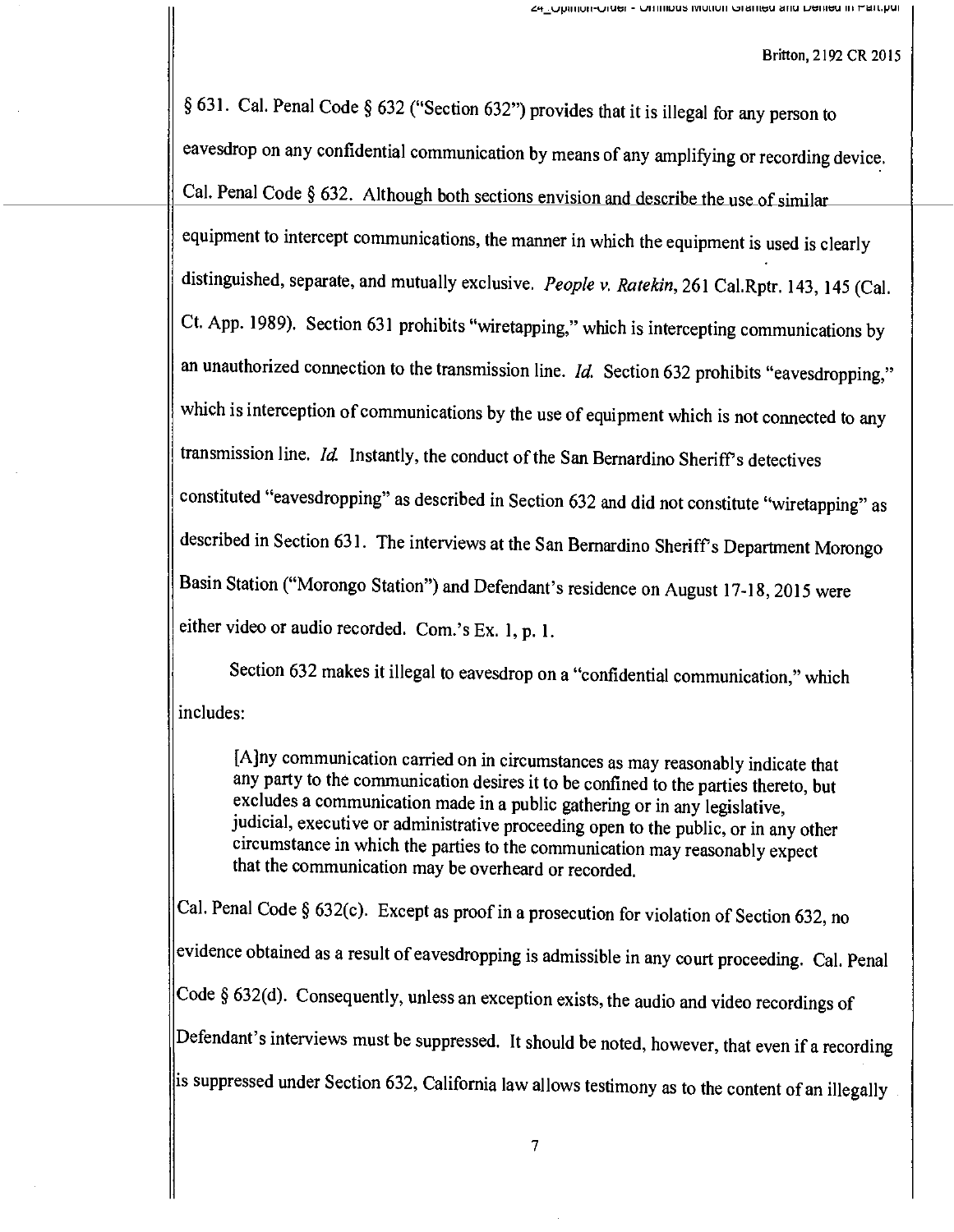recorded conversation, to the extent that the witness enjoys an untainted recall of the conversation. Feldman v. Allstate Ins. Co., 322 F,3d 660, 667 (9th Cir. 2003) (citations omitted). "Nothing in the Privacy Act can be read . . . to conclude a party whose confidential communications have been recorded gains greater protection than if they had not been so intercepted." Frio v. Superior Court, 250 Cal.Rptr. 819, 826 (Cal. Ct. App. 1988). Additionally, a witness is not precluded from using an illegally recorded conversation or accompanying report to refresh his or her recollection, so long as neither is read into evidence. Id.

Thus, Defendant's request that we suppress her statements made during the August 17- 18, 2015 interviews, in their entirety, is unsupported by California law. Even if the recordings were suppressed, Detectives Cahow and Phillips, who were direct parties to the communications, could testify to their recollections of the interviews. In light of this, We will now address whether the audio and video recordings themselves are admissible.

Cal. Penal Code § 633 ("Section 633") gives law enforcement officers the ability to record conversations when acting within the scope of their authority:

Nothing in Section [632] .. . prohibits .. . any chief of police, assistant chief of police, or police officer of a city or city and county, any sheriff, undersheriff, or deputy sheriff regularly employed and paid in that capacity by a county, ... or any person acting pursuant to the direction of one of these law enforcement officers acting within the scope of his or her authority, from overhearing or recording any communication that they could lawfully overhear or record prior to the effective date of this chapter.

Nothing in Section [632] . .. renders inadmissible any evidence obtained by the above -named persons by means of overhearing or recording any communication that they could lawfully overhear or record prior to the effective date of this chapter.

Cal. Penal Code § 633. In explaining its exception for law enforcement officers, the California Legislature stated: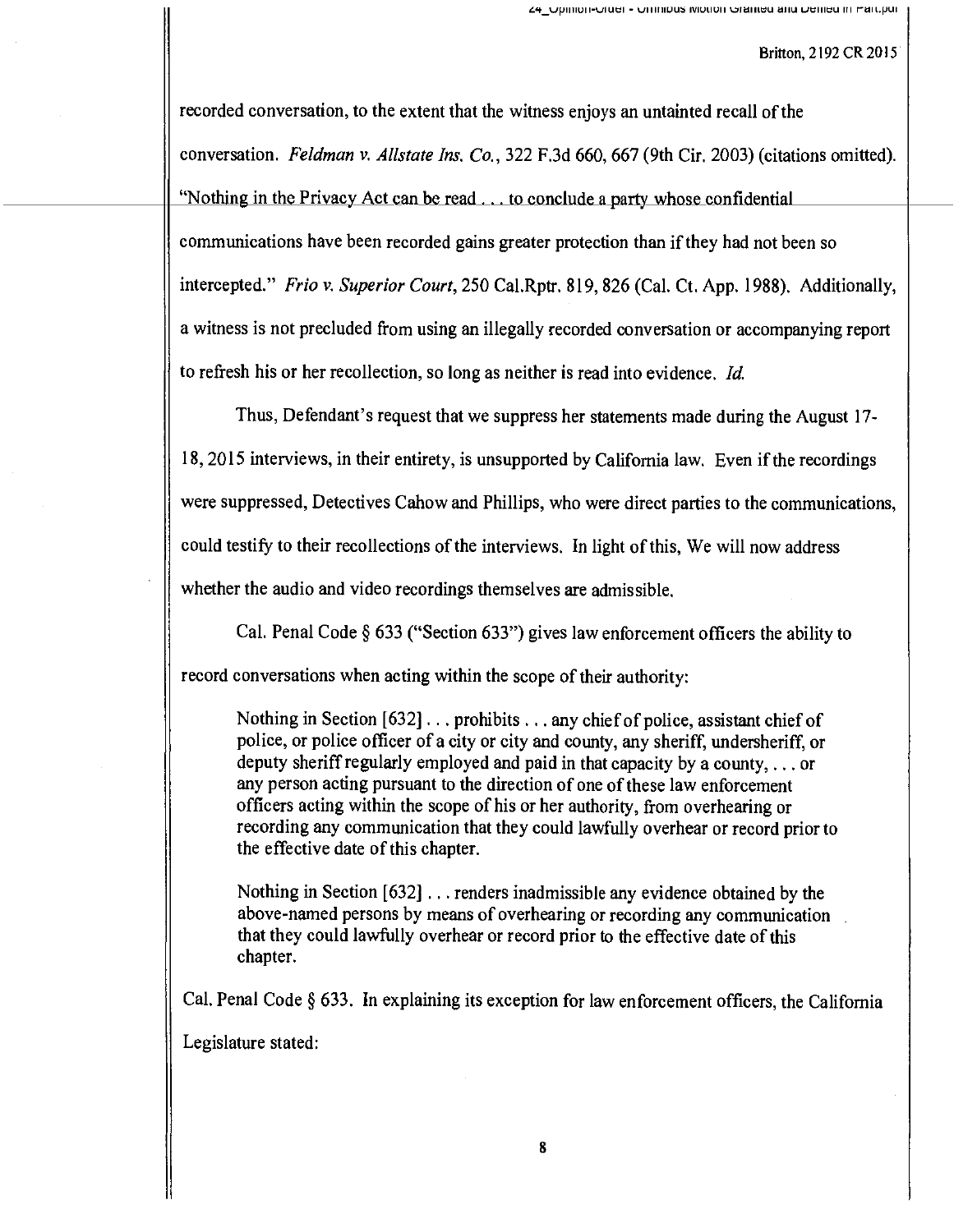The Legislature recognizes that law enforcement agencies have a legitimate need to employ modern listening devices and techniques in the investigation of criminal conduct and the apprehension of lawbreakers. Therefore, it is not the intent of the Legislature to place greater restraints on the use of listening devices and techniques by law enforcement agencies than existed prior to the effective date of this chapter.

Cal. Penal Code § 630.

Instantly, Detectives Cahow and Phillips are employed by the San Bernardino Sheriff's

Department Homicide Unit. N.T. 7/12/16, pp. 20, 26. Therefore, they fall within the definition

of "law enforcement officers" pursuant to Section 633. When the detectives interviewed

Defendant at the Morango Station and her residence on August 17-18, 2015, they were well

within the scope of their authority as members of the San Bernardino Sheriff's Department.

Therefore, Detectives Cahow and Phillips were permitted to surreptitiously record Defendant's

interviews and were not required to ask for her consent prior to recording.

Nonetheless, even if Section 633 were inapplicable to the facts of this case, California

law allows one party to a confidential communication to record the communication for the

purposes of obtaining evidence in limited situations:

Nothing in Section [632] . . prohibits one party to a confidential communication from recording the communication for the purpose of obtaining evidence reasonably believed to relate to the commission by another party to the communication of the crime of .. . any felony involving violence against the person[.] . . . Nothing in Section [632] .. . renders any evidence so obtained inadmissible in a prosecution for .. . any felony involving violence against the person .. . or any crime in connection therewith.

Cal. Penal Code § 633.5.

Defendant is charged with Criminal Homicide and several other offenses that are related to the Victim's murder. Even if Detectives Cahow and Phillips were not acting within the scope of their authority as law enforcement officers at the time of Defendant's interviews, the audio and video recordings would still be admissible at trial under Section 633.5.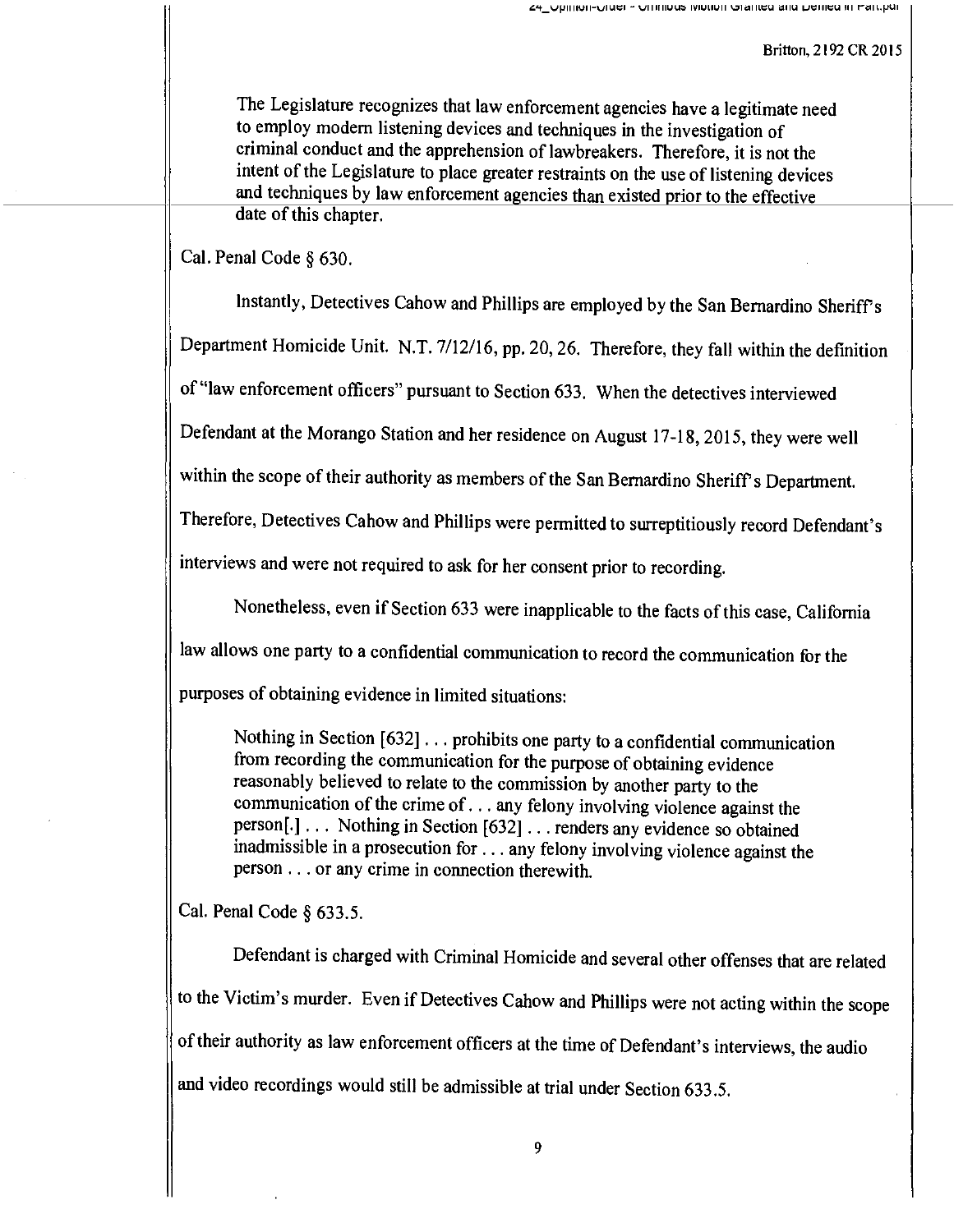Defendant also argues that Detectives Cahow and Phillips, at the time they surreptitiously recorded her during the August 17-18, 2015 interviews, were acting as agents of the Pennsylvania State Police and therefore, those agents must conform to Pennsylvania law. Def.'s-Br., pp. 6-7. Defendant failed to cite to any legal authority to support this position. After careful review, We do not find any Pennsylvania authority that would support Defendant's argument. Other jurisdictions have addressed this issue. The Washington Supreme Court determined that Washington's Privacy Act did not apply to a defendant's statements taken by California police and recorded without the defendant's consent because the California police were not "agents" of Washington. State v. Brown, 940 P.2d 546, 584-91 (Wash. 1997).

In Brown, Brown made statements during interviews with California detectives in connection with a body found near the Seattle-Tacoma Airport in Washington. Id. at 555. These interviews were recorded by police without Brown's knowledge. Id. Brown was later charged and convicted in Washington with Aggravated Murder in the First Degree and sentenced to death. Id. at 558-559. One of the issues raised on direct appeal was whether Brown's statements to California police, which were recorded without his knowledge as permitted by California law, violated Washington's Privacy Act and, thus, inadmissible in Washington courts. Id. at 583. The court came to the preliminary conclusion that whether Brown's recorded confessions should be suppressed depends on whether the California police were "agents" of Washington. Id. at 588. In answering this, the pertinent question was whether Washington police cooperated and helped California police so extensively that the latter did not "independently" obtain Brown's statements. Id. at 589. The court found that Washington police contacted the California police and asked them to get a statement from Brown but did not tell them what to ask or how to conduct the interview. Id. at 589. The California police lawfully and independently recorded the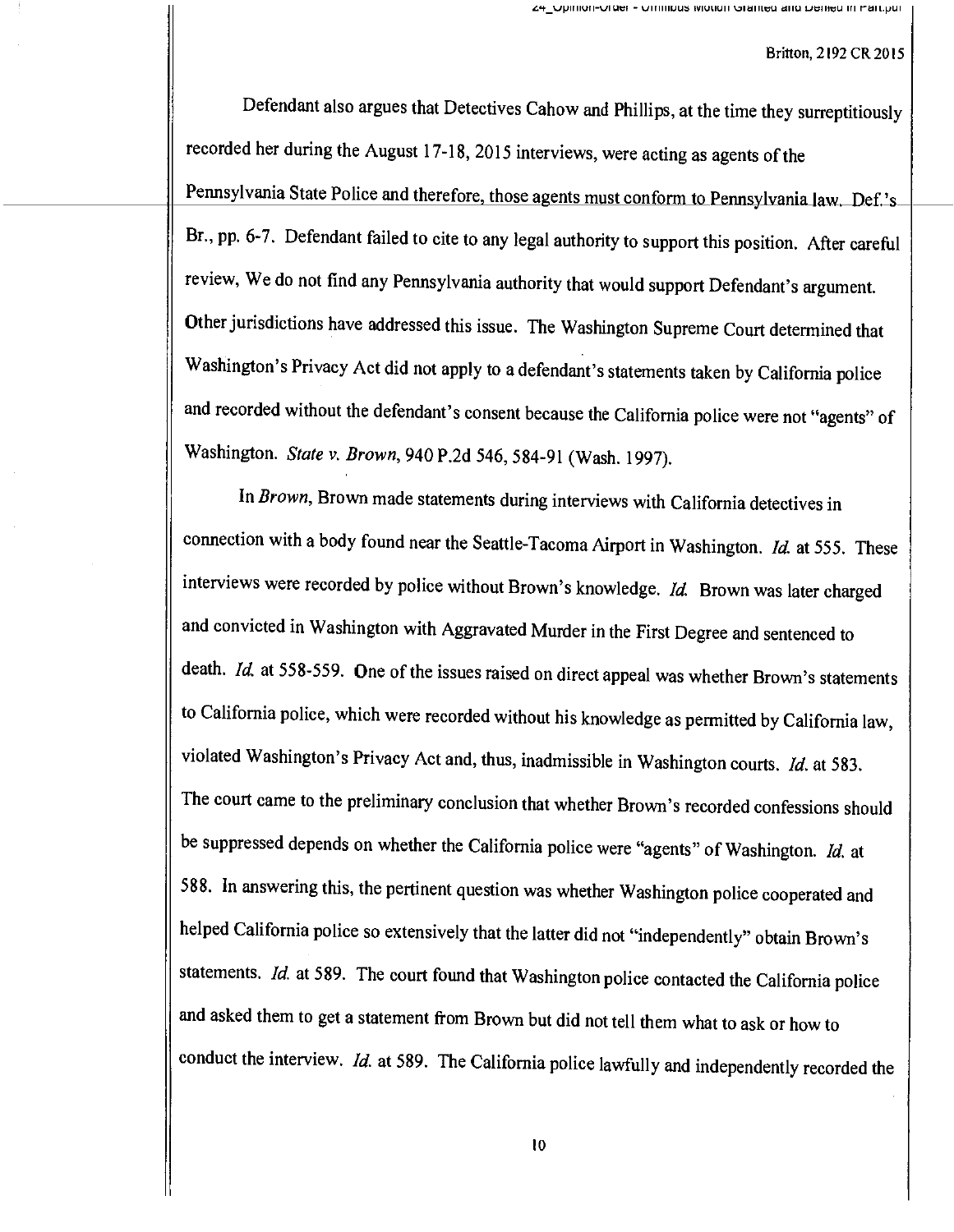statements under California law and, therefore, the statements were admissible at trial even though similar police conduct in Washington would have violated the Washington Privacy Act. Id. at 590.

In the present case, Defendant contacted Detective Coddington of the Monroe County District Attorney's Office on August 14, 2015 to speak about the Victim's murder. N.T. 7/12/16, pp. 9-10. During that conversation, Defendant said she would rather speak to someone in person. Id. at 15. Detective Wendy Serfass ("Detective Serfass") then passed along that information to the Pennsylvania State Police.  $Id$  at 15-16. Corporal Thomas McAndrew ("Corporal McAndrew"), a member of the Pennsylvania State Police, subsequently contacted the San Bernardino Sheriff's Department Homicide Unit and spoke with Detective Cahow. Id. at 134-35. During that phone conversation, Detective Cahow testified that Corporal McAndrew gave him background information on the case and asked if he could meet with Defendant to interview her. Id. at 59. Detective Cahow also testified that Corporal McAndrew did not ask him to record Defendant's interviews. Id. at 60. Further, Corporal McAndrew testified that he did not instruct Detective Cahow how to conduct the interviews. Id. at 147-48. Instead, Detective Cahow recorded Defendant's interviews pursuant to California law and his department's standard practice. Id. at 60.

We are persuaded by the reasoning in Brown and find that members of California law enforcement did not act as "agents" of Pennsylvania, but rather conducted Defendant's interviews in accordance with Sections 633 and 633.5 of the California Penal Code, as well as the standard practice of the San Bernardino Sheriff's Department Homicide Unit. Corporal McAndrew gave Detective Cahow background information surrounding the Victim's death so that Cahow had the necessary information to interview Defendant. Both Corporal McAndrew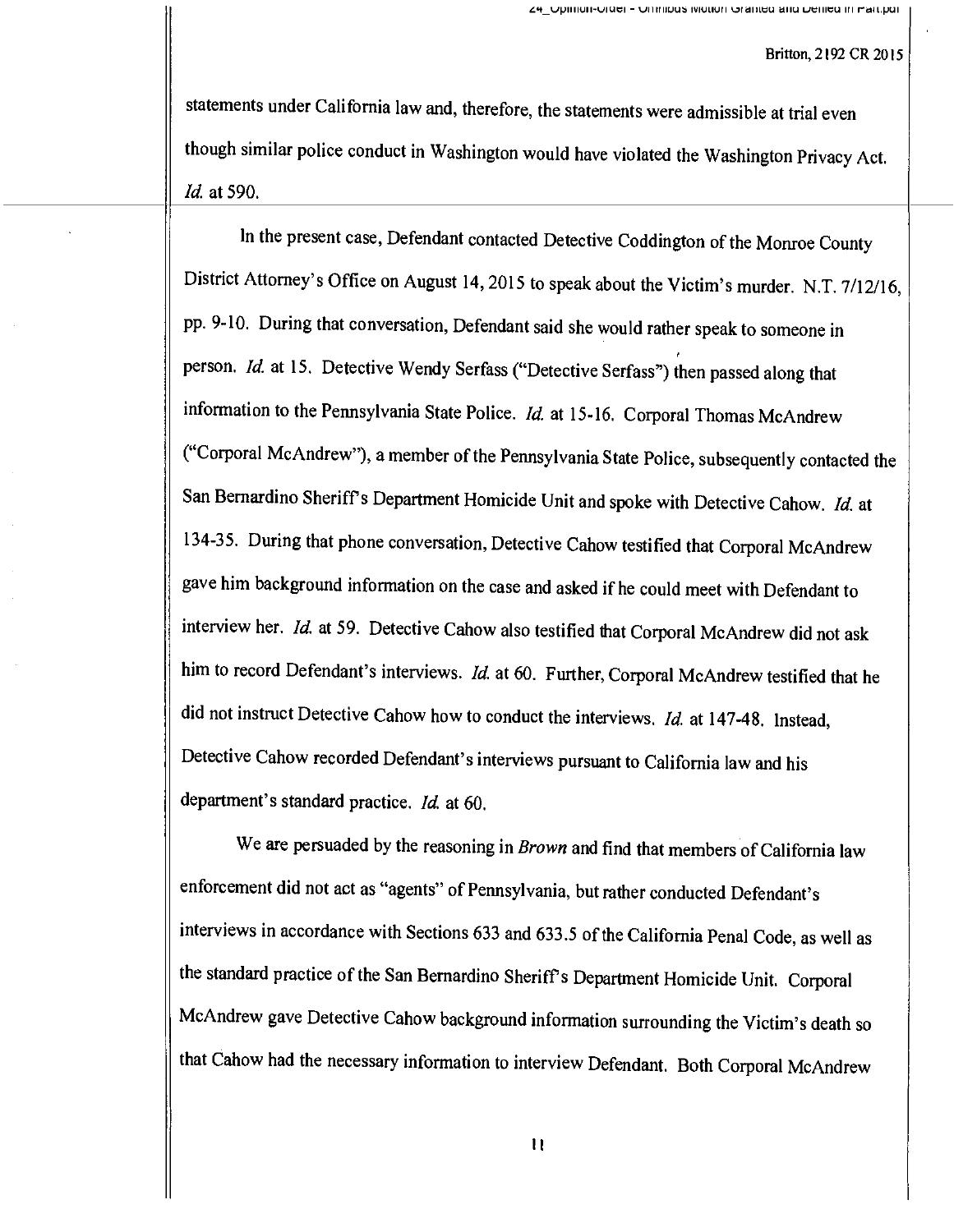and Detective Cahow testified credibly that their conversations did not include instructions on how to conduct the interviews.

For the reasons stated above, We find that California law enforcement properly recorded Defendant's August 17-18, 2016 interviews.

## B. Miranda Warnings

Defendant avers that her August 17-18, 2016 interviews must also be suppressed because she was "in the functional equivalent of custody and was not read her *Miranda<sup>14</sup>* rights." Def.'s Br., p. 8-9. More specifically, Defendant argues that, while she was permitted to leave at the end of each interview, a reasonable person would not believe that she was free to leave. Id. at 8. The Commonwealth responds that Defendant was not in custody until she was placed under arrest in Pennsylvania and, during the August 17-18, 2016 interviews in California, Detectives Cahow and Phillips repeatedly advised Defendant that she was not under arrest, did not need to answer questions, and could terminate the interviews at any time. Id. at 14-15.

We must first determine whether Pennsylvania or California law applies to this issue. Under Pennsylvania choice of law analysis, the first step is to determine whether the laws of the competing states actually differ. Carbis Walker, LLP v. Hill, Barth & King, LLC, 930 A.2d 573, 578 (Pa. Super. 2007) (citations omitted). If the laws do not differ, there is no conflict, no further analysis is necessary, and the court must use Pennsylvania law. Id. (citations omitted).

Pennsylvania courts have held that, for *Miranda* rights to attach to a police encounter, there must be both custody and interrogation. Com. v. Turner, 772 A.2d 970, 973 (Pa. Super. 2001). "Custody" is defined as a detention where "the person is physically denied of his freedom of action in any significant way or is placed in a situation in which he reasonably believes that his freedom of action or movement is restricted[.]" Com. v. Williams, 650 A.2d

<sup>&</sup>lt;sup>14</sup> Miranda v. Arizona, 384 U.S. 436 (1966)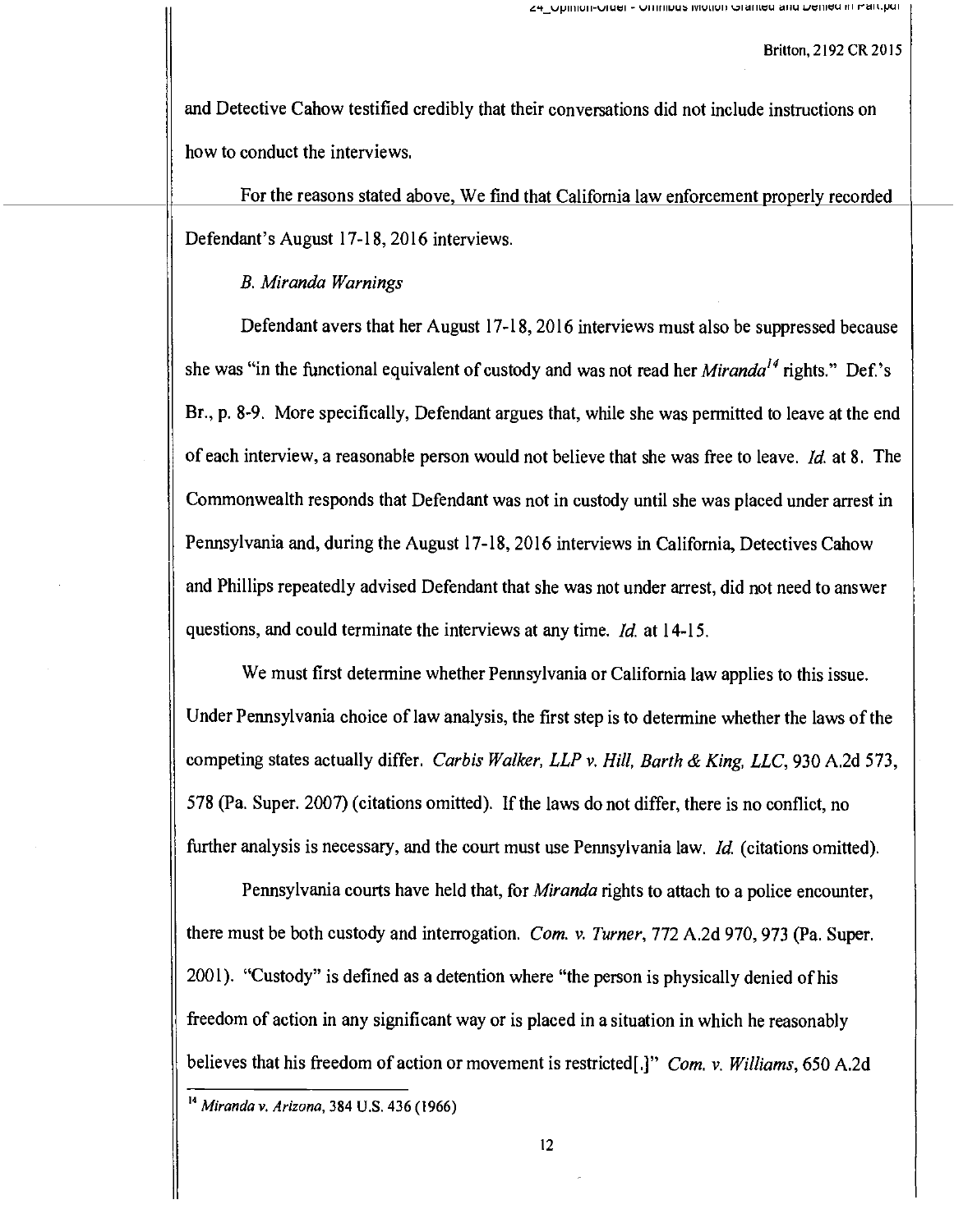420, 427 (Pa. 1994). Stated another way, a police detention becomes custodial when it becomes so coercive, it constitutes the functional equivalent of an arrest. Com. v. Mannion, 725 A.2d 196, 200 (Pa. Super. 1999) (citations omitted). The standard for determining whether the police encounter is deemed "custodial" is an objective one based on the totality of the circumstances. Mannion, 725 A.2d at 200 (citations omitted).

Similarly, California courts have held that an interrogation is custodial, for purposes of requiring advisement under Miranda, when "a person has been taken into custody or otherwise deprived of his freedom of action in any significant way." People v. Moore, 247 P.3d 515, 524 (Cal. 2011) (quoting Miranda, 384 U.S. at 444). "Custody consists of a formal arrest or a restraint on freedom of movement of the degree associated with a formal arrest."  $Id$ . (citations omitted). "Whether a person is in custody is an objective test; the pertinent question being whether the person was formally arrested or subject to a restraint on freedom of movement of the degree associated with a formal arrest." People v. Linton, 302 P.3d 927, 947 (Cal. 2013) (citations omitted).

After careful review, We find that both Pennsylvania and California law regarding "custodial interrogation" for purposes of *Miranda* do not differ. Consequently, there is no conflict and Our choice of law analysis ends. We will now proceed with Defendant's issue under Pennsylvania law.

Among the factors a court utilizes in determining, under the totality of the circumstances, whether a police detention becomes so coercive as to constitute the functional equivalent of a formal arrest are: "the basis for the detention; its length; its location; whether the suspect was transported against his or her will, how far, and why; whether restraints were used; whether the law enforcement officer showed, threatened or used force; and the investigative methods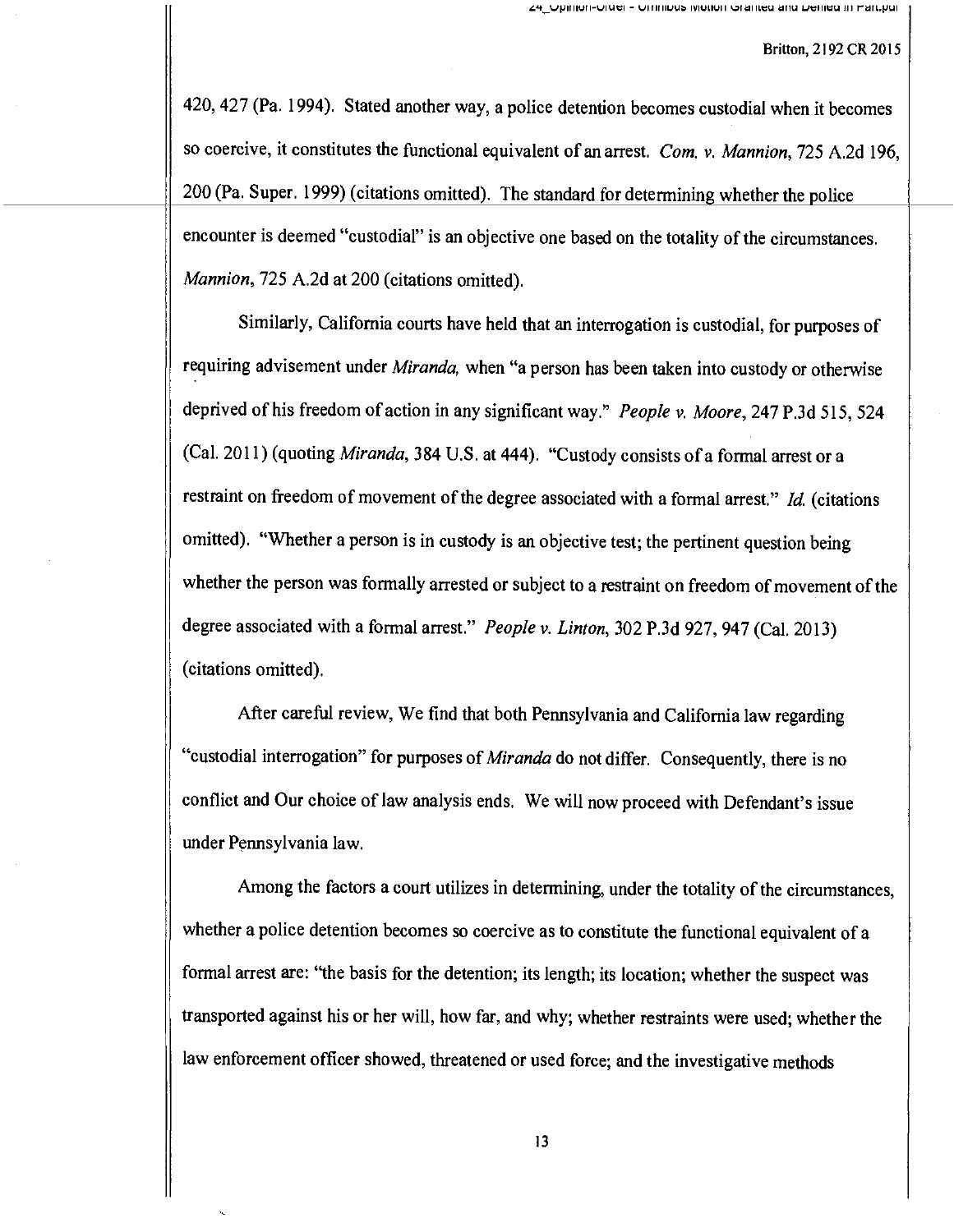employed to confirm or dispel suspicions." Mannion, 725 A.2d at 200 (citations omitted). "The fact that a police investigation has focused on a particular individual does not automatically trigger 'custody,' thus requiring Miranda warnings." Id. (citations omitted) (emphasis in original). Instead, it is just another relevant factor in the court's determination. Com. v. Peters, 642 A.2d 1126, 1130 (Pa. Super. 1994).

On August 17, 2016 at approximately 3:30 p.m., Detective Cahow called Defendant. Com.'s Ex. 2. Detective Cahow told her that they received a phone call from Pennsylvania investigators and asked if she could come to the Morongo Station and speak with them. Id. Detective Cahow also told her that she was not in trouble and they are not arresting her. Id. Defendant agreed to come speak with them and asked if they could come pick her up from her home with an unmarked police vehicle because she did not have a driver's license and also did not want the neighbors to see a police vehicle. Id. Detective Cahow agreed and told Defendant that he will pick her up shortly. Id.

At approximately 4:05 p.m., Detectives Cahow and Phillips arrived at Defendant's home and drove her and her son, Jesse, back to the Morongo Station. Com.'s Ex. 2. Defendant went into an interview room with the detectives while a patrol deputy watched Jesse. N.T. 7/12/16, p. 28. Detective Cahow testified that he sat first chair, which means he was sitting with Defendant, while Detective Phillips stayed in the background to take notes. Id. First, Defendant acknowledged that she initiated contact with law enforcement. Com.'s Ex. 2. Detective Cahow testified that they then gave Defendant what he referred to as a "Beheler<sup>15</sup> Admonishment." *Id.* 

<sup>&</sup>lt;sup>15</sup> California v. Beheler, 463 U.S. 1121, 1125 (1983)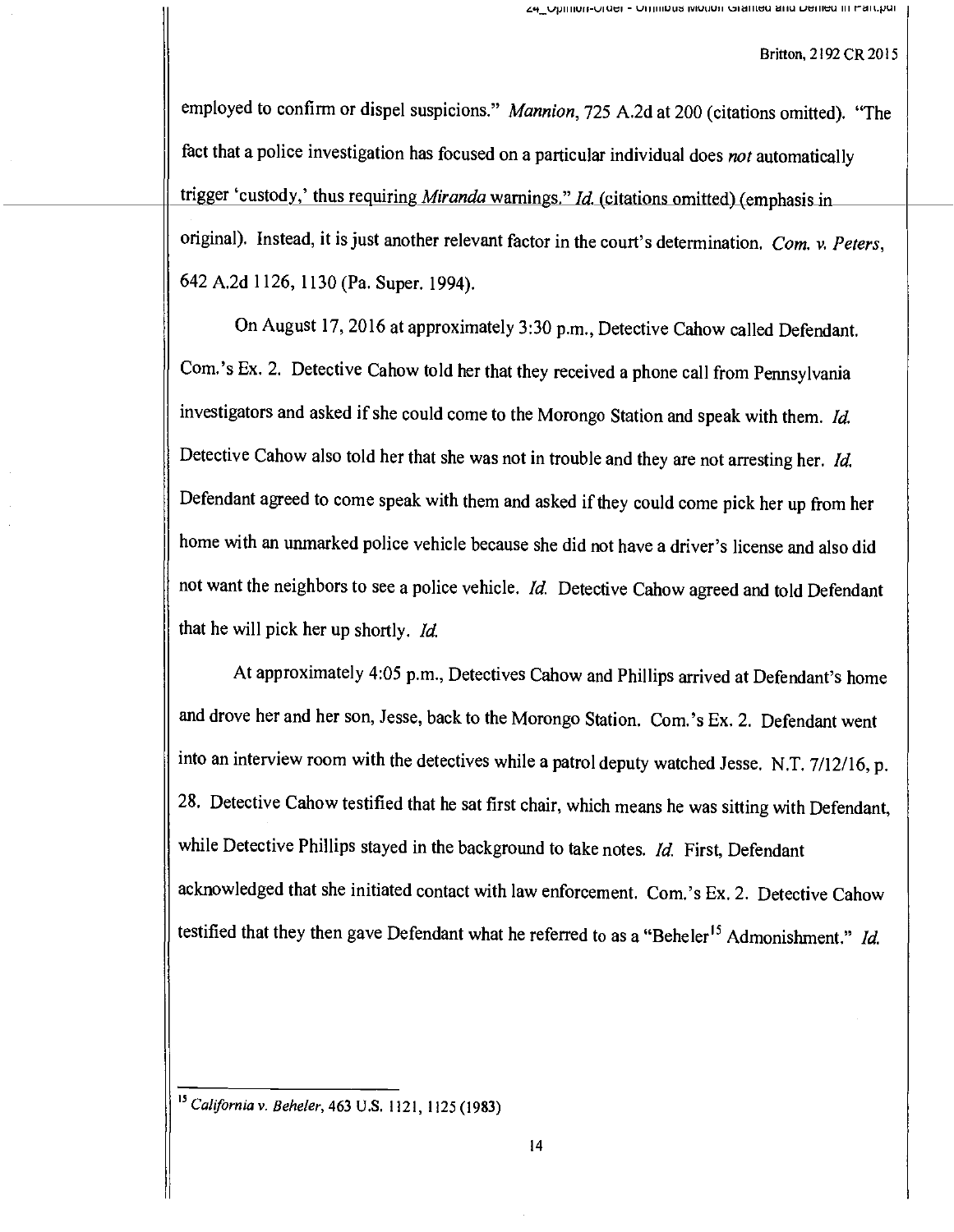at 29-30. The audio recording shows that the detectives and Defendant then engaged in the

following exchange:16

Detective Phillips: You understand that you are not under arrest or anything like that. Defendant: Yeah, I understand that. Detective Phillips: You're here on your own free will. You're not being detained. Defendant: I'm going to tell you all the bad things that I did regarding ::inaudible:: and then Jim's. Detective Cahow: You understand though ma'am that you're not under arrest and you can leave here anytime you want. Defendant: Right. Detective Cahow: Ok. I need you to understand that. Defendant: Ok. And can I ask you honestly. Depending on what I tell you, is there a possibility that you won't let me go back to the house? Detective Cahow: No ma'am. Detective Phillips: That's not possible. Detective Cahow: That's not possible. You are going home. Ok? One -hundred percent. Defendant: Ok because the animals ::inaudible:: by themselves. Detective Phillips: And you have a son to take care of and that's important to us. Defendant: Well I know you would put him in foster care ::inaudible::. Detective Phillips: No, no, no. Detective Cahow: That's not happening today. Defendant: Ok. So I am here on my own free will. I came forward. I want to talk. Detective Cahow: Ok. Defendant: I want -- I want the entire -- anybody that will listen to know everything about James Britton.

Com.'s Ex. 2.

At approximately 7:30 p.m., Detective Cahow stopped the interview to give Defendant <sup>a</sup>

break. Id. At approximately 8:05 p.m., when Detective Cahow reinitiated the interview, he

reminded Defendant that she is not under arrest, she is going home, she is not obligated to talk to

them, and the door to the interview room is closed only for privacy purposes. Id. Defendant

acknowledged that she understood. Id. At approximately 8:34 P.M., Defendant asked if she

<sup>&</sup>lt;sup>16</sup> The audio CD of the interview with Defendant is difficult to interpret, as some aspects of the interview are mumbled or poorly recorded. This description of the exchange is based on the Court's best interpretation of tape.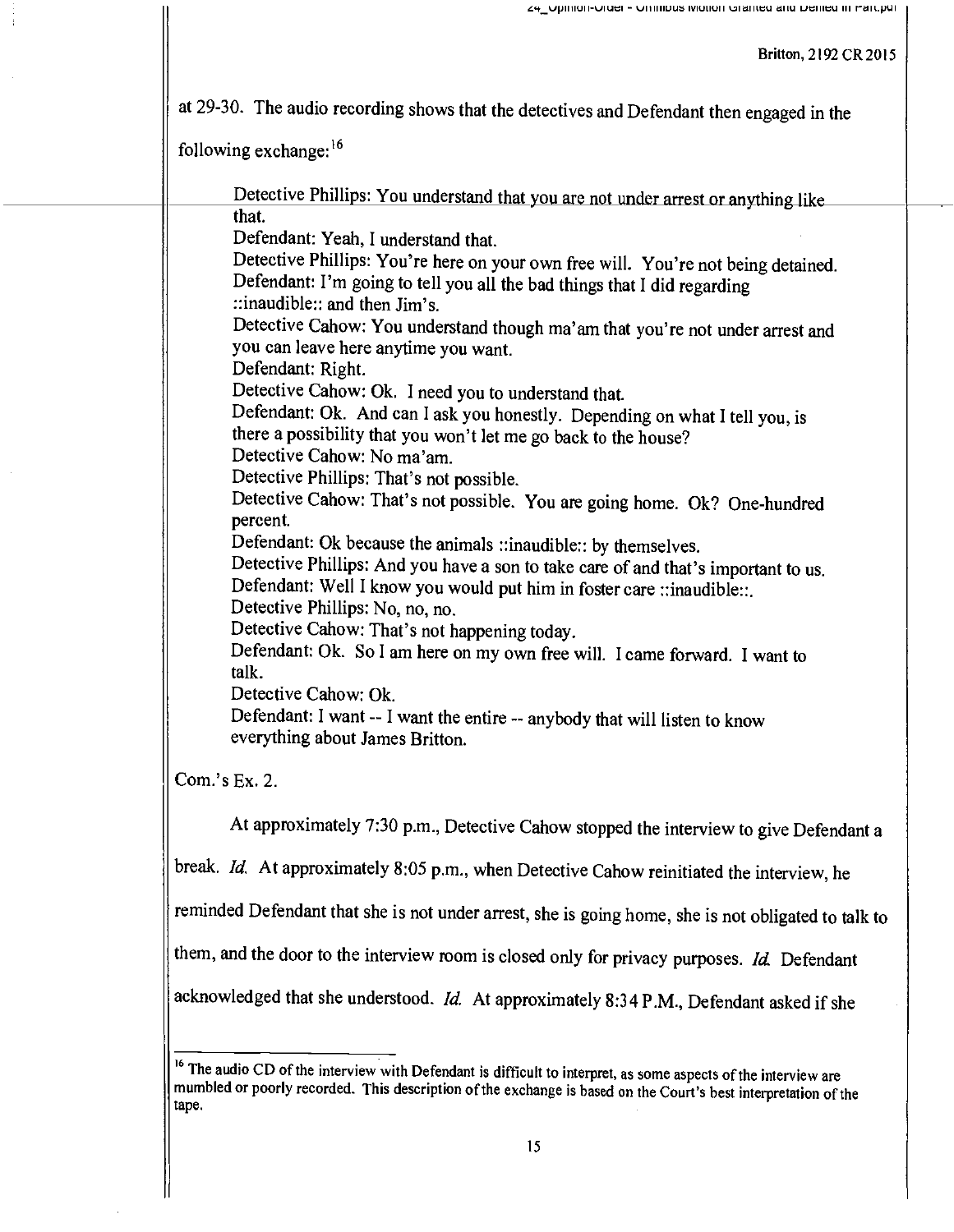could go home to get Jesse ready for bed. Id. The detectives agreed and asked if they could continue the interview at her house. Id. Defendant responded, "Yeah, I really don't care. You can park your undercover in the garage and we can sit at the table." Id. The detectives then drove Defendant and Jesse back to their residence and, after Defendant got Jesse ready for bed, continued the interview. Id. The interview concluded at approximately 10:30 p.m. and Defendant invited the detectives to come back the following day to continue their conversation. Id.

On August 18, 2016 at approximately 12:40 p.m., Detectives Cahow and Phillips arrived at Defendant's residence to continue the interview. Com's Ex. 4. During the interview, Defendant agreed to call James Britton to try to get him to talk about the Victim's murder. Id. Prior to attempting to call James Britton, Detective Cahow again reassured Defendant that they are not taking her away and they are going to leave her at the house after the interview is complete. Id. At approximately 5:26 P.M., the detectives concluded the interview and asked Defendant to complete some sketches, i.e. location of the Victim's body in the kitchen and the basement. Id. Defendant and the detectives agreed that they would return in about an hour to get the sketches and also video a demonstration by Defendant as to how James Britton stabbed the Victim. Id. After the detectives returned to retrieve the sketches and video the demonstration, they left and Defendant remained at the residence. Defendant remained free until her arrest on August 28, 2015 at the Philadelphia International Airport.

After a review of the record, We find no evidence to indicate that Defendant was "in custody" during her interviews with Detectives Cahow and Phillips on August 17-18, 2016. We find no evidence to suggest that the detectives deprived Defendant of her freedom in any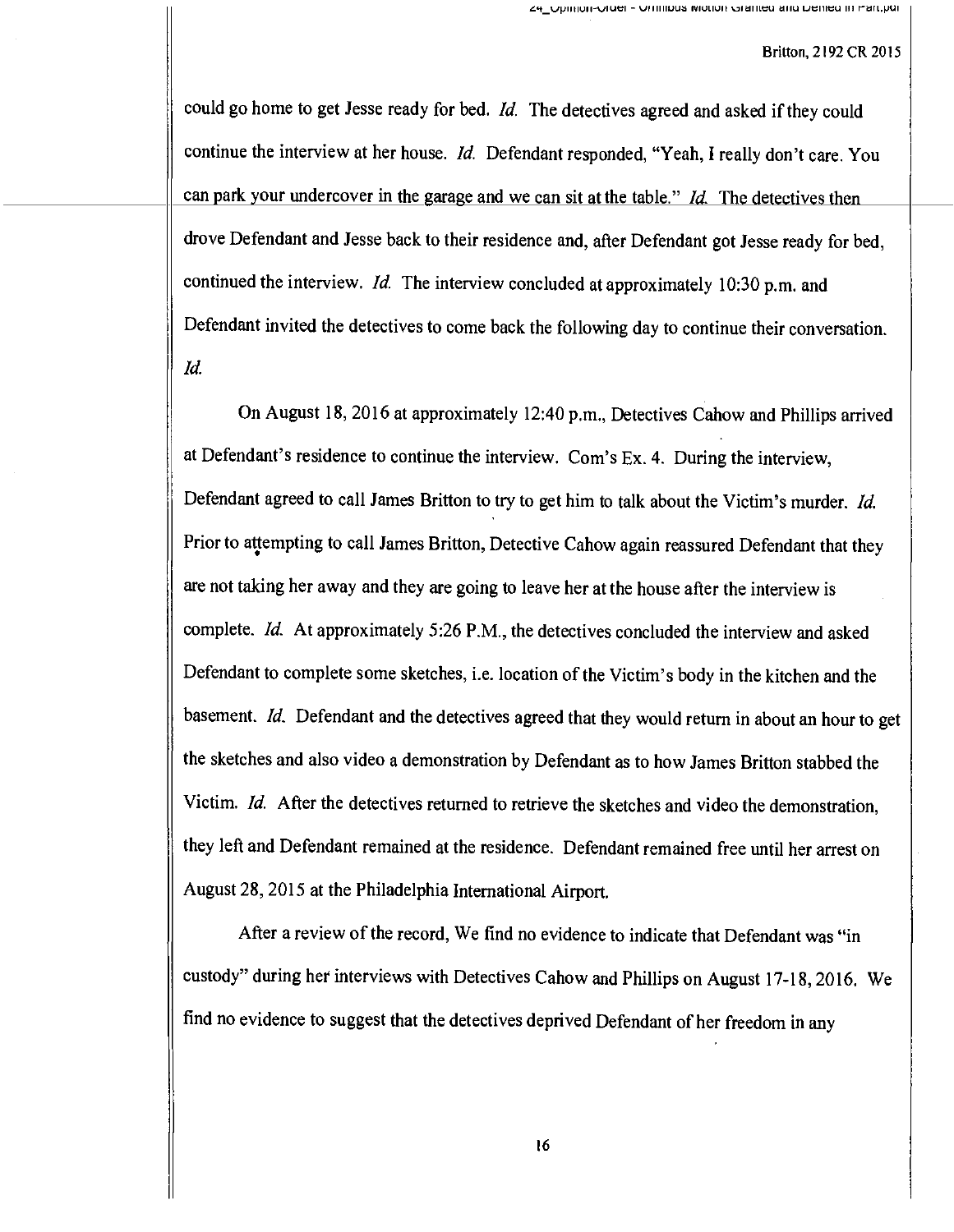significant way or placed her in a situation in which she could reasonably believe that her freedom of action or movement was restricted by such interrogation.

First, Defendant initiated contact with authorities about the Victim's murder and specifically told Corporal McAndrew that she would prefer to speak to someone in person. Thus, the basis for the interviews was initiated at Defendant's request. While the interviews were several hours in length, the detectives took multiple breaks and reminded Defendant that she had no obligation to speak to them and could terminate the interviews at any time. In fact, Defendant did ask to temporarily stop the August 17 interview so she could get her son, Jesse, home and the detectives readily complied. The first interview was conducted at the Morongo Station in an interview room with the door unlocked and the remaining interviews occurred at Defendant's residence. While the detectives transported Defendant the short distance between Morongo Station and her residence, this was done at Defendant's request because she did not have a license. Further, the detectives arrived in an unmarked police vehicle and parked in the garage as Defendant requested. No restraints were used at any point during the interviews. Our review of the record shows no instances where the detectives showed, threatened, or used force. In fact, the detectives used a calm demeanor throughout the interviews. The detectives also used investigative methods that included asking mostly open-ended questions and accommodating Defendant's various requests.

While it is true that the police investigation was focused on both Defendant and James Britton, that is only one factor of many in determining whether a person is in "custody" for Miranda purposes. See Peters, 642 A.2d at 1130. Further, Defendant had only implicated James Britton in the Victim's murder when she initially contacted Detective Coddington in the Monroe County District Attorney's Office. Thus, when Detectives Cahow and Phillips began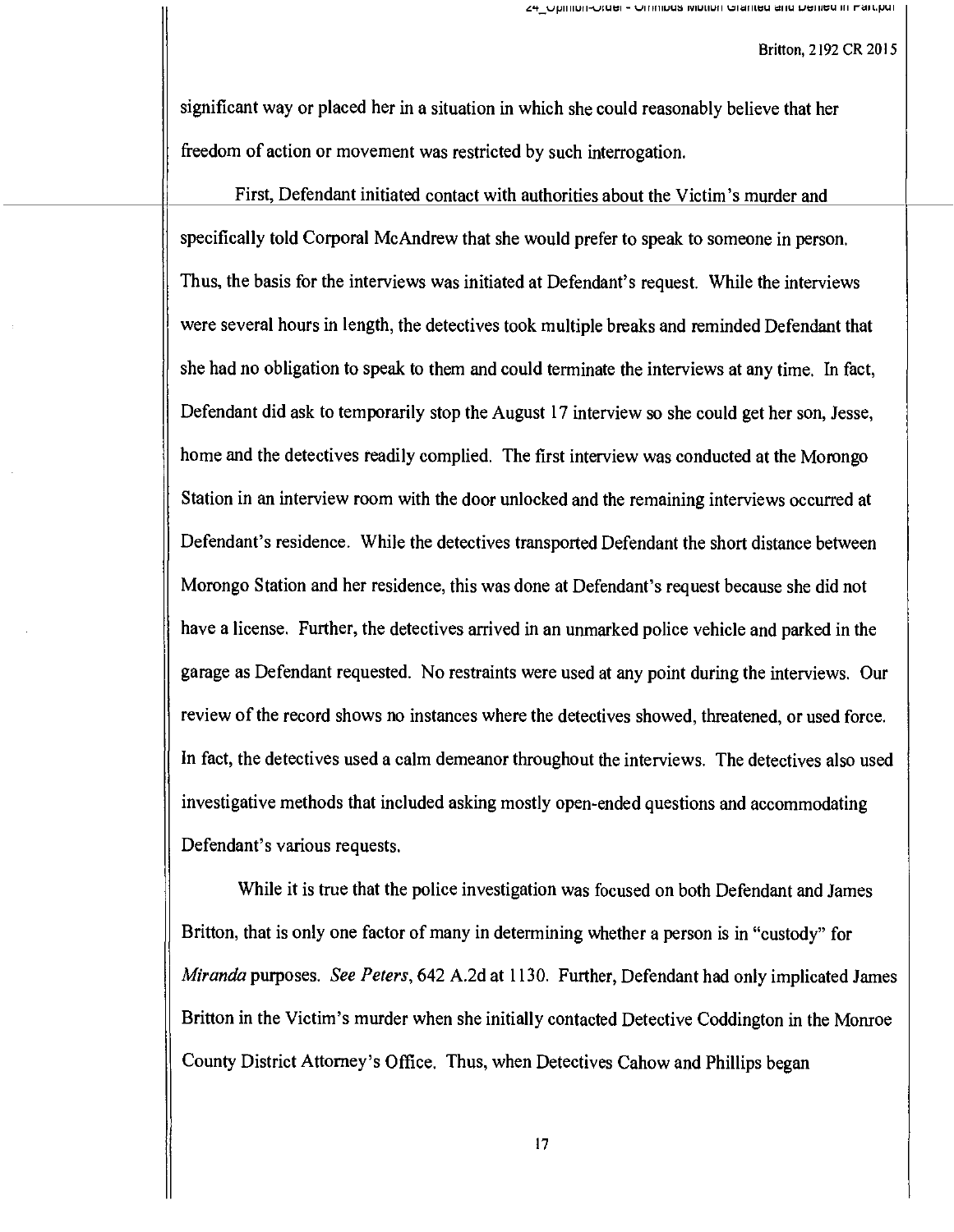Defendant's interview, their investigation was more closely centered on James Britton and not Defendant. Lastly, it is very important to note that Detectives Cahow and Phillips repeatedly gave Defendant the "Beheler Admonishment" and Defendant acknowledged that she understood and wished to continue the interviews. Thus, Defendant's issue is without merit.

For the reasons stated above, Defendant's Motion to Suppress Statements is DENIED.

# 2. Motion to Establish Dates for Disclosure of Grand Jury Testimony of Commonwealth Witnesses

Defendant seeks the transcripts of her own testimony from the Monroe County Investigating Grand Jury. Def.'s Mot., p. 4. In addition, Defendant avers that, because she was not charged as a result of a previous Monroe County Investigating Grand Jury proceeding, it is presumed that such testimony is exculpatory and she is entitled to those transcripts prior to trial. Id. At the hearing on Defendant's motion, the Commonwealth agreed to immediately produce Defendant's own grand jury testimony. N.T. 7/12/16, pp. 4-5. Additionally, the parties agreed that the Commonwealth shall notify defense counsel which witnesses from the grand jury proceedings, if any, will be testifying at trial and produce their grand jury testimony prior to trial. N.T. 7/12/16, pp. 5-6. Accordingly, this issue is moot.

# 3. Motion to Suppress Search of South Carolina Storage Facility

Defendant avers that the items seized from a 2015 search of a South Carolina storage unit must be suppressed because she believes the search warrant contained a misstatement, namely "a murder occurred in Monroe County." Def.'s Mot., p. 5 (emphasis added). Because the search warrant misstated the location of the murder, Defendant argues there was insufficient probable cause to suspect the crime of Criminal Homicide or any other offense that would permit a search of the storage unit. Id.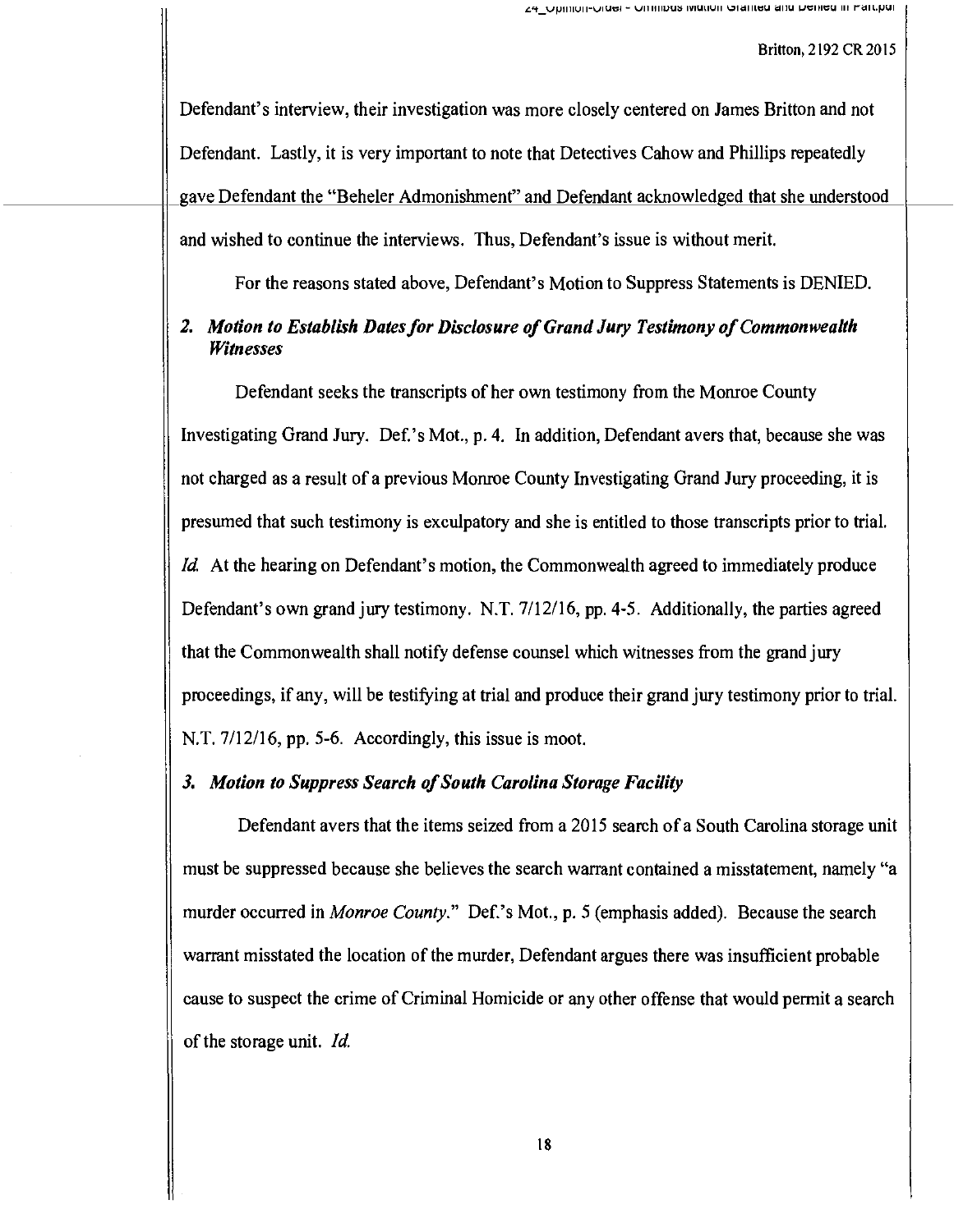First, We must determine whether to apply Pennsylvania or South Carolina law to the instant motion. "It is a fundamental principal of the conflicts of laws that a court employs its own state's procedural rules.... The law of evidence, including the admissibility of specifically offered evidence, has traditionally been characterized as procedural law." Com. v. Dennis, 618 A.2d 972, 980 (Pa. Super. 1992). In Dennis, the defendant, a New Jersey resident, was convicted in Pennsylvania of various drug offenses.  $Id$  at 973. On appeal, he contested whether the application for the search warrant of his New Jersey property, as well as the accompanying affidavit, established probable cause. Id. at 974. The Pennsylvania Superior Court held that the defendant's issue involved a procedural rule and, consequently, made its determination under Pennsylvania law. Id. at 980.

In the present case, Defendant challenges whether the search warrant for the South Carolina storage facility had sufficient probable cause. Like Dennis, Defendant's challenge involves a procedural rule, which is governed by the law of the forum state. See Dennis, <sup>618</sup> A.2d at 980. Therefore, We shall apply Pennsylvania law to determine Defendant's instant suppression motion.

Search warrants are not to be issued except upon the establishment of probable cause, U.S. CONST. amend. IV ("[N]o Warrants shall issue, but upon probable cause."); PA. CONST. art. 1, § 8 ("[N]o warrant to search any place . .. shall issue . .. without probable cause."). It is Our duty, as a reviewing court of the issuing authority's determination of probable cause, "to ensure that the magistrate had a substantial basis for concluding that probable cause existed. In doing so, the reviewing court must accord deference to the issuing authority's probable cause determination, and must view the information offered to establish probable cause in a commonsense, non-technical manner." Com. v. Jones, 988 A.2d 649, 655 (Pa. 2010) (quoting Com. v.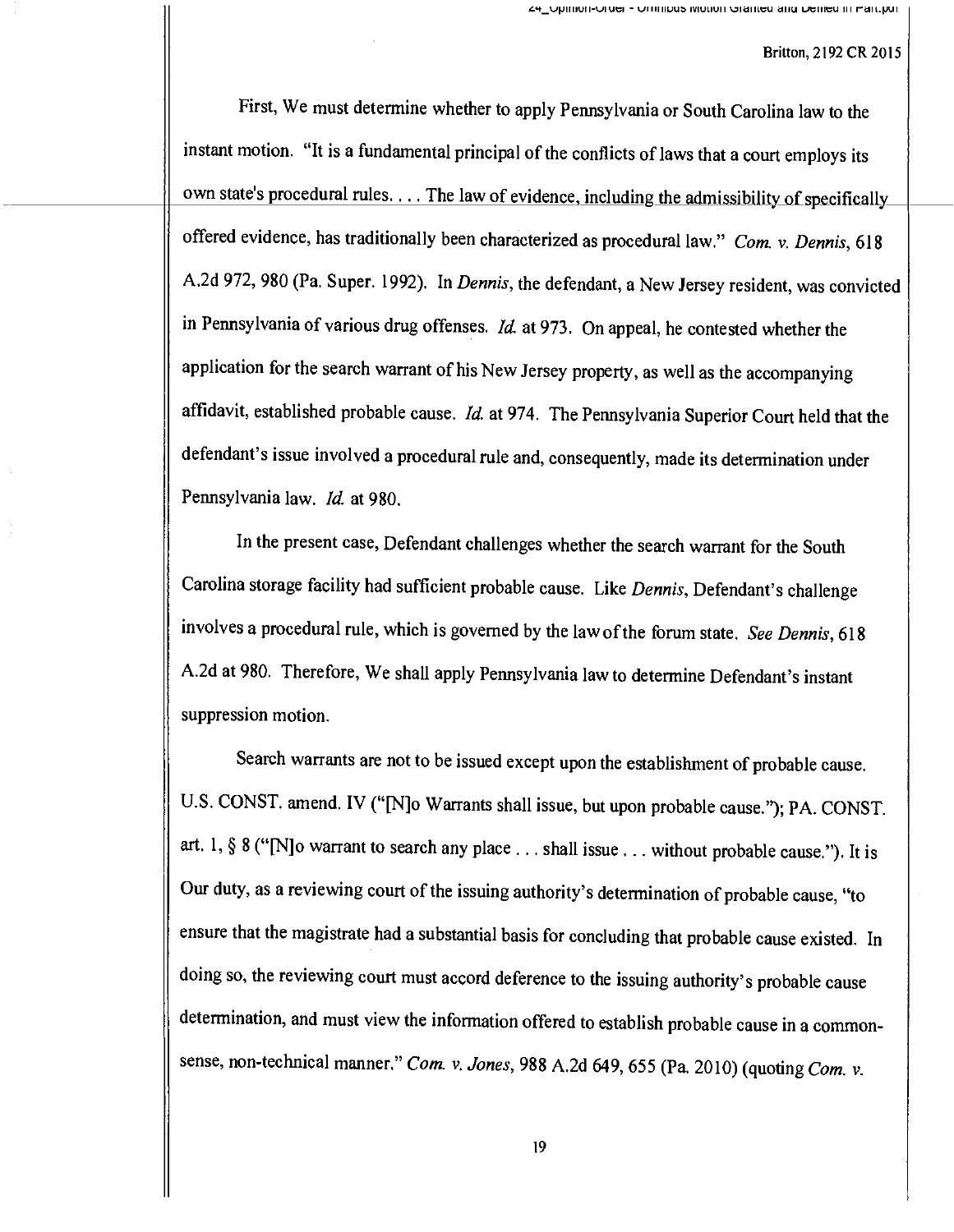Torres, 764 A.2d 532, 537-38 (Pa. 2001)). In other words, the duty of a reviewing court is simply to ensure that the magistrate had a "substantial basis" for concluding that probable cause existed. Com. v. Gray, 503 A.2d 921, 925 (1985) (citing Jones v. United States, 362 U.S. 257, 271 (1960)).

In Pennsylvania, the question of whether probable cause exists for the issuance of <sup>a</sup> search warrant must be answered according to the "totality of the circumstances" test articulated in Com. v. Gray, 503 A.2d 921 (1985), which incorporates the reasoning of the United States Supreme Court in Illinois v. Gates, 462 U.S. 213 (1983). Com. v. Huntington, 924 A.2d 1252, <sup>1255</sup>(Pa. Super. 2007). "Under [the 'totality of the circumstances'] standard, the task of the issuing authority is to make a practical, common sense assessment whether, given all the circumstances set forth in the affidavit, there is a fair probability that contraband or evidence of <sup>a</sup> crime will be found in a particular place." Com. v. Murphy, 916 A.2d 679, 682 (Pa. Super. 2007) (citing Com. v. Melilli, 555 A.2d 1254, 1262 (Pa. 1989).

When a search warrant is based on an affidavit containing deliberate or knowing misstatements of material fact, the search warrant is invalid. Com. v. Clark, 602 A.2d 1323, <sup>1325</sup>(Pa. Super. 1992) (internal citations omitted). Misstatements of fact will invalidate <sup>a</sup> search warrant and require suppression only if the misstatements of fact are deliberate and material. Com. v. Tucker, 384 A.2d 938, 941 (Pa. Super. 1978) (internal citations omitted). "A material fact is one without which probable cause to search would not exist." Id. (internal citations omitted). "A search warrant's inclusion of false evidence will not invalidate a search warrant if the warrant is based upon other information which is valid and sufficient to constitute probable cause." Id. (internal citations omitted).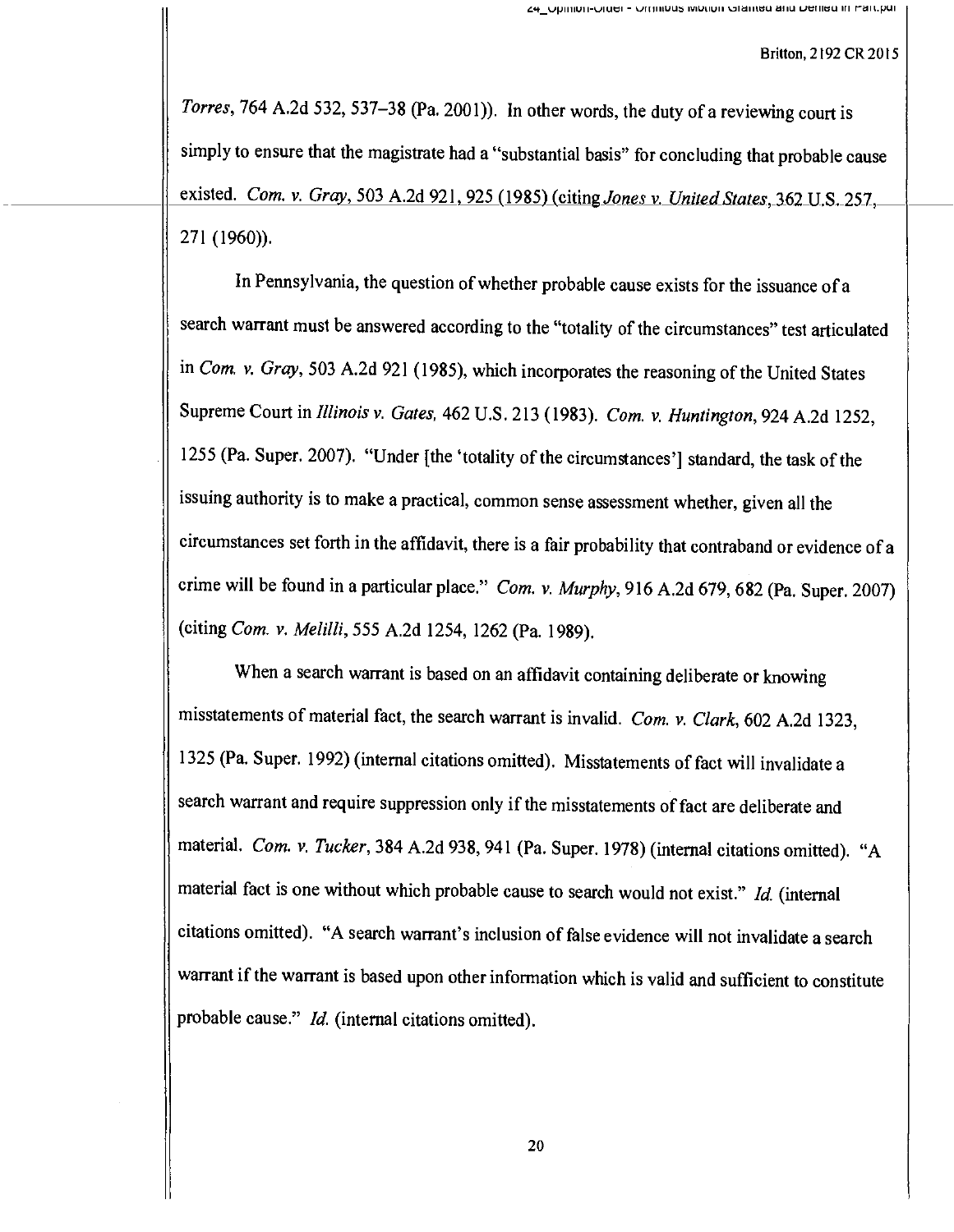In Com. v. Minoske, the appellant averred that the police officer made a misstatement of material fact in obtaining a search warrant and, therefore, all evidence obtained from the search of his apartment should have been suppressed. 441 A.2d 414, 418 (Pa. Super 1982). The officer's affidavit stated that the police informant had previously provided reliable information to the police in other cases, which resulted in three (3) arrests for narcotics violations. Id. At the suppression hearing, the officer testified that the informant had actually provided initial information in two (2) previous cases and arrests were not made until after an undercover officer bought narcotics from the two (2) individuals. *Id.* The Superior Court held that, while the affidavit may have contained a misstatement of fact, it did not contain a misstatement of material fact and, therefore, the search warrant was valid. Id. at 419. In reaching its conclusion, the court explained that, while the underlying circumstances of the case were, in part, based on the fact that the informant had provided reliable information in the past and that information resulted in three (3) arrests, that fact, by itself, was not essential for a determination of whether or not probable cause existed. Id at 418.

Instantly, We find that the misstatement of the location of the murder, i.e. Monroe County, was not a deliberate misstatement. In his letter to Captain Ryan Neil of the South Carolina Law Enforcement Division ("SLED"), Corporal McAndrew wrote, "The Pennsylvania State Police are currently involved in an ongoing investigation into the murder of Robert Roudebush, 46, whose remains were discovered in Jackson Township, Monroe County in 2002." Com.'s Ex. 13. Corporal McAndrew also gave an overview of the investigation, the reason why he was seeking SLED's assistance, and asked that they obtain a search warrant to search the Brittons' storage unit located in South Carolina. N.T. 7/12/16, p. 143; Com.'s Ex. 13. Nowhere in the letter did Corporal McAndrew aver that the murder occurred in Monroe County. Based on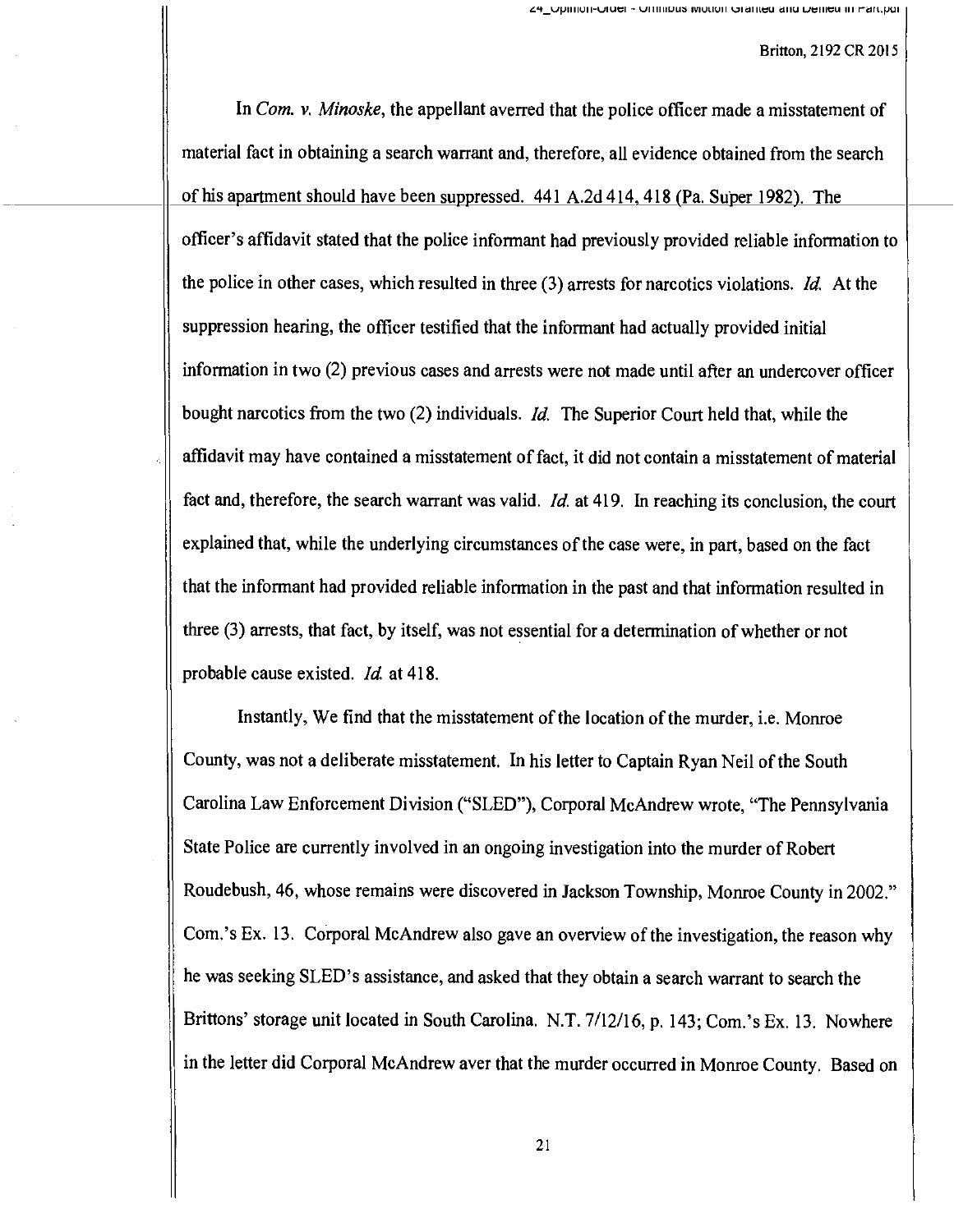the information contained in Corporal McAndrew's letter, SLED mistakenly assumed that the murder itself also occurred in Monroe County and placed that misstatement of fact in its application for a search warrant. N.T. 7/12/16, p. 151; Com's Ex. 14. As Corporal McAndrew's letter did not contain a misstatement of fact and SLED simply misconstrued the location of the murder, said misstatement was not made deliberately.

Additionally, We find that the misstatement of the location of the murder was not a material fact. The magistrate had sufficient information and probable cause to sign the search warrant for the South Carolina storage unit. The magistrate was well aware from the search warrant that the search was in connection with a murder. The fact that the murder occurred in either Monroe or Luzerne County would have no bearing on whether probable cause existed. Defendant avers that the statement, "a murder occurred in Monroe County" must be omitted from the search warrant and, without that statement, the remainder of the search warrant application does not satisfy probable cause. Def.'s Br., p. 11. We disagree. Instead, by omitting the misstatement of fact, the search warrant application would read, "a murder occurred." That fact, along with the rest of the averments contained in the search warrant application, establishes probable cause. Therefore, Defendant's Motion to Suppress Search of South Carolina Storage Facility is DENIED.

## 4. Motion to Dismiss for Violation of Statute of Limitations

Defendant concedes that the statute of limitations has not run on the charges of Criminal Homicide and Conspiracy to Commit Criminal Homicide. See Def.'s Mot., p. 4. We will now discuss each of Defendant's remaining charges.

A. Hindering Apprehension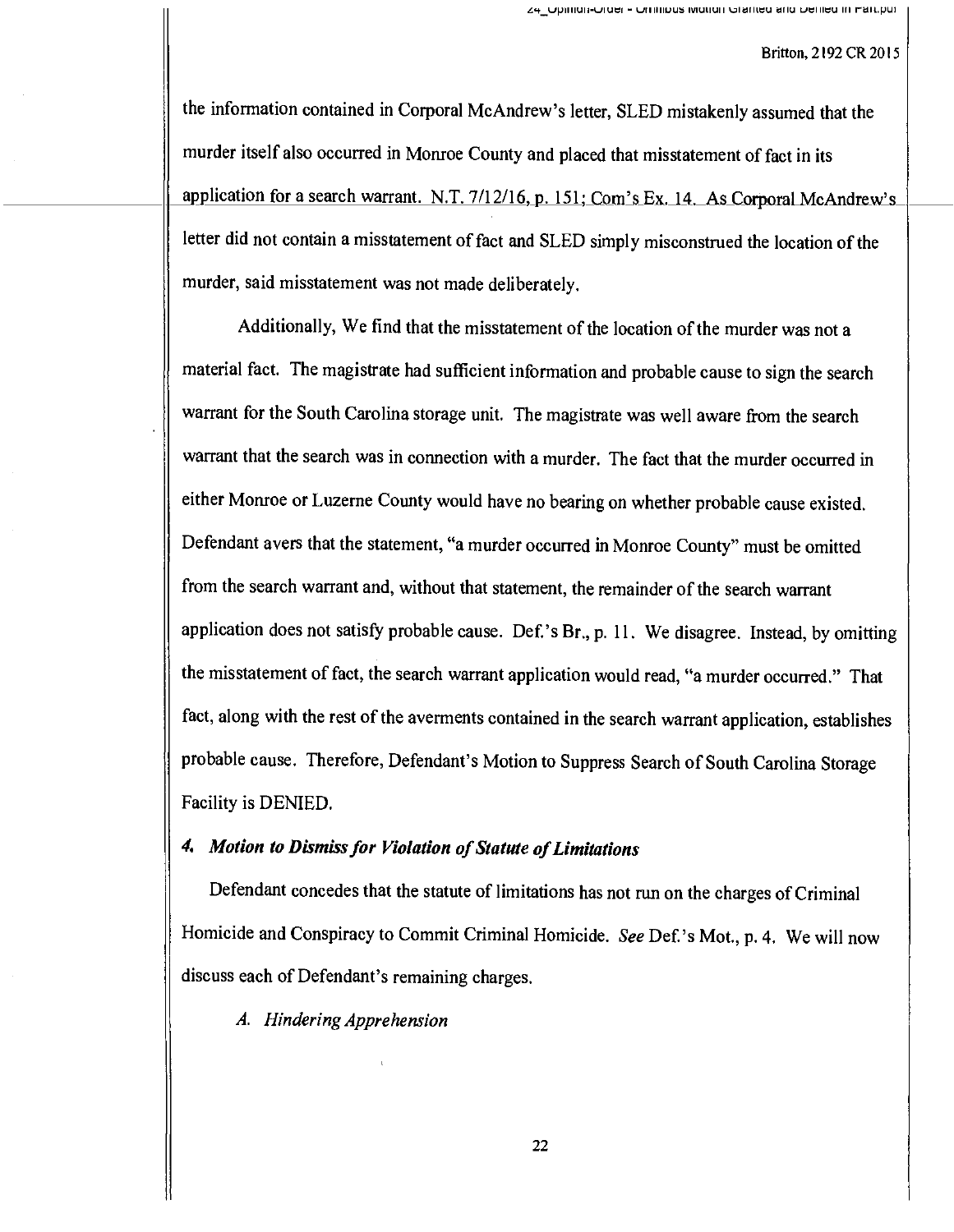Defendant argues that Hindering Apprehension carries a five (5) year statute of limitation and, consequently, it is time barred and must be dismissed. Def.'s Br. p. 13. The Commonwealth responds that Hindering Apprehension is not time barred pursuant to <sup>42</sup> Pa.C.S.A § 5551(4) because it is a felony offense and was committed in connection with a murder. Com.'s Br., pp. 22-23.

In Pennsylvania, the statute of limitations is not a constitutional right but, instead, is an act of legislative grace, whereby the government surrenders its ability to prosecute an individual after the passage of a stated period of time. See Com. v. Johnson, 553 A.2d 897, 900 (Pa. 1989). However, the Pennsylvania General Assembly chose to place no limitation of time on murder prosecutions due to its policy decision that punishment of the most serious crime should outweigh the difficulties otherwise incurred in the prosecution of "stale" charges. See Com. Scher, 803 A.2d 1204, 1229 (Pa. 2002) (plurality).

The "murder exception" to the statute of limitations is codified at 42 Pa.C.S.A. § 5551, which states the following:

A prosecution for the following offenses may be commenced at any time: (1) Murder;

(3) Conspiracy to commit murder or solicitation to commit murder if a murder results from the conspiracy or solicitation; (4) Any felony alleged to have been perpetrated in connection with a murder of the first or second degree, as set forth in 18 Pa.C.S. § 2502(a) or (b) and (d) (relating to murder);<br>\*\*\*

<sup>42</sup>Pa.C.S.A. § 5551 (emphasis added). As previously stated, Defendant concedes that the statute of limitations has not run on the Homicide and Conspiracy to Commit Criminal Homicide charges. Under 42 Pa.C.S.A. § 5551(4), any felony in connection with murder in the first or second degree also meets the exception. Defendant was also charged with Hindering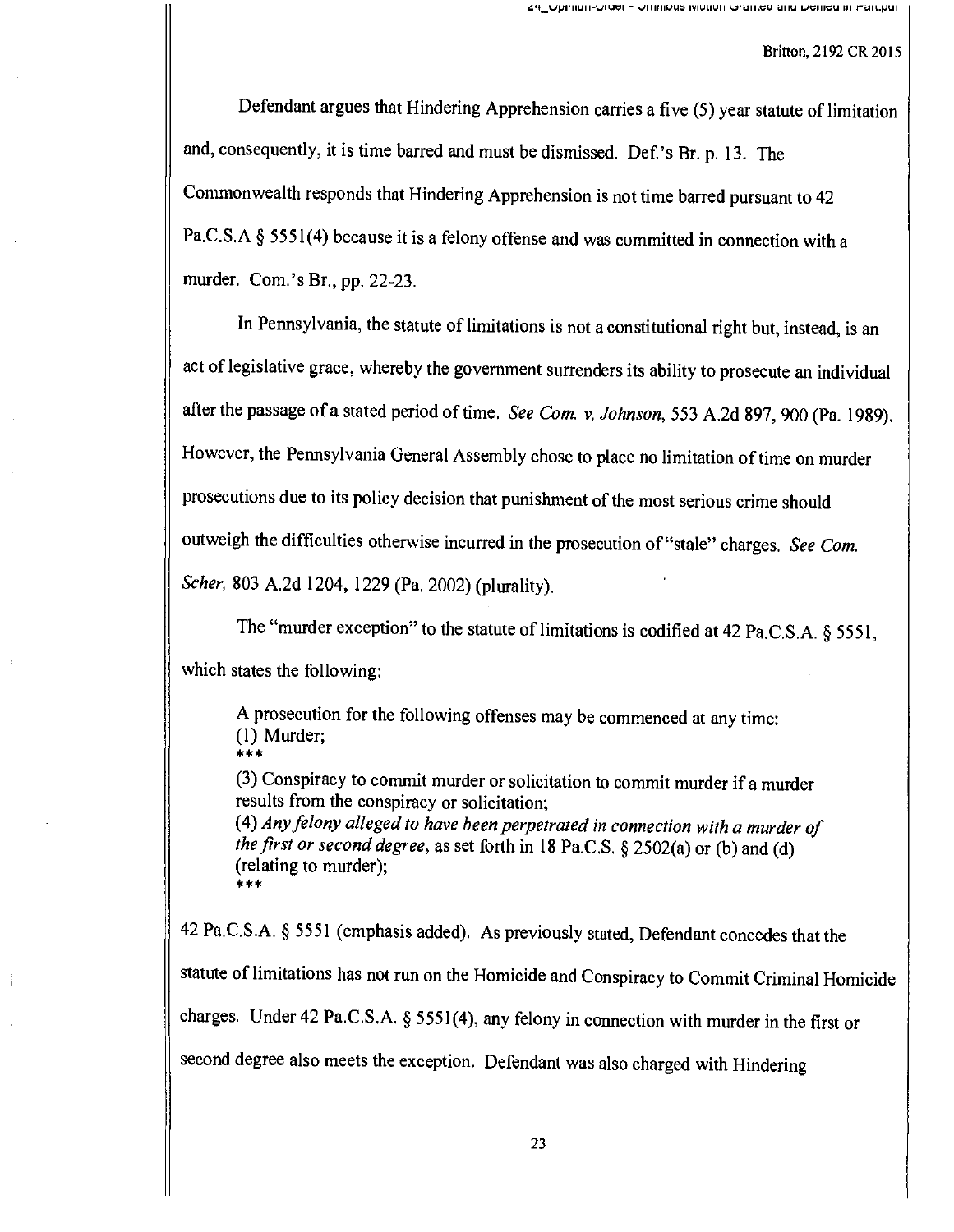Apprehension, a felony of the third degree, in connection with the Victim's murder. Because Defendant was charged with an open count of Homicide, which includes First Degree Murder, Hindering Apprehension meets the criteria under 42 Pa.C.S.A. § 5551(4) and the five (5) yearlimitation does not apply. Therefore, Hindering Apprehension is not time barred.

# B. Perjury and False Swearing

Defendant argues that Perjury and False Swearing, which are alleged to have occurred in November 2008, are time barred because the Commonwealth was required to file those charges by November 2013. Def.'s Br. p. 13. Defendant concedes, however, that the statute of limitations for Perjury and False Swearing may have been extended because the fraudulent statements were discovered when Defendant contacted authorities in August 2015. Id. The Commonwealth responds that these charges did not come to fruition until August 2015, which is when Defendant first came forward with the true facts and circumstances surrounding the Victim's murder. Com.'s Br., p. 22. Therefore, The Commonwealth avers that the Perjury charge meets an exception, under 42 Pa.C.S.A. 5552(c)(1), to the five (5) year statute of limitation requirement. The Commonwealth failed to further address the False Swearing charge in its brief. See Com.'s Br., pp. 21-23.

If the statute of limitations has expired, the prosecution may nevertheless be commenced for:

Any offense a material element of which is either fraud or a breach of fiduciary obligation within one year after discovery of the offense by an aggrieved party or by a person who has a legal duty to represent an aggrieved himself not a party to the offense, but in no case shall this paragraph extend the period of limitation otherwise applicable by more than three years.

42 Pa.C.S.A. § 5552(c)(1). "It is well established that fraud consists of anything calculated to deceive, whether by single act or combination, or by suppression of truth, or suggestion of what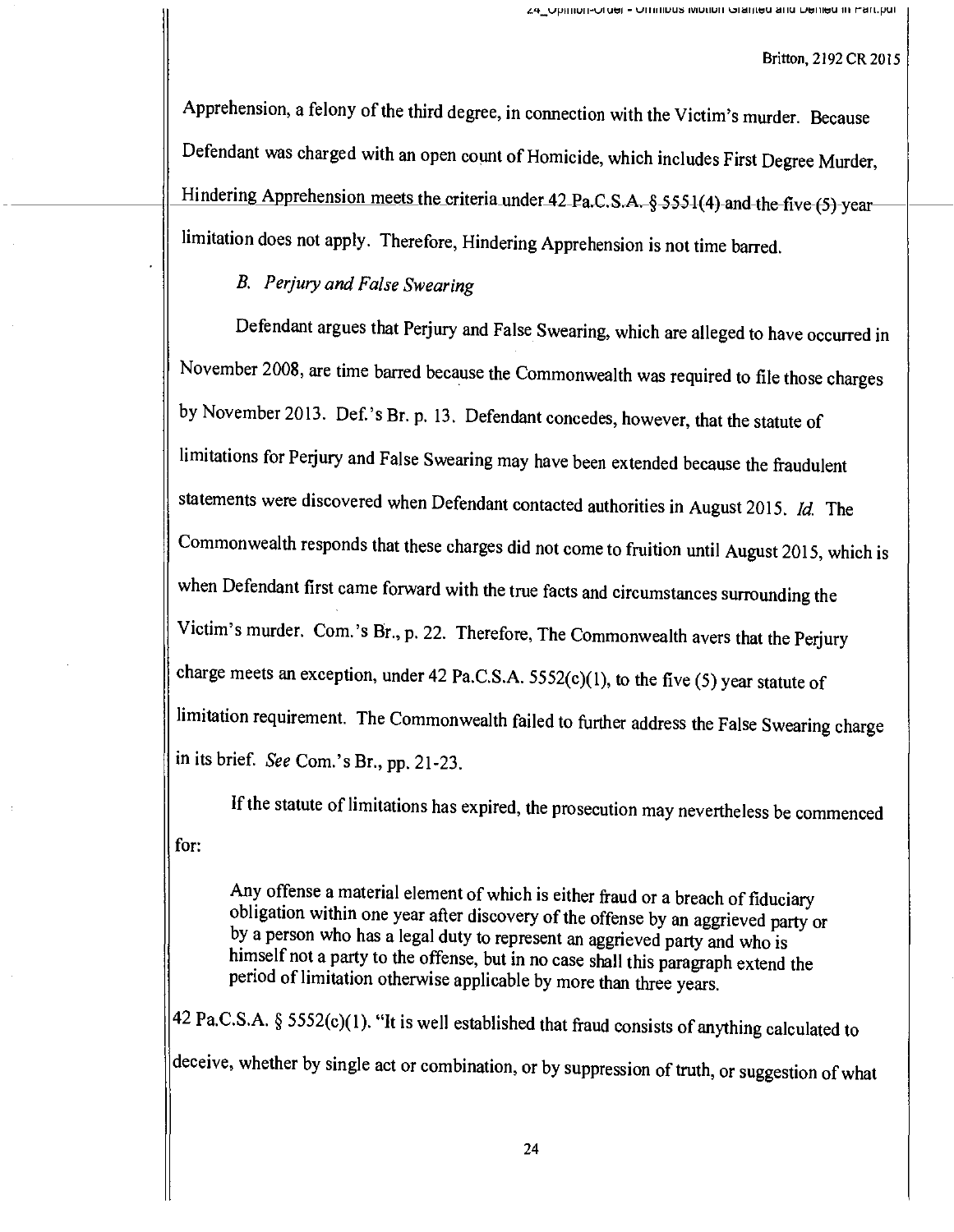is false, whether it be by direct falsehood or by innuendo, by speech or silence, word of mouth, or look or gesture." Moser v. DeSetta, 589 A.2d 679, 682 (Pa. 1991) (citations omitted). When a person commits a crime where a material element is fraud, the Commonwealth must commence prosecution within one (1) year after the crime's discovery. See 42 Pa.C.S.A. §  $5552(c)(1)$ . However, a prosecution involving a crime that carries a two (2) year limitation must commence within five (5) years from the date of the offense. See id. Similarly, a prosecution involving a crime that carries a five (5) year limitation must commence within eight (8) years from the date of the offense. See id.

A person commits perjury if "in any official proceeding[,] he makes a false statement under oath or equivalent affirmation, or swears or affirms the truth of a statement previously made, when the statement is material and he does not believe it to be true." 18 Pa.C.S.A. § 4902(a). A prosecution for perjury must ordinarily commence within five (5) years after it is committed. 42 Pa.C.S.A. § 5552(b)(1). Because a material element of perjury is fraud, however, the Commonwealth may commence prosecution within one (1) year after discovering the offense, so long as eight (8) years have not transpired since the original offense date.

Instantly, the Commonwealth alleges that Defendant committed perjury when she testified falsely before the Monroe County Investigating Grand Jury on November 21, 2008. The Commonwealth learned that Defendant's grand jury testimony was false after she contacted Detective Coddington on August 14, 2015 and, shortly thereafter, gave statements to law enforcement in California and Pennsylvania. The Commonwealth filed a Criminal Complaint against Defendant on August 27, 2015, well within one (1) year after discovering that Defendant committed perjury. Furthermore, less than eight (8) years transpired between November 21,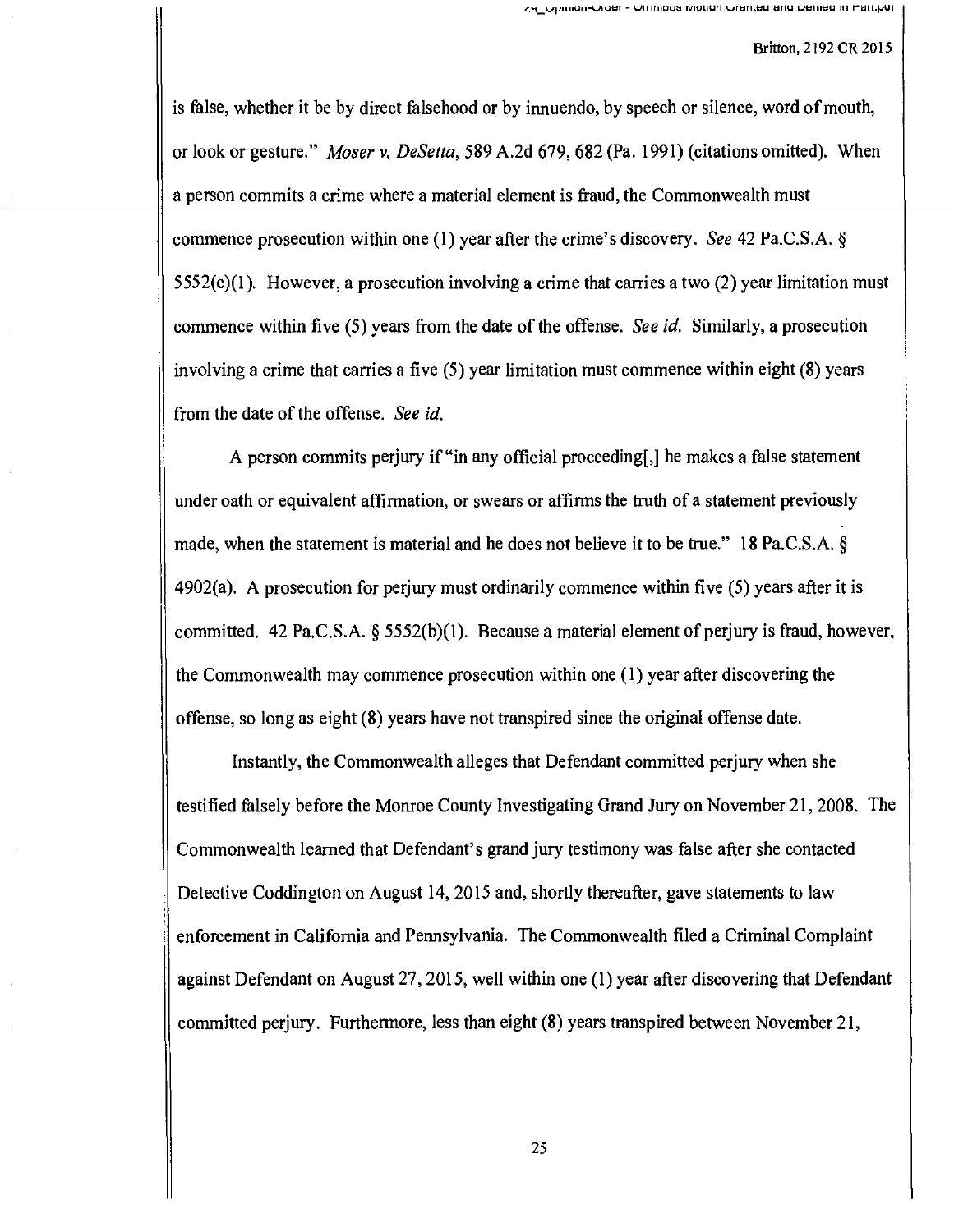2008, the offense date, and August 27, 2015, the date that the Commonwealth commenced prosecution. Therefore, Perjury is not time barred.

A person commits false swearing if he "makes a false statement under oath or equivalent affirmation, or swears or affirms the truth of such a statement previously made, when he does not believe the statement to be true ... if ... the falsification occurs in an official proceeding[.]" 18 Pa.C.S.A. § 4903(a)(1). A prosecution for perjury must ordinarily commence within two (2) years after it is committed. 42 Pa.C.S.A. § 5552(a). Because a material element of false swearing is fraud, however, the Commonwealth may commence prosecution within one (1) year after discovering the offense, so long as eight (5) years have not transpired since the original offense date.

Like her perjury charge, Defendant is also alleged to have also committed false swearing when she testified before the Monroe County Investigating Grand Jury on November 21, 2008. The Commonwealth discovered this offense in August 2015 when Defendant made statements to police. The Commonwealth filed the Criminal Complaint well within one (1) year after discovering that the Defendant committed false swearing. The Commonwealth, however, was required to commence prosecution within five  $(5)$  years of the offense date. See 42 Pa.C.S.A. § 5552(c)(1). The Commonwealth commenced prosecution approximately six  $(6)$  years and nine (9) months after the offense date. Therefore, False Swearing is time barred.

C. Tamper With/Fabricate Physical Evidence and Abuse of Corpse

Defendant avers that Tamper With/Fabricate Physical Evidence and Abuse of Corpse, which are alleged to have occurred in July 2002, are time barred because the Commonwealth was required to file those charges by July 2004. Def.'s Br. p. 13. The Commonwealth states that these crimes were committed pursuant to Defendant and James Britton's agreement to protect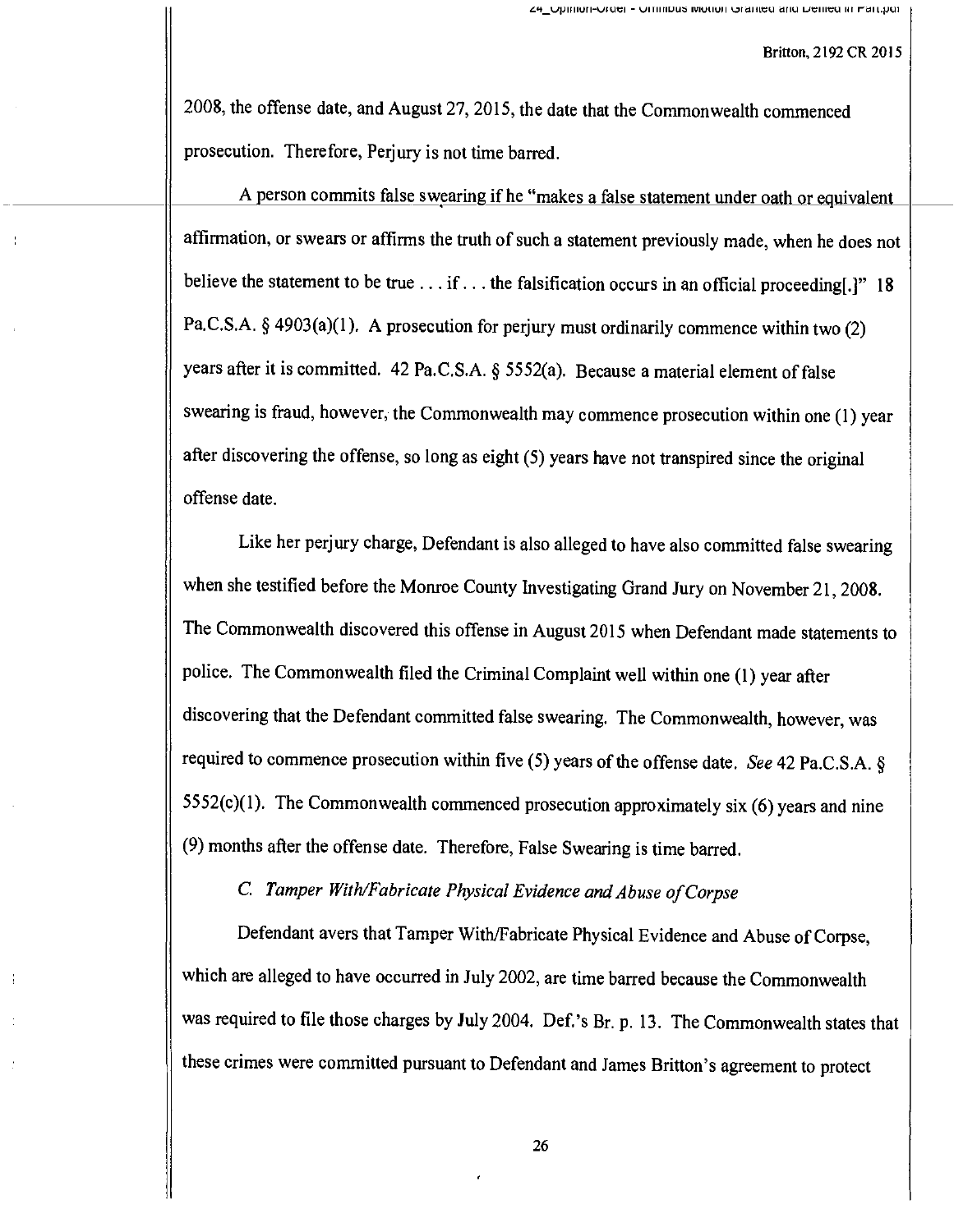themselves from exposure as the perpetrators of the Victim's murder. Com.'s Br., p. 23. The Commonwealth, however, concedes that, while these crimes were committed as part of a conspiracy, the Brittons did not renew their conspiracy by overt action during the applicable statute of limitations and, consequently, Tamper With/Fabricate Physical Evidence and Abuse of Corpse are time barred. Id.

Both Tamper With/Fabricate Physical Evidence and Abuse of Corpse carry a two (2) year statute of limitations. See 42 Pa.C.S.A. § 5552(a). Because the Commonwealth claims that these crimes occurred on July 7, 2002, the statute of limitations expired on July 7, 2004 unless an exception applies. One exception is 42 Pa.C.S.A. § 5554, which states that the period of limitation does not run when "the accused is continuously absent from this Commonwealth or has no reasonably ascertainable place of abode or work within this Commonwealth[.]" 42 Pa.C.S.A. § 5554(1).

When the Commonwealth asserts that a statute of limitations is tolled by an exception, such as the defendant's absence from Pennsylvania, the Commonwealth should allege the exception in the Criminal Information to apprise the defendant that he must defend not only against the crime but against the limitation of prosecution. Com. v. Stockard, 413 A.2d 1088 (Pa. 1980). However, if this notice of the exception is not in the information, the Commonwealth is not necessarily precluded from asserting it. Id. As long as defendant is notified within some reasonable time that the Commonwealth will seek to toll the statute of limitations, the due process requirements of notice are satisfied. Id.

Instantly, Defendant moved to California prior to July 7, 2004, which is when the statute of limitations would have expired. The Commonwealth, however, did not allege the exception in the Criminal Information or elsewhere. Therefore, the Commonwealth failed to give notice that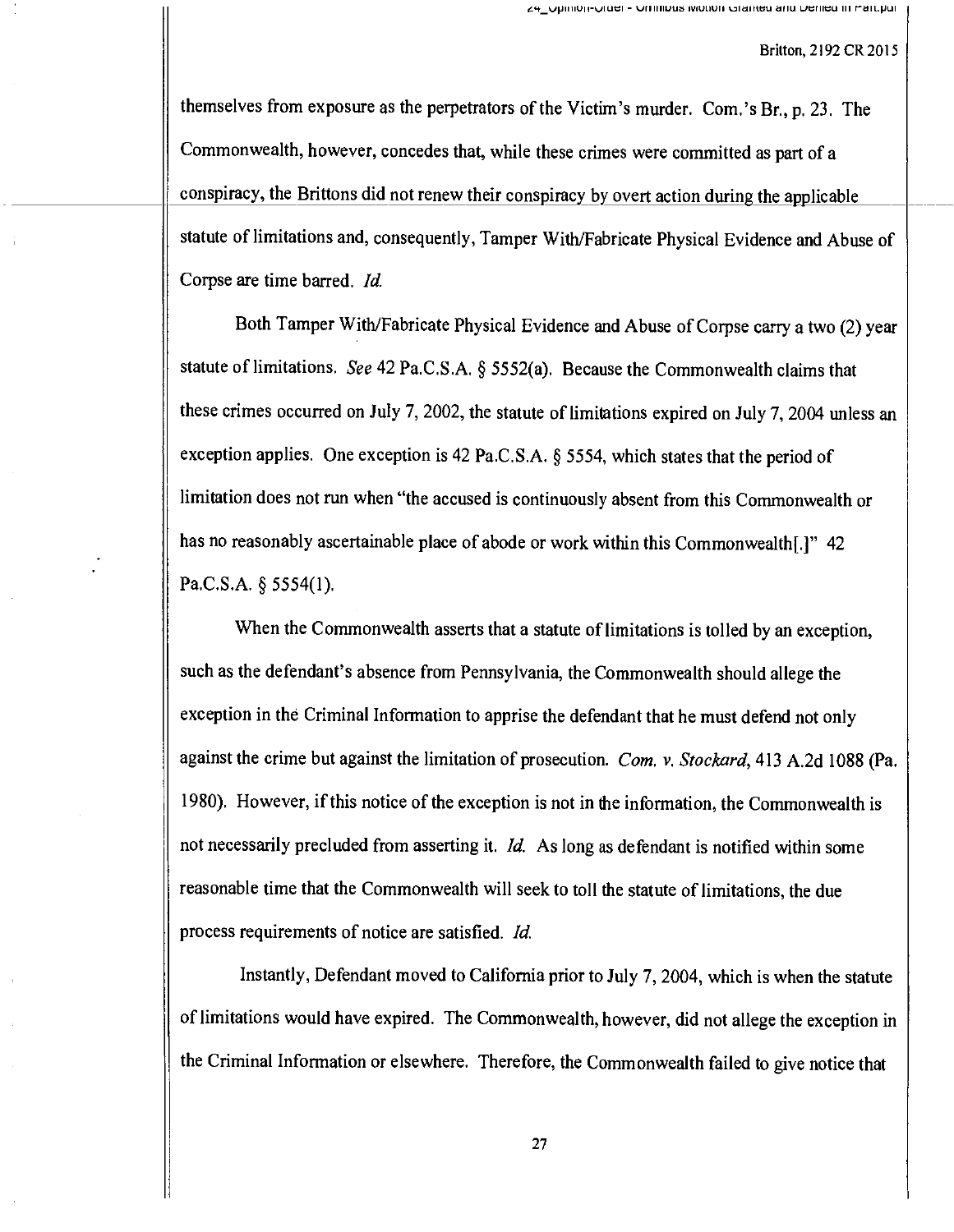it seeks to toll the statute of limitations. Consequently, Tamper With/Fabricate Physical Evidence and Abuse of Corpse are time barred.

Accordingly, Defendant's Motion to Dismiss for Violation of Statute of Limitations is GRANTED in part and DENIED in pan.

## 5. Motion for Improper Venue

With regard to Criminal Homicide, Defendant avers that Monroe County lacks venue over that specific charge because that crime occurred in Luzerne County. Def.'s Br., p. 12. Consequently, Defendant requests that We transfer Defendant's homicide case to Luzeme County. Id. The Commonwealth responds that Monroe County is a proper venue because the Victim's body was found within Monroe County. Com.'s Br., p. 19.

As a preliminary matter it is important to distinguish venue from jurisdiction. In order for a court to hear a criminal case, it must have both proper jurisdiction and venue. See Com. v. Gross, 101 A.3d 28, 32 (Pa. 2014). Jurisdiction relates to the court's power to hear and decide the controversy presented. Com. v. Bethea, 828 A.2d 1066, 1074 (Pa. 2003). "[J]urisdiction relates to the competency of a court to hear and decide the type of controversy presented." Id. In Pennsylvania, all common pleas courts have statewide jurisdiction in case arising under the Crimes Code. Id. Thus, there is no question we have jurisdiction to hear this case. See 42 Pa.C.S. § 931(a).

Although all common pleas courts have jurisdiction to resolve a criminal case, such should only be exercised in the county in which venue lies. Gross, 101 A.3d at 33. Venue refers to the convenience and locality of trial, or "the right of a party to have the controversy brought and heard in a particular judicial district." Bethea, 828 A.2d at 1074. "Venue in a criminal action properly belongs in the place where the crime occurred." Id. at 1075 (citations omitted). Rules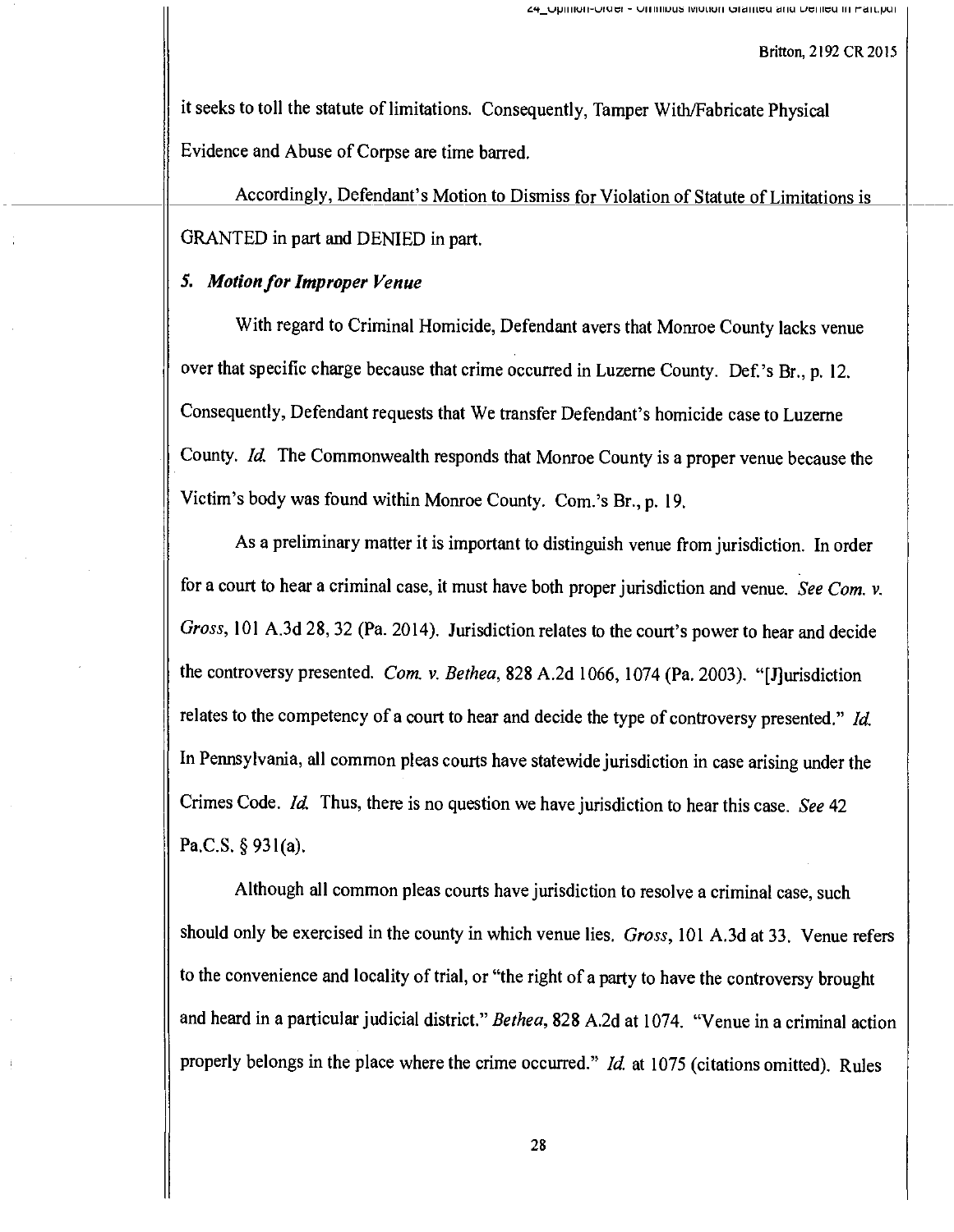of venue recognize the propriety of imposing geographic limitations because "the place where the crime itself occurred . .. is where the evidence and the witnesses will most likely be located." Id.

Venue challenges concerning the locality of a crime stem from the Sixth Amendment to the United States Constitution and Article I, § 9 of the Pennsylvania Constitution, both of which require that a criminal defendant stand trial in the county in which the crime was committed, protecting the accused from unfair prosecutorial forum shopping. Thus, proof of venue, or the locus of the crime, is inherently required in all criminal cases.

Recently the burden of proof in relation to venue challenges was definitively established by a case originating from this judicial district. See Gross, 101 A.3d. Because the Commonwealth selects the county of trial, the Pennsylvania Supreme Court held the prosecution shall bear the burden of proving venue is proper. Id. at 33. That is evidence an offense occurred in the judicial district with which the defendant may be criminally associated, either directly, jointly, vicariously. Id. "Venue merely concerns the judicial district in which the prosecution is to be conducted; it is not an essential element of the crime, nor does it relate to guilt or innocence. Because venue is not part of a crime, it need not be proven beyond a reasonable doubt as essential elements must be." *Id.* Accordingly, applying the "preponderance of the evidence" standard to venue challenges allows trial courts to speedily resolve this threshold issue without infringing on a defendant's constitutional rights. Id. Furthermore, like essential elements of a crime, venue need not be proven by direct evidence but, instead, can be inferred by circumstantial evidence. Id. (citations omitted).

In Gross, the defendant ("Gross"), a New Jersey resident, attempted to acquire a New Jersey firearm permit but was informed that the process would take several months. 101 A.3d at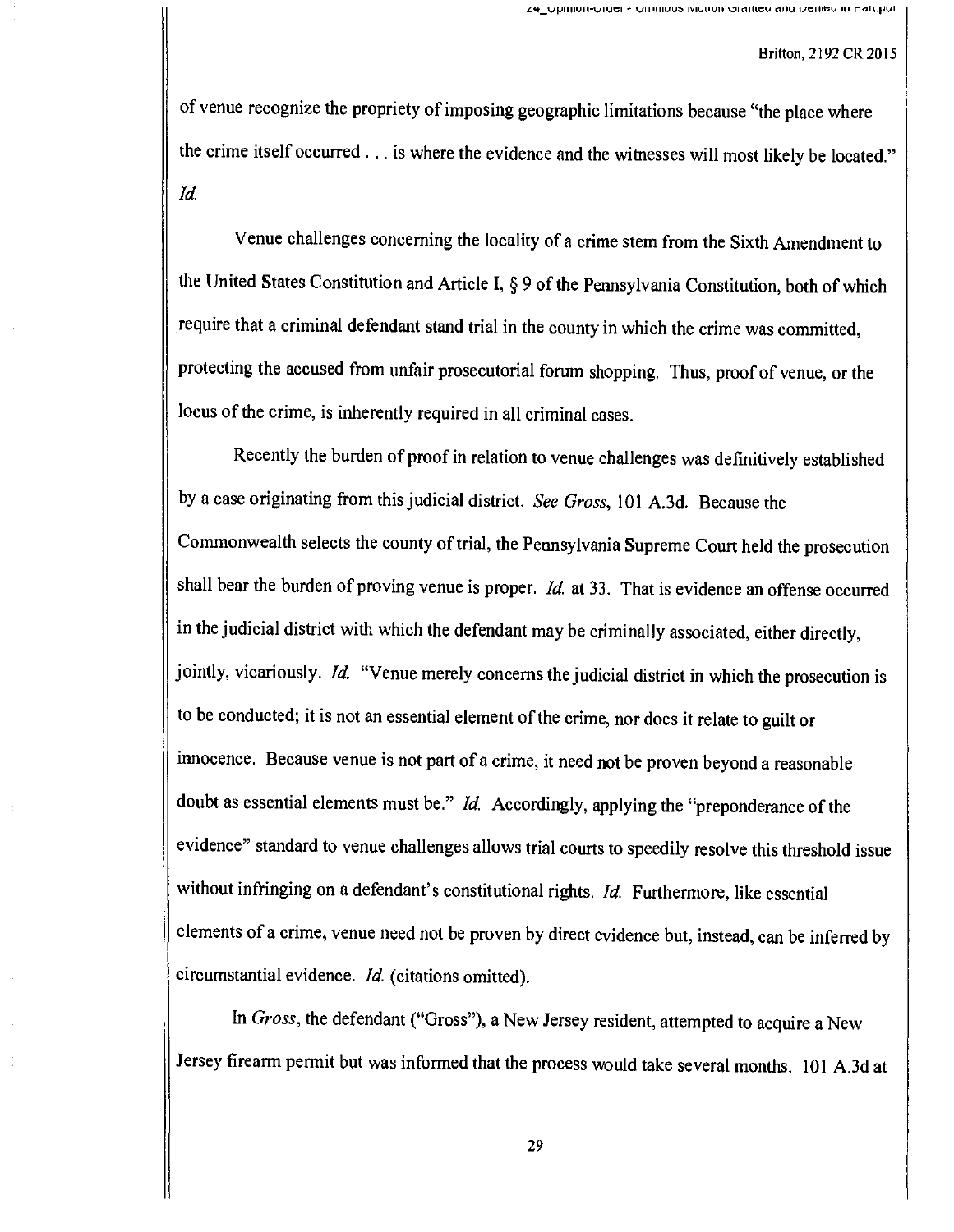31. Instead, Gross obtained a Pennsylvania driver's license using her boyfriend's ("Autenrieth") address and, shortly thereafter, Gross and Autenrieth went to a Berks County store, where Gross used her new license to buy a handgun. *Id.* Later, at his residence, Autenrieth showed Gross how to use the gun, offered to clean it for her and put it above his washer and dryer. Id. Autenrieth was prohibited from possessing a firearm due to a protection from abuse order. *Id.* A week later, Autenrieth took the gun, went to his estranged wife's house, and kidnapped his nine (9) year old son at gunpoint. Id. Police were called, Autenrieth fled, and the chase ended with a shoot-out in Monroe County in which Autenrieth killed one Pennsylvania State Trooper and wounded another before being shot to death. *Id*. Gross was charged in Monroe County with criminal conspiracy, firearms not to be carried without a license, possession of firearm prohibited, and lending or giving of firearms prohibited. Id at 31-32.

Defendant challenged venue and the trial court held Gross could not be prosecuted in Monroe County because the conspiracy between Gross and Autenrieth was reached and completed in Northampton County and Autenrieths's possession of the firearm in Monroe County did not constitute an overt act in furtherance of the criminal agreement. Gross, 101 A.3d at 32 The Pennsylvania Superior Court affirmed. Id. The Pennsylvania Supreme Court reversed, holding:

Because Autenrieth was present with the gun in Monroe County, and Gross aided Autenrieth's illegal possession of that firearm, Gross could be found liable as an accomplice for Autenrieth's illegal possession wherever he was, including Monroe County. Accordingly, we conclude the Commonwealth proved by a preponderance of the evidence that Gross could be prosecuted under all criminal charges in Monroe County.

Id. at 35-36.

The Pennsylvania Rules of Criminal Procedure state that "when charges arising from the same criminal episode occur in more than one judicial district, the criminal proceeding on all the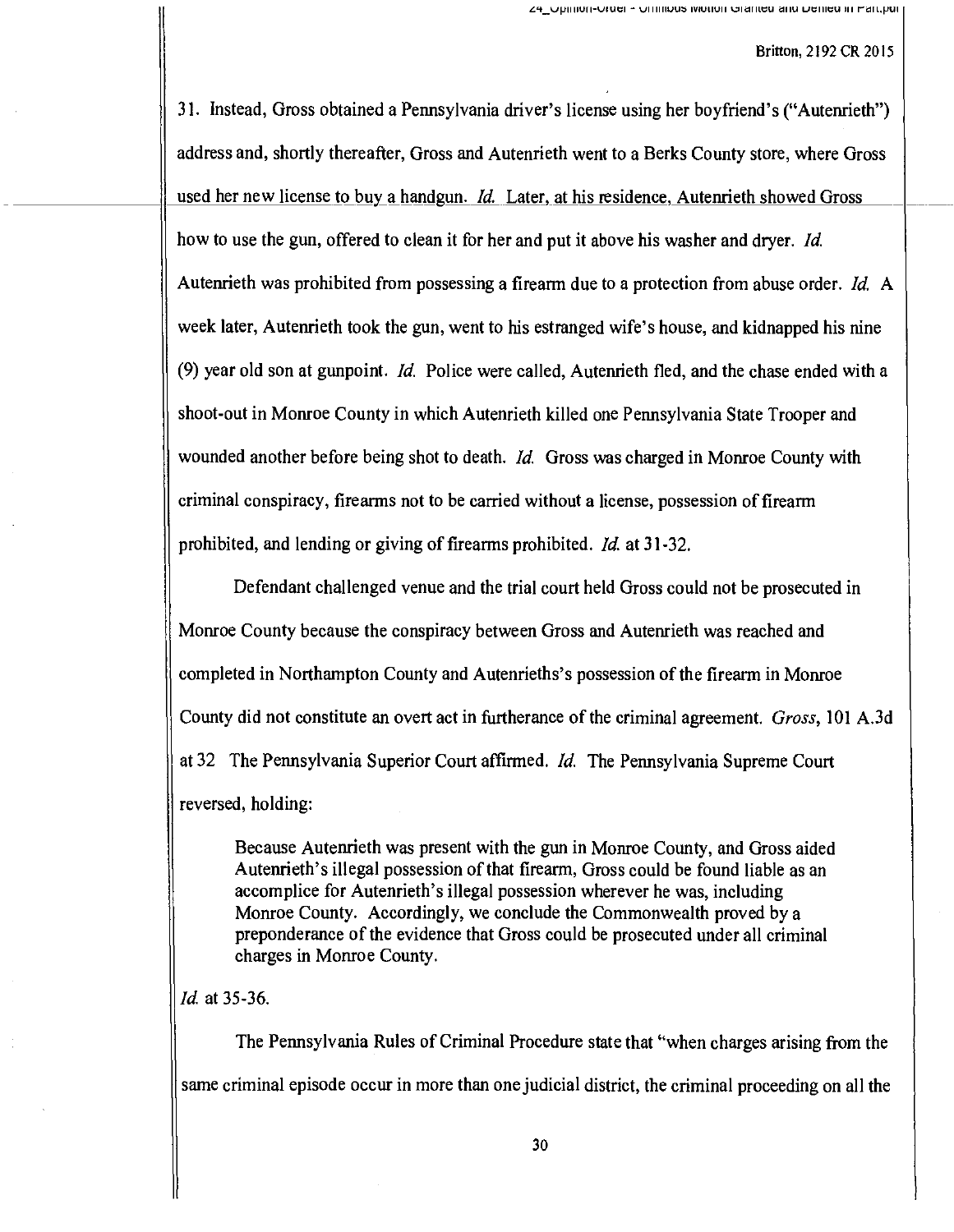charges may be brought before one issuing authority in a magisterial district within any of the judicial districts in which the charges arising from the same criminal episode occurred." Pa.R.Crim.P. 130(A)(3). The comment to Rule 130 goes on to explain that when charges arise from a single criminal episode that occurred in more than one judicial district, the magisterial district in which the proceeding on all charges is brought, *i.e.*, the one with venue, may be any one of the magisterial districts in which the charges occurred. Pa.R.Crim.P. 130, cmt. Therefore, so long as venue is proper in Monroe County on one of the charges arising from the same criminal episode, venue is proper for all the charges.<sup>17</sup>

Like Gross, Defendant is charged with conspiracy. The material elements of conspiracy are: "(1) an intent to commit or aid in an unlawful act, (2) an agreement with a co-conspirator and (3) an overt act in furtherance of the conspiracy." Com. v. Spotz, 756 A.2d 1139, 1162 (Pa. 2000). An "overt act" means an act done in furtherance of the object of the conspiracy. See 18 Pa.C.S.A. § 903(e). Additionally, in connection with questions of venue, the Pennsylvania Supreme Court noted, "a prosecution for criminal conspiracy may be brought in any county where the unlawful combination was formed, or in any county where an overt act was committed by any of the conspirators in furtherance of the unlawful combination." Com. v. Fithian, 961 A.2d 66, 78 (Pa. 2008).

<sup>&</sup>lt;sup>17</sup> The comment to rule 130 goes on to say "the decision of in which judicial district . . . the proceedings are to be brought is to be made initially by the law enforcement officers or attorneys for the Commonwealth. In making the decision, the law enforcement officers or attorneys for the Commonwealth must consider in which judicial district[,] under paragraph  $(A)(3)[$ , it would be in the interest of justice to have the case proceed, based upon the convenience of the defendant and the witnesses, and the prompt administration of justice." While this specific provision was not raised or addressed by either party We find the prompt administration of justice and convenience of the witnesses dictates the case be brought in the 43'd Judicial District. The investigation was opened when the dismembered and burnt remains were discovered in Monroe County. As such the Monroe County Coroner's office investigated and attempted to discover the victim's identity. Over the course of the next thirteen years, investigators working out of Monroe County, continued the investigation including presenting the case to a Monroe County investigating Grand Jury in 2009. Under these circumstances, many of the witnesses will be from Monroe County and the administration of justice dictates it be tried in the 43rd Judicial District.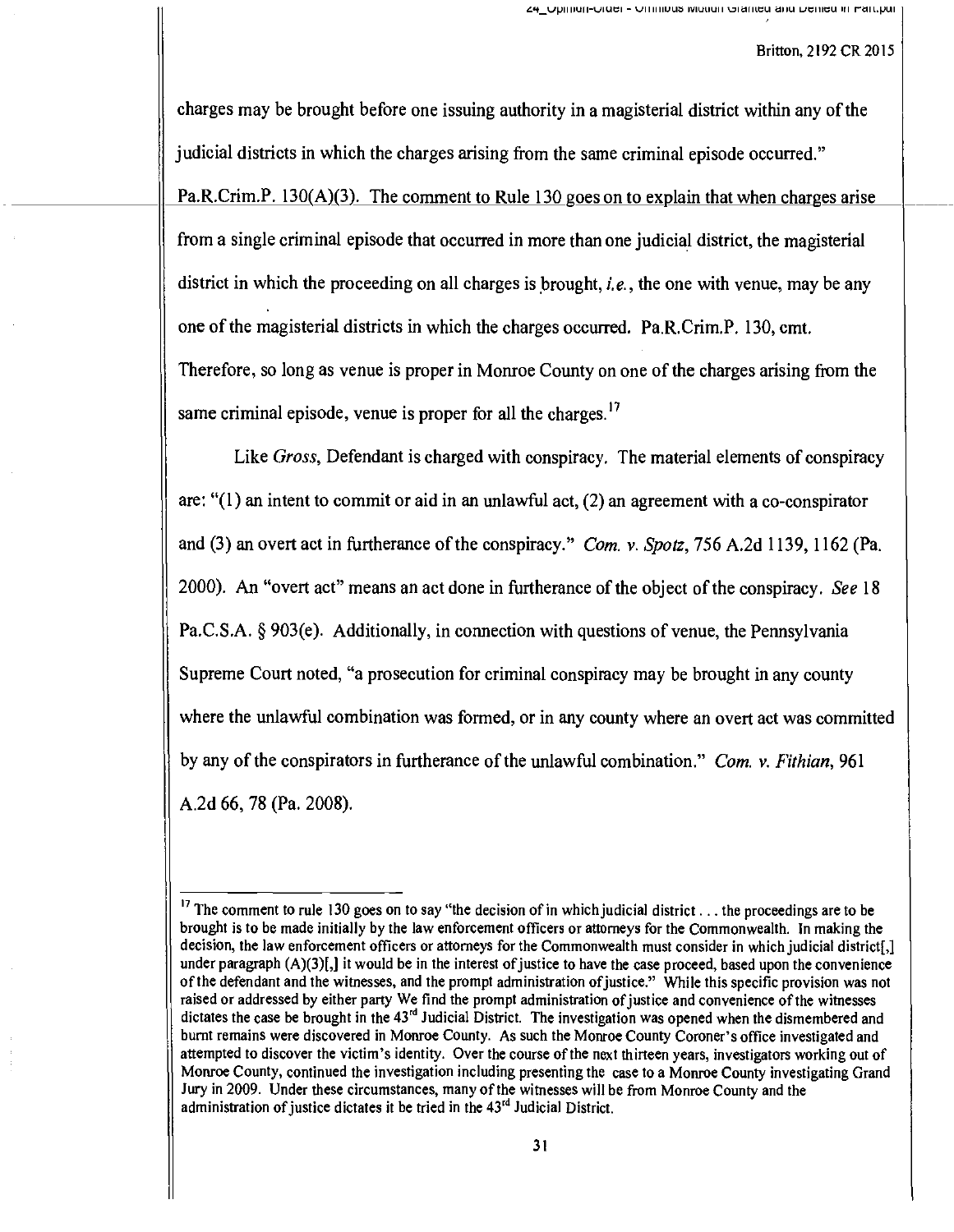A prima facie case has been made to show a criminal conspiracy between Defendant and James Britton, under which the couple would kill the Victim, dismember his body, and dispose of it in Monroe County. Because of this criminal agreement, the Victim's remains were brought from Luzerne County to Monroe County where they were placed into two 55 gallon drums and burned. The object of the conspiracy, as articulated by the charges, was to kill the Victim and dispose of his body, and such was not completed or terminated until the dismembered body was brought to Monroe County and discarded. See 18 Pa.C.S.A. § 903(g)(1) ("conspiracy is a continuing course of conduct which terminates when the crime or crimes which are its object are committed or the agreement that they be committed is abandoned by the defendant and by those with whom he conspired[.]"). The placing of the Victim's body in Monroe County was an integral part of the conspiracy. Therefore, venue is proper in the courts of this judicial district.

Although dealing with venue between two states, persuasive authority can be found in the Crimes Code at 18 Pa.C.S.A. § 102(c), which states:

When the offense is homicide or homicide of an unborn child, either the death of the victim, including an unborn child, or the bodily impact causing death constitutes a "result" within the meaning of paragraph  $(a)(1)$  of this section, and if the body of a homicide victim, including an unborn child, is found within this Commonwealth, it is presumed that such result occurred within this Commonwealth.

<sup>18</sup>Pa.I 8 Pa.C.S.A. § 102(c). This rule was prompted by unique problems which arise in ascertaining the situs of a homicide for jurisdictional purposes. Although, by its terms, the statute refers to the Commonwealth of Pennsylvania for purposes of applying territorially the law of homicide, the same considerations are applicable to determine in which county a homicide case is to be tried. Com. v. Bradfield, 508 A.2d 568, 571-72 (Pa. Super. 1986). In a homicide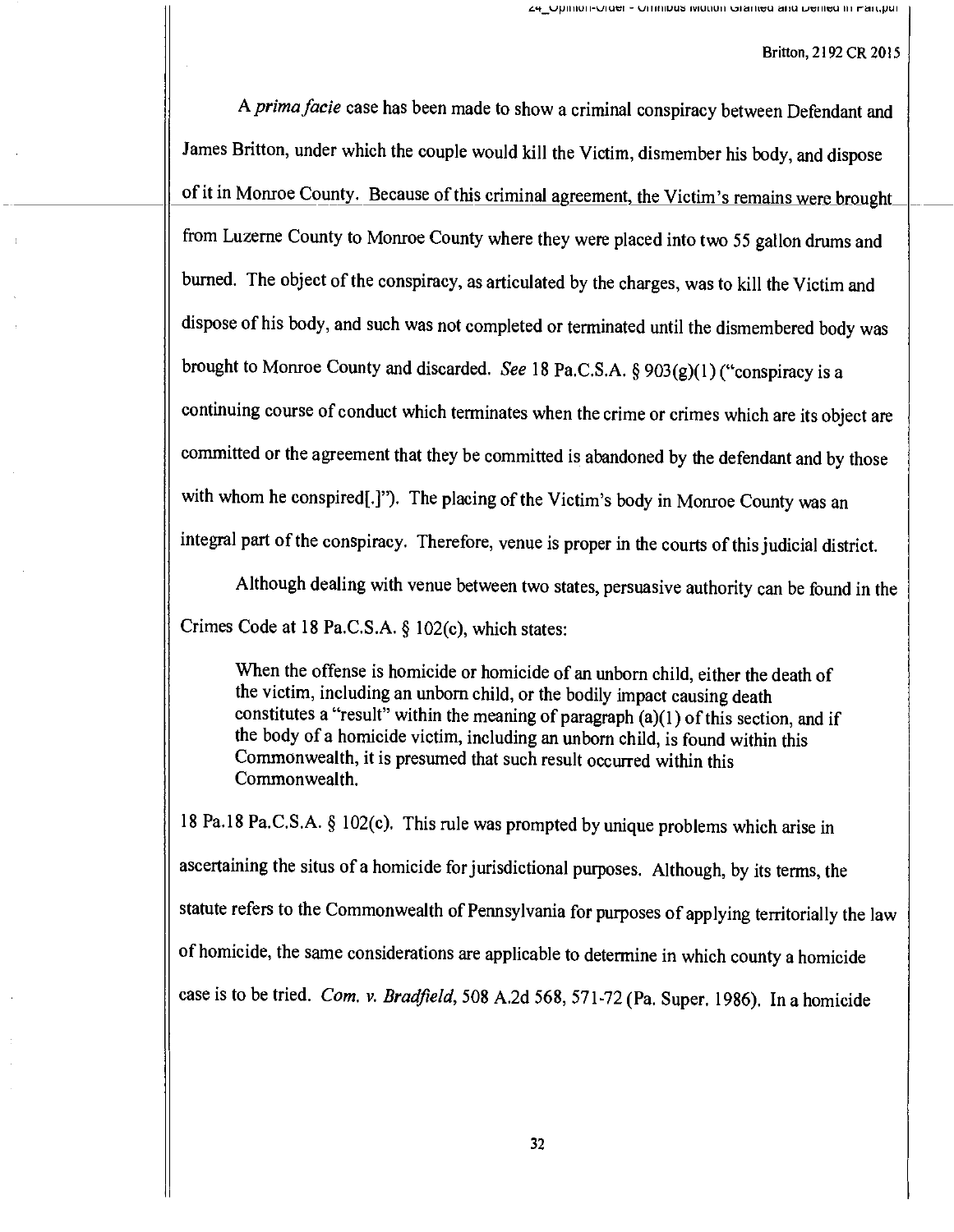case, 18 Pa.C.S.A.  $\S 102^{18}$  allows for trial to take place within the county in which a homicide victim is found. Com. v. Field, 827 A.2d 1231, 1235 (Pa. Super. 2003). While that determination of venue is not exclusive, it may not be altered unless the defendant requests a change of venue and the trial court's decision thereon. Id.

Instantly, the Victim's body was found in Monroe County. While Defendant does request a change of venue, We find that venue is proper for the reasons already discussed. Accordingly, Defendant's Motion for Improper Venue is DENIED.

## 6. Motion for Individual Voir Dire

In her Omnibus Pretrial Motion, Defendant requested that We conduct an individual, sequestered voir dire of each prospective juror in order to counter any effects of prejudicial pretrial publicity. Def.'s Mot., pp. 6-7. Defendant, however, failed to address this issue in her brief.

The Rules of Criminal Procedure require individual voir dire only for capital cases. Pa.R.Crim.P. 631(F). In a non-capital case, a trial judge may use individual voir dire, but he or she is not required to. See id. Instantly, Defendant is not charged with a capital crime and, therefore, the use of individual voir dire is not required. "The manner in which voir dire will be conducted is left to the discretion of the trial court." Com. v. Moore, 756 A.2d 64, 65 (Pa. Super. 2000). The trial court also has discretion in non -capital cases to determine who will ask questions of the jurors and whether the jurors will be questioned individually or collectively. Com. v. Hathaway, 500 A.2d 443 (Pa. Super. 1985).

<sup>&</sup>lt;sup>18</sup> While 18 Pa.C.S.A.§ 102 refers to the Commonwealth of Pennsylvania for purposes of applying territorially the law of homicide, the same considerations are applicable to determine in which county a homicide case is to be tried. Com. v. Bradfield, 508 A.2d 568, 571 (Pa. Super. 1986).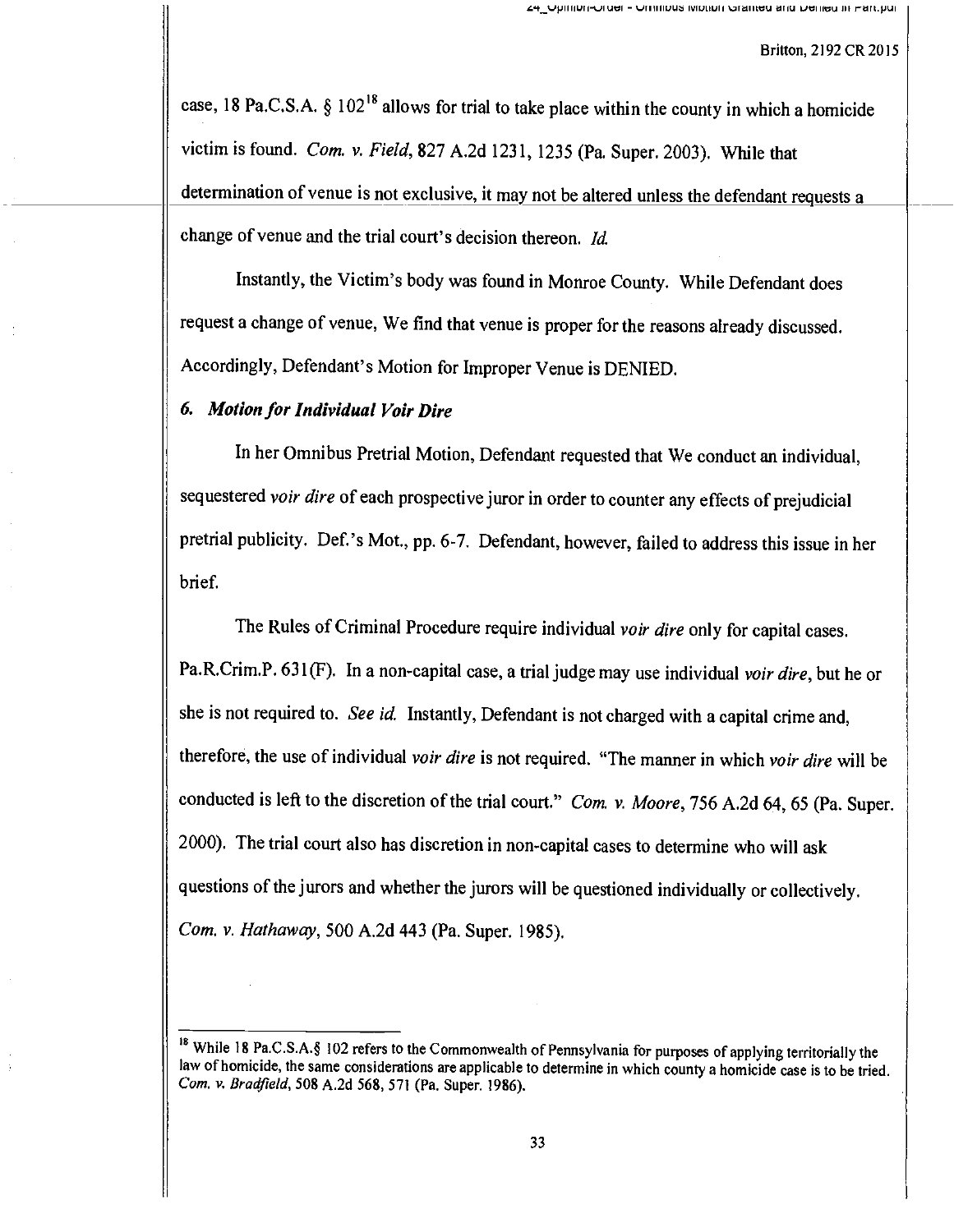Not every case where pretrial publicity exists mandates individual voir dire. Hathaway, 500 A.2d at 449 (holding that the record did not establish prejudicial pretrial publicity in a first degree murder case). However, where pretrial publicity is extensive, close in time to the trial, and clearly prejudicial, individual voir dire in a non-capital case may be warranted. Com. v. Johnson, 269 A.2d 752, 756-57 (Pa. 1970) (finding that clear prejudice existed in a burglary case where the defendant's criminal record had been detailed in the news and the district attorney had made inflammatory remarks to the media). Furthermore, the Pennsylvania Supreme Court commented that an accurate accounting of factual information from a case does not amount to prejudicial pretrial publicity. Id. at 756.

This Court has historically been able to impanel an impartial jury without the use of individual voir dire, even in the presence of extensive pre-trial publicity. Although jurors are questioned collectively, where more detailed answers are necessary, the prospective juror and counsel approach the bench in order to have a private, on -the -record discussion of the issue. This has been more than adequate to ensure that a fair and impartial jury is empaneled. Defendant has failed to argue what, if any, prejudicial pretrial publicity has occurred in her case. Individual voir dire, therefore, is not necessary. There are other methods available to ascertain the jurors' exposure to the media and their ability or lack thereof to set aside that information. Thus, Defendant's Motion for Individual Voir Dire is DENIED.

# 7. Motion for Use of Jury Questionnaire

Defendant requests that We order that voir dire be supplemented by a juror questionnaire, specifically tailored by defense counsel and reviewed by the district attorney, to be completed by each prospective juror. Def.'s Mot., p. 7. In support of her request, Defendant avers that the trial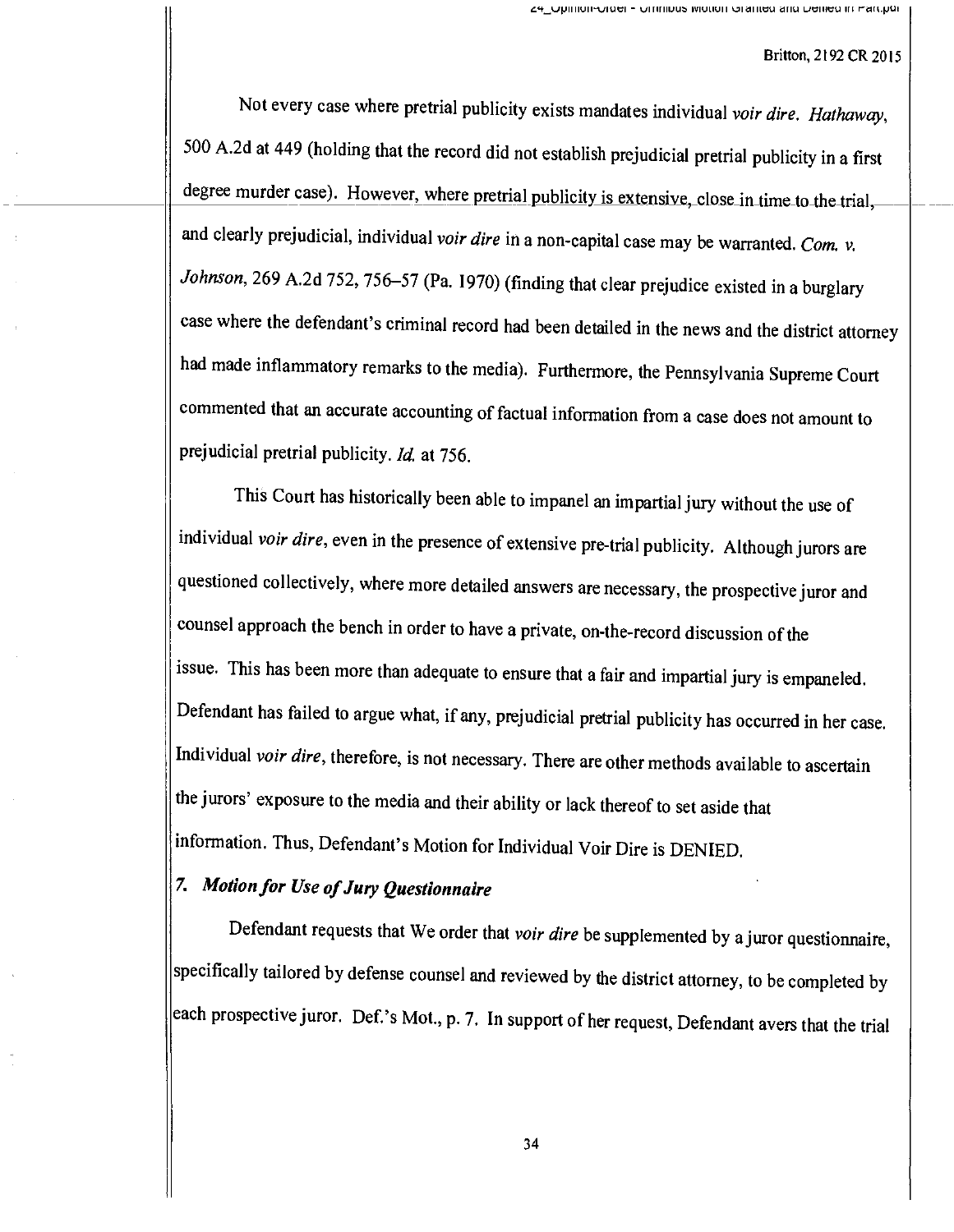will likely involve drug abuse, mental health, and rather gory descriptions and photographs that may not be suitable to all potential jurors. Def.'s Br., p. 14.

"A criminal defendant's right to an impartial jury is explicitly granted by Article 1, Section 9 of the Pennsylvania Constitution and the Sixth Amendment of the United States Constitution." Com. v. Ellison, 902 A.2d 419, 423 (Pa. 2006). Juror questionnaires are to be used in conjunction with voir dire to "secure a competent, fair, impartial and unprejudiced jury." Id. The questionnaire should "serve $[$ ] to facilitate and expedite voir dire." Id. at 424.

Pennsylvania Rule of Criminal Procedure 632 states that potential jurors must be given the standard "questionnaire required by ... this rule." Pa.R.Crim.P.  $632(A)(1)$ . The Rule also allows for "any supplemental questionnaire provided by the court."  $Id$ . The comment to Rule <sup>632</sup>makes clear that the need for a supplemental questionnaire is discretionary and its necessity is decided on a case -by -case basis.

Supplemental questionnaires are typically used in this district only in capital cases. In the instant case, We find no reason why a case-specific questionnaire would further expedite voir dire. The standard juror questionnaires are used in conjunction with voir dire to impanel an impartial jury. Defendant is concerned that potential jurors may be prejudiced because the trial will involve various issues such as drug abuse, mental health issues, and potentially gory descriptions and photographs of the Victim's body. The concerns, however, can be properly addresses through careful questioning at voir dire. Thus, Defendant's Motion for Use of a Juror Questionnaire is DENIED.

Having decided all matters before Us, We enter the following Order: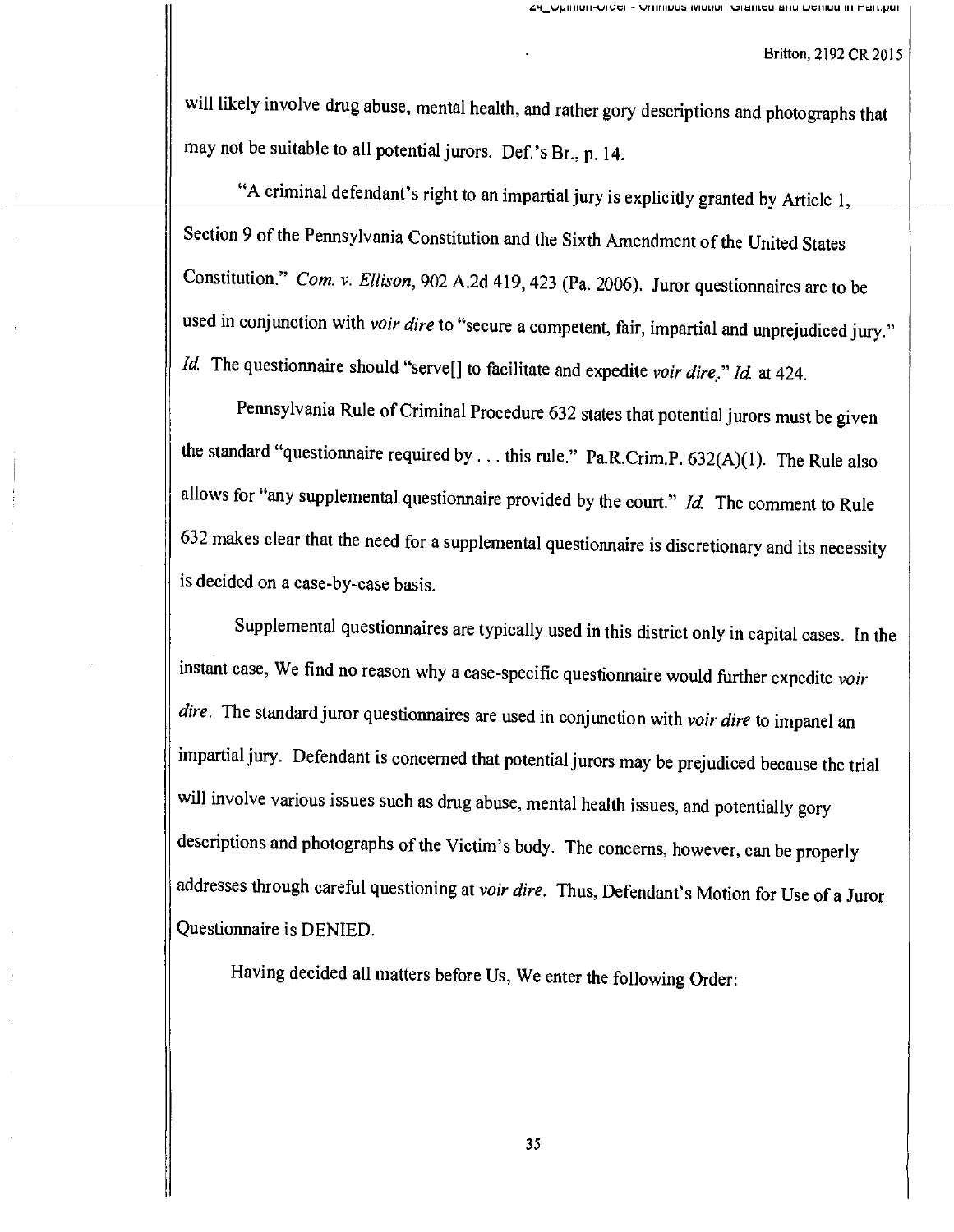# COURT OF COMMON PLEAS OF MONROE COUNTY FORTY-THIRD JUDICIAL DISTRICT COMMONWEALTH OF PENNSYLVANIA

COMMONWEALTH OF PENNSYLVANIA : NO. 2192 CR 2015

vs.

STACY BRITTON,

: Omnibus Pretrial Motion

# **ORDER**

AND NOW, this 26th day of October, 2016, upon review of Defendant Stacy Britton's Omnibus Pretrial Motion, and in consideration of the record, the evidence presented at the hearing on said motion, and the counsels' subsequent briefings, We ORDER the following:

(1) Defendant's Motion to Suppress Statements is DENIED.

(2) Defendant's Motion to Suppress Search of South Carolina Storage Facility is

DENIED.

(3) Defendant's Motion to Dismiss for Violation of Statute of Limitations is GRANTED in part and DENIED in part. Thus, the following charges are dismissed: (1) False Swearing -Official Proceeding; (2) Tamper With/Fabricate Physical Evidence and; (3) Abuse of Corpse.

(4) Defendant's Motion for Improper Venue is DENIED.

(5) Defendant's Motion for Individual Voir Dire is DENIED.

(6) Defendant's Motion for Use of a Jury Questionnaire is DENIED.

Trial in this matter is scheduled for the November 2016 term. Jury selection shall commence on November 1, 2016 at 8:30 a.m., and Trial shall commence on November 2, <sup>2016</sup> at 9:00 a.m. in Courtroom 1, Monroe County Courthouse, Stroudsburg, Pennsylvania.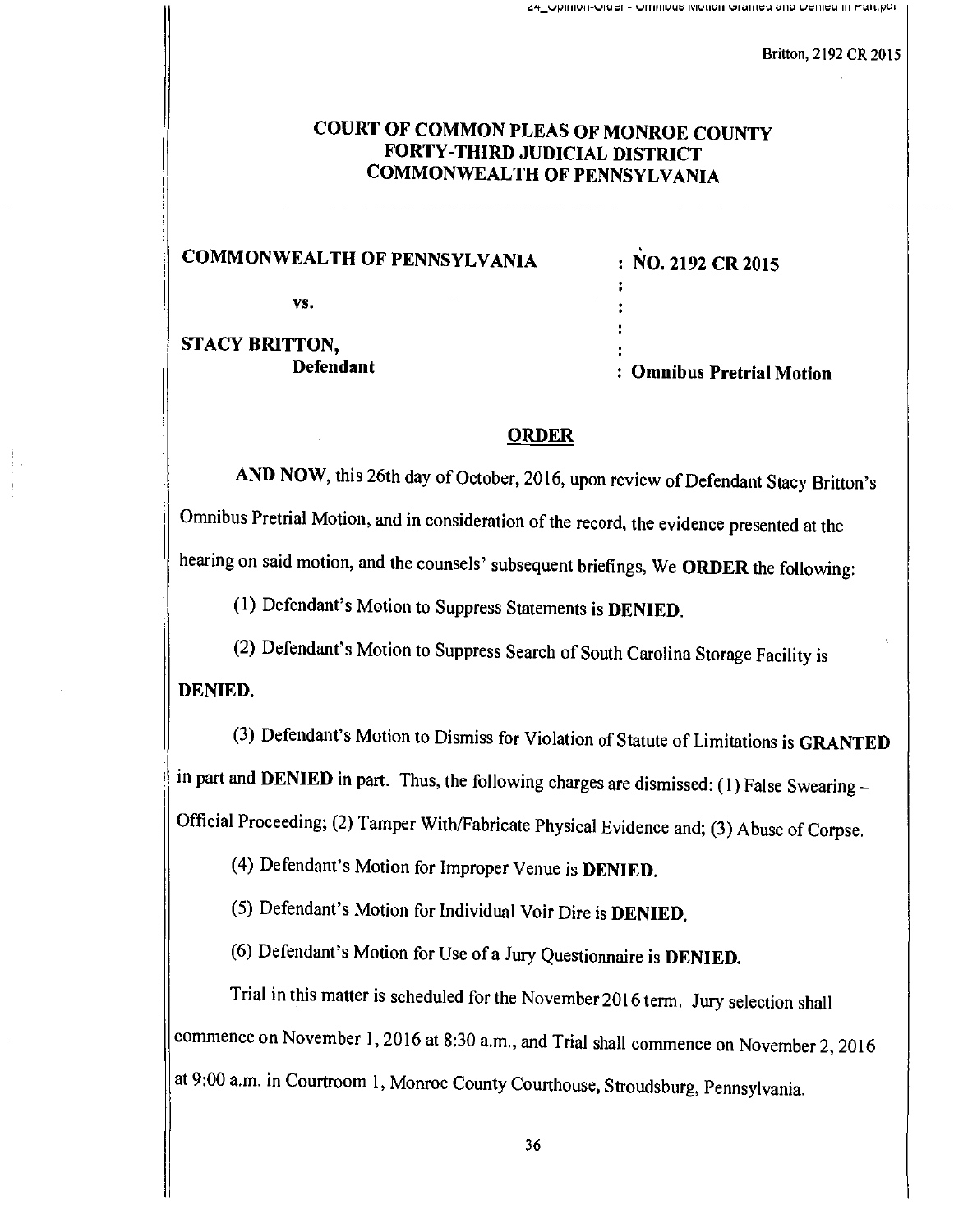Counsel for the respective parties: Assistant District Attorney Michael Mancuso for the Commonwealth; and Brandon Reish, Esq. for Defendant Stacy Britton are ATTACHED and are not released until this matter has been brought to conclusion

BY THE COURT? HERROR COUNTY OF ORT 10-10 HORTON, P.J. R( **PAT** TA  $\mathbb{Z}$  $\Xi$ 

cc: Michael Mancuso, Esq., ADA Brandon Reish, Esq., Defense Counsel Court Administration MP W2016-0046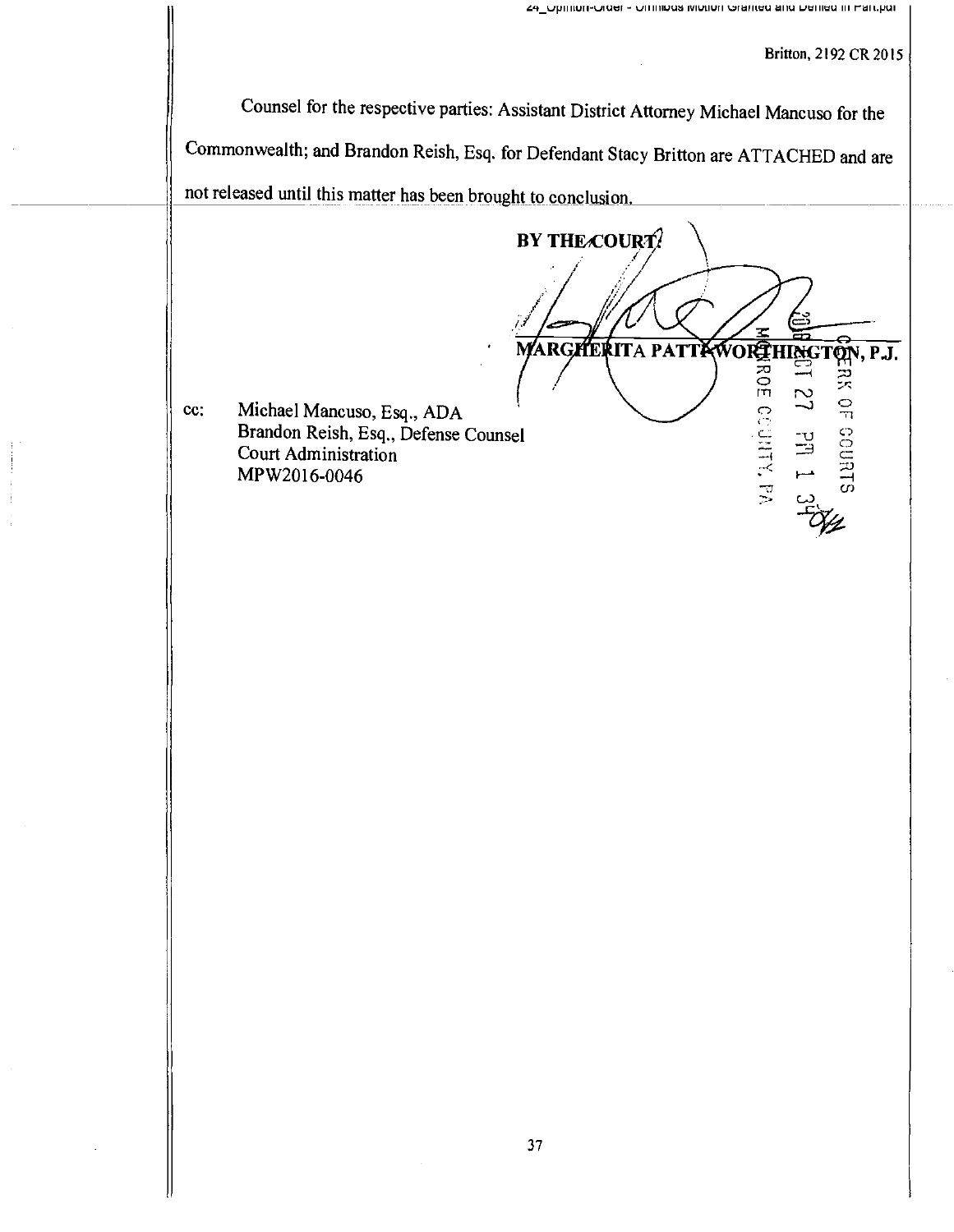# COURT OF COMMON PLEAS OF MONROE COUNTY FORTY-THIRD JUDICIAL DISTRICT COMMONWEALTH OF PENNSYLVANIA

| <b>COMMONWEALTH OF PENNSYLVANIA,</b> | NO. 2192 CR 2015            |
|--------------------------------------|-----------------------------|
| v.                                   |                             |
| <b>STACY BRITTON</b>                 |                             |
| <b>Defendant</b>                     | <b>POST-SENTENCE MOTION</b> |

#### OPINION

This matter comes before the Court on Stacy Britton's ("Defendant") Post -Sentence Motion for a new trial. The facts and procedural history are as follows:

Defendant was found guilty of Murder in the First Degree, Criminal Conspiracy to Commit Homicide, Perjury, and Hindering Apprehension after a jury trial on November 7, 2016. We sentenced Defendant on January 6, 2017 to life imprisonment without the possibility of parole for the Murder in the first Degree conviction, running concurrent with a sentence of not less than 10 years nor more than 20 years for the conviction of Criminal Conspiracy to Commit Homicide. We also sentenced Defendant to a consecutive sentence of not less than 9 months nor more than 24 months for Perjury and a consecutive of not less than 9 months nor more than 24 months for Hindering Apprehension.

Defendant filed a post-sentence motion on January 17, 2017. In the motion, Defendant claims her convictions were against the weight of the evidence, and Defendant therefore requests that this Court vacate the sentence and grant a new trial. The motion does not specify which convictions Defendant challenges. The Section of Defendant's motion, titled "Motion for a New Trial-Weight of Evidence," in its entirety, states:

1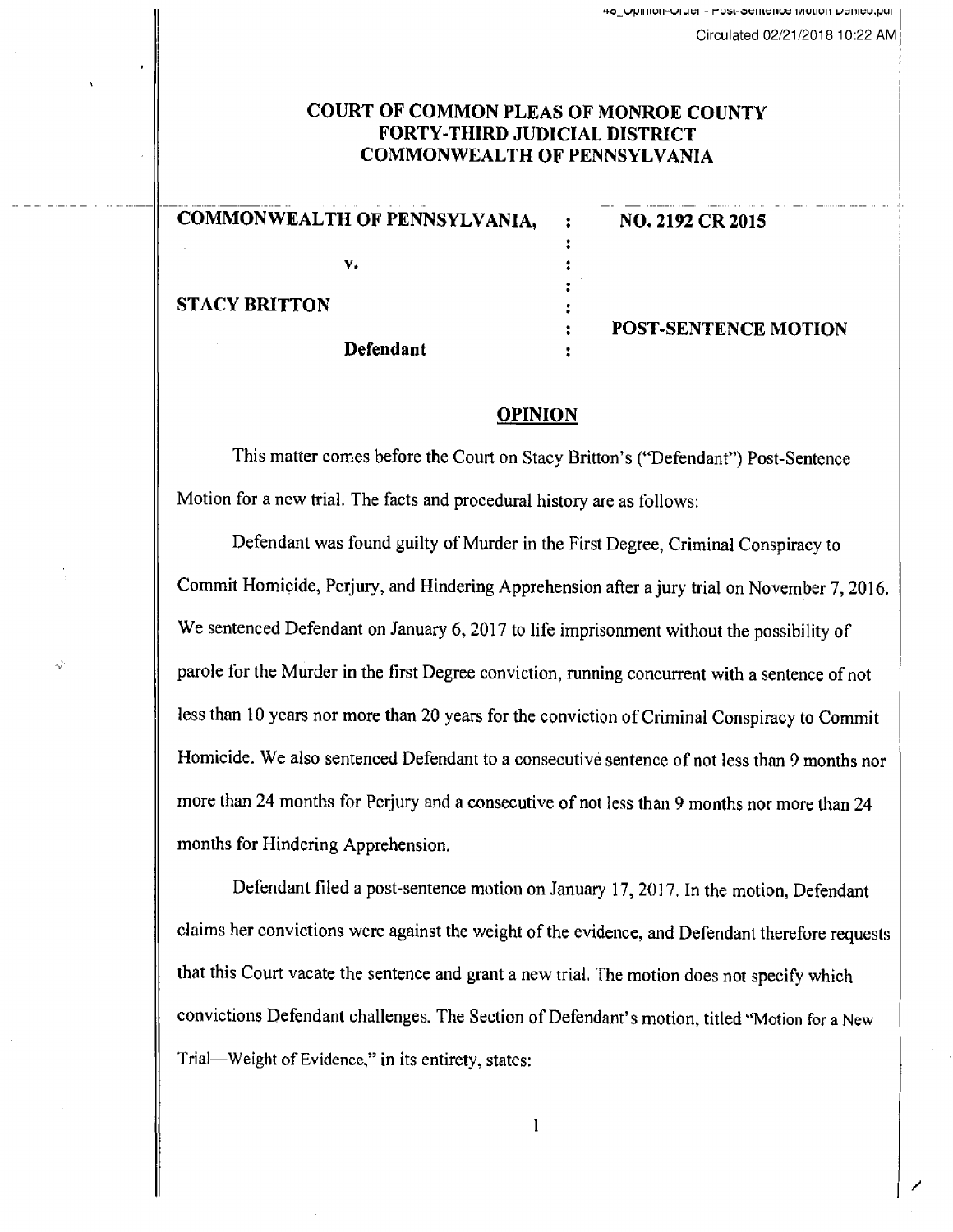- 1. Defendant was convicted after Trial by Jury.
- 2. Defendant believes that the verdict was against the weight of the evidence and would shock the conscience for reasons made clear by review of the record including:
	- a. The weight of the evidence was against any active assistance with the murder.
	- b. Defendant informed police that she did not believe Mr. Britton would commit the murder;
	- c. Evidence weighed heavily in favor of Defendant's claim that she did not believe Mr. Britton would murder anyone;
	- d. The statement given by Defendant at the home of Mr. Britton in California in which she admitted to participating in the murder of Mr. Roudenbush was made under circumstances that question her voluntariness and of the validity of the statement."

[Def.'s post-sentence motion [1, 2a-d]

We interpret Defendant's motion as referencing the convictions of Murder in the First Degree and Criminal Conspiracy to Commit Criminal Homicide. Defendant also questions the voluntariness of her statements at the California residence under the same weight of the evidence argument, suggesting the jury's verdict "shocks" the conscience by finding these statements voluntary by a preponderance of the evidence.

"Given the primary role of the jury in determining questions of credibility and evidentiary weight, this settled but extraordinary power vested in trial judges to upset a jury verdict on grounds of evidentiary weight is very narrowly circumscribed." Criswell v. King, 575 Pa. 34, 46, 834 A.2d 505, 512 (2003) "A motion for new trial on the grounds that the verdict is contrary to the weight of the evidence, concedes that there is sufficient evidence to sustain the verdict. Commonwealth v. Whiteman, 336 Pa.Super. 120, 485 A.2d 459 (1984). Thus, the trial court is under no obligation to view the evidence in the light most favorable to the verdict winner. Tibbs, 457 U.S. at 38 n. 11, 102 S.Ct. 2211.3 An allegation that the verdict is against the weight of the evidence is addressed to the discretion of the trial court. Commonwealth v. Brown. 538 Pa. 410, 648 A.2d 1177 (1994). A new trial should not be granted because of a mere conflict in the testimony or because the judge on the same facts would have arrived at a different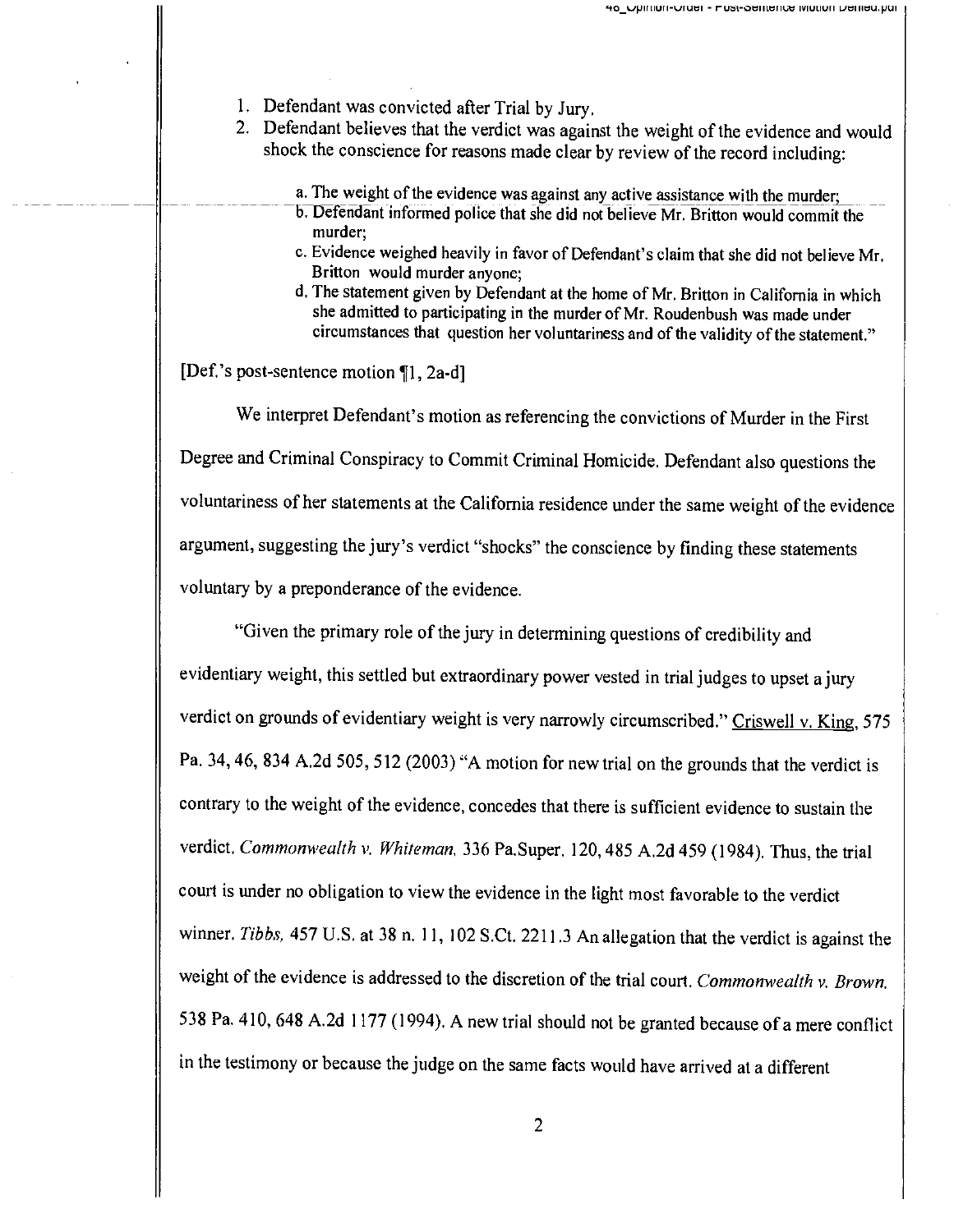conclusion. Thompson, supra. A trial judge must do more than reassess the credibility of the witnesses and allege that he would not have assented to the verdict if he were a juror. Trial judges, in reviewing a claim that the verdict is against the weight of the evidence do not sit as the thirteenth juror. Rather, the role of the trial judge is to determine that 'notwithstanding all the facts, certain facts are so clearly of greater weight that to ignore them or to give them equal weight with all the facts is to deny justice.'" Id., Com. v. Widmer, 560 Pa. 308, 319-20, 744 A.2d 745, 751-52 (2000)

In other words, "a new trial is warranted on weight of the evidence grounds only in truly extraordinary circumstances, i.e., when the jury's verdict is 'so contrary to the evidence that it shocks one's sense of justice and the award of a new trial is imperative so that right may be given another opportunity to prevail." Criswell v. King, 575 Pa. 34, 46, 834 A.2d 505, 512 (2003) (internal citations omitted).

In her weight of the evidence motion, Defendant claims her statement "at the home of Mr. Britton in California in which she admitted to participating in the murder of Mr. Roudenbush was made under circumstances that question her voluntariness and of the validity of the statement." [Def.'s Post-Sentence Motion ¶ 2d] Defendant suggests that the jury's finding of her statements as voluntary by a preponderance of the evidence is so contrary to the weight of the evidence that it shocks the conscience.

"When a defendant alleges that his waiver or confession was involuntary, the question 'is not whether the defendant would have confessed without interrogation, but whether the interrogation was so manipulative or coercive that it deprived the defendant of his ability to make a free and unconstrained decision to confess." Commonwealth v. Templin, 568 Pa. 306,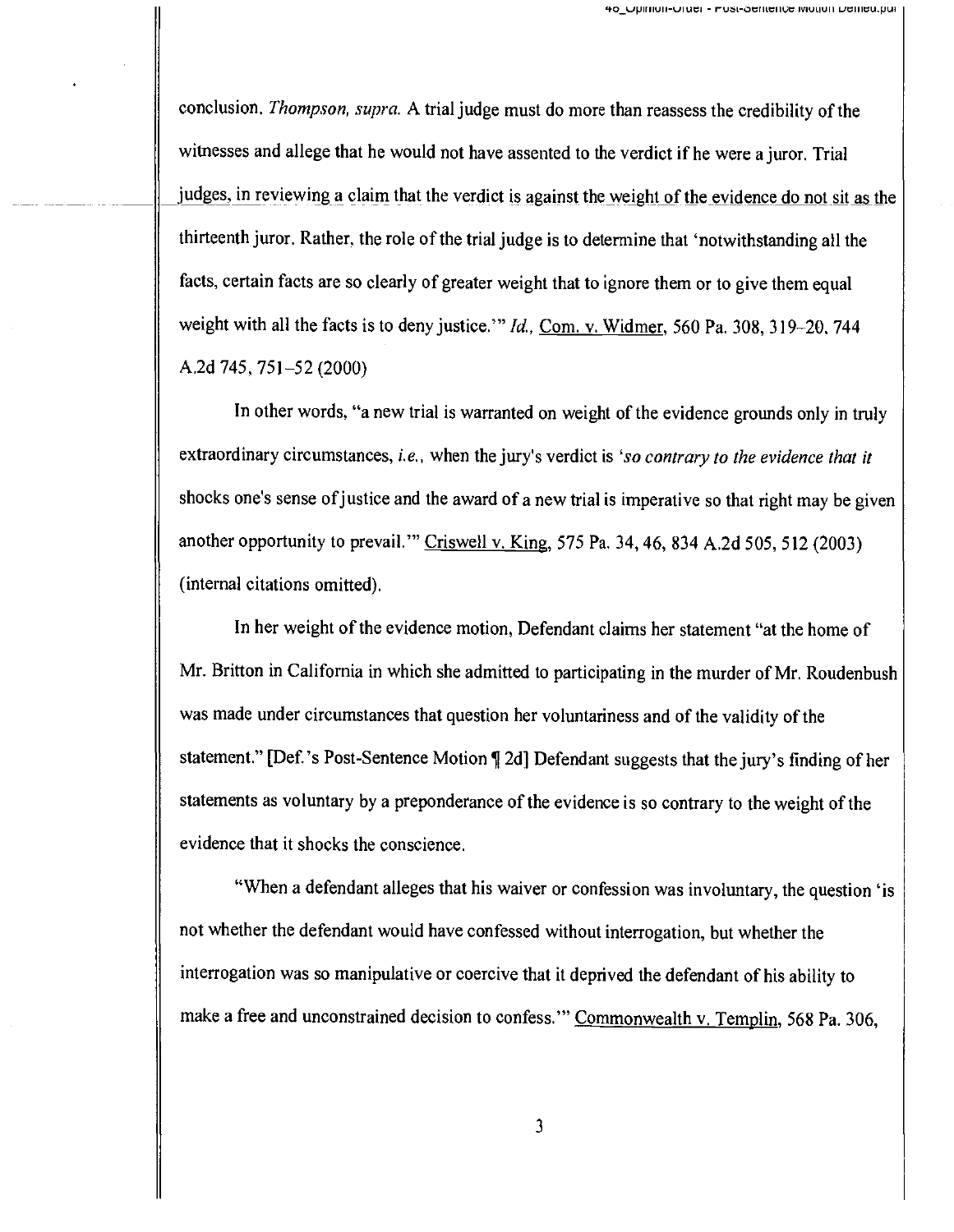795 A.2d 959, 966 (2002) (quoting Commonwealth v. Nester, 551 Pa. 157, 709 A.2d 879, 882 (1998)).

We have already determined on pretrial motion that Defendant's statements were not impermissibly coerced, were made freely and knowingly, were noncustodial in nature, and though surreptitiously recorded, were admissible at trial.  $\frac{1}{1}$  We denied Defendant's motion to suppress the statements, and Defendant at trial asserted her right to reargue the issue of voluntariness of her statements. As our Superior Court has noted, "despite a pretrial ruling that a confession is voluntary...a criminal defendant nonetheless is entitled to a second opportunity to test the voluntariness of his statement by introducing evidence at trial relating to voluntariness and have the jury consider the question." Com. v. Cameron, 2000 PA Super 207, ¶ 12, 780 A.2d 688, 693 (2001) (internal citations and quotations omitted)

At trial, the jury considers the "totality of the circumstances" in determining whether Defendant's "will has been overborne and his capacity for self-determination critically impaired." Commonwealth v. Perez, 577 Pa. 360, 845 A.2d 779, 787 (2004); Com. v. Nester, 551 Pa. 157, 163, 709 A.2d 879, 882 (1998) In examining the 'totality of the circumstances' surrounding the Defendant's statements at the residence, we look to: "the duration and means of the interrogation; the physical and psychological state of the accused; the conditions attendant to the detention; the attitude of the interrogator; and any and all other factors that could drain a person's ability to withstand suggestion and coercion. Id at 163-64, 709 A.2d 879, 882 (1998) (internal Citations and quotations omitted)

Our Supreme Court also explained that "encouraging a suspect to cooperate with the investigation and answer questions honestly is a permissible interrogation tactic....An

<sup>&</sup>lt;sup>1</sup> The Court, addressing Defendant's pre-trial omnibus motion, determined Pennsylvania law governs the issue of whether Defendant was in "custody" in deciding whether the lack of Miranda warnings was improper. In the same opinion, the court determined California law applies to surreptitious recordings of the Defendant. Omnibus Pretrial Motion Opinion and Order, Dated October 25, 2016. Neither of these issues has been raised in the Defendant's Post -Sentence Motion.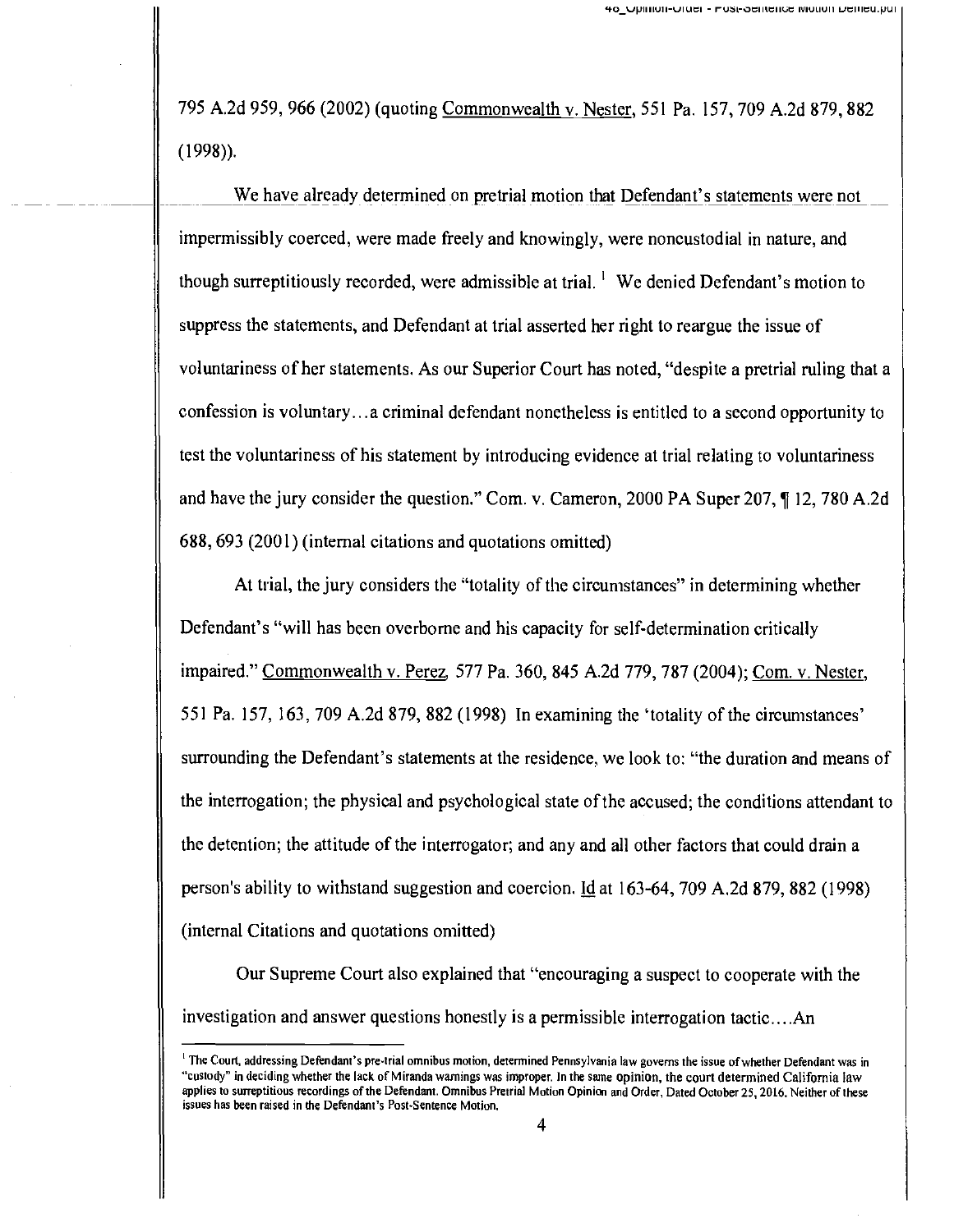individual's mental condition is relevant to his susceptibility to coercion, but it is only one factor in analyzing voluntariness under the totality of the circumstances." Id. at 167 (Internal citations and quotations omitted).

At trial, we instructed the jury on voluntariness with respect to Defendant's statements:

You may not consider the statement as evidence against the Defendant unless you find that she made the statement voluntarily. This means that you must be satisfied by a preponderance of the evidence. Now, this is a different standard. It is not beyond a reasonable doubt. But the Commonwealth would have to have proven to you by a preponderance of the evidence, more likely than not, more probably than not, that the Defendant made the statement voluntarily.

So what does the term voluntary mean in this context? A Defendant's statement is always regarded as voluntary if it is made spontaneously. That means it is not made in response to police questioning. This is true even if a Defendant is intoxicated, mentally ill, or influenced by some other internal compulsion to speak. However, if a Defendant makes a statement in response to police questioning, this is the basic test to determine voluntariness.

To be voluntary a defendant's statement must be the product of a rational mind and a free will. The Defendant must have a mind capable of reasoning about whether to make a statement or say nothing, and she must be allowed to use it. The Defendant must have sufficient willpower to decide for herself whether to make a statement and she must be allowed to make that decision. This does not mean that a statement is involuntary because the Defendant made a hasty or a poor choice. It might not have been wiser to say nothing, nor does it mean that a statement is involuntary merely because it was made in response to certain questions. It does mean however, that if the Defendant's mind and will are confused or burdened by promises or advantage, threats, physical or psychological abuse, or other improper influences, any statement she makes is involuntary.

The reason the law prohibits involuntary statements are grounded in both the United States and the Pennsylvania Constitutions. The prohibition is based on a strong public policy that disapproves of the use by police of improper methods to extract involuntary confessions or admissions. Furthermore, our system for enforcing the law should not operate in a way that takes advantage of persons who are in a physically or mentally weakened condition to the point that they cannot give a knowing, intelligent, and voluntary statement.

Where voluntariness is an issue, the commonwealth has the burden of proving, again, by a preponderance of the evidence, that it is more likely than not that the statement was voluntary. You should consider the totality of the circumstances and all of the relevant evidence, excluding the statement as to whether the Defendant's statement was voluntary. So that's the totality of the circumstances surrounding how each of those statements came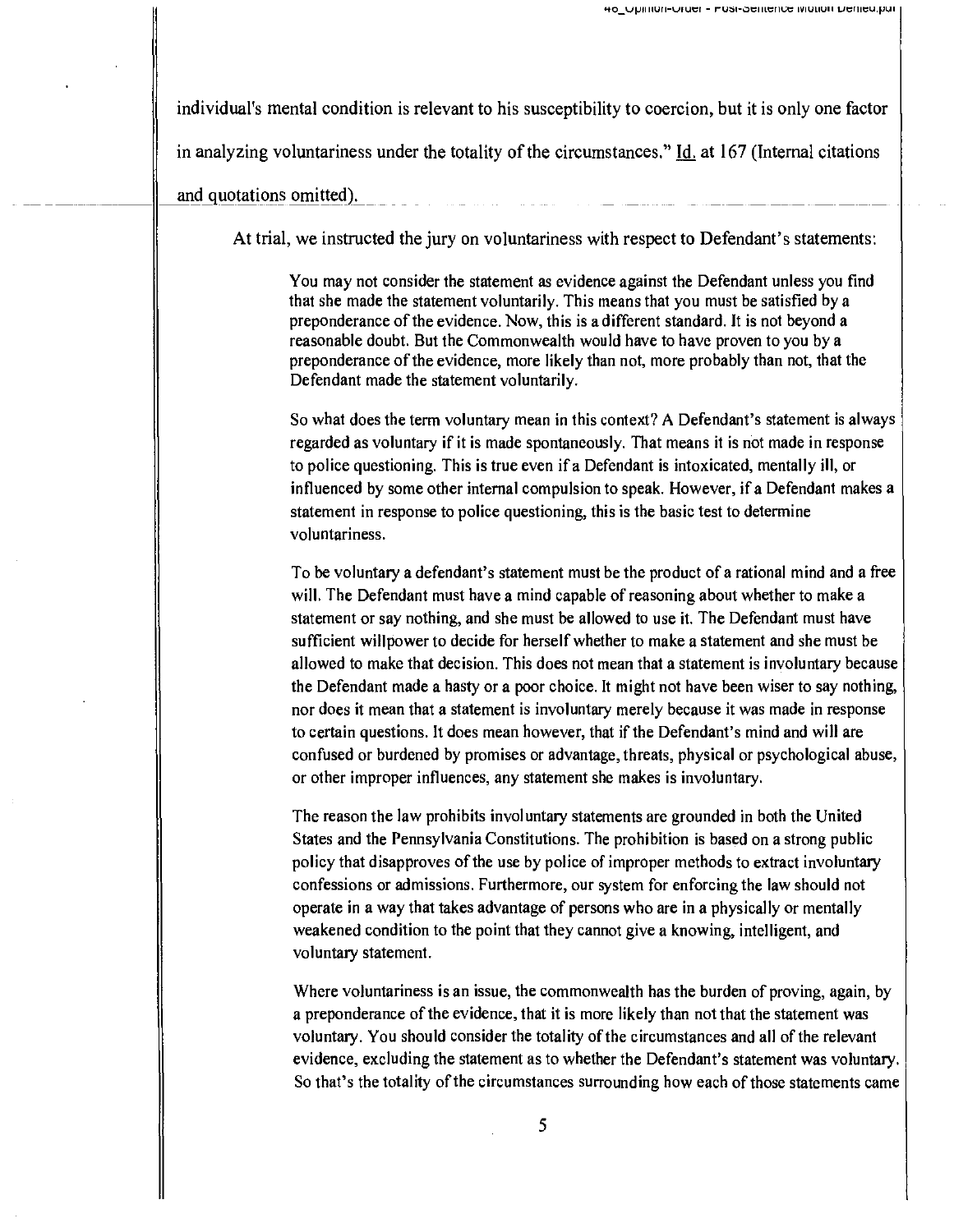to fruition. In deciding whether the statement was voluntary, you should weigh all of the facts and circumstances surrounding the making of the statement that shed light on whether the statement was the product of a rational mind and free will and not of a mind or will confused or burdened by improper influences.

The facts and circumstances to be considered include the age, intelligence, personality, education, experience and mental and physical state of the defendant, how the Defendant was treated before, during, and after the questioning, the time, place and conditions under which the Defendant was detained and questioned, the motives and attitudes of the police who questioned her, and what was said and done by the police, the Defendant, and anyone else present during the questioning.

In deciding whether the statement was voluntary, you must put aside any opinion you may have regarding the truthfulness of the statement. You should not let yourself be influenced by an opinion that the statement is true or that it is false. The first task has to be whether the statement was made and whether it was voluntary.

If you find that the Defendant made the statement voluntarily, then you may consider the statement as evidence against her. You should consider the facts and circumstances surrounding the making of the statement along with all other evidence in the case in judging the truthfulness and deciding how much weight, if any, the statement deserves on the question of whether the Defendant has been proven guilty.

[11.7.16 Trial Transcript at 79:15-25; 80-82]

These jury instructions are comprehensive and consistent with Pennsylvania law on the

matter of voluntariness of statements.

Detective Jonathan Cahow, who interviewed Defendant at the residence, affirmed in testimony at trial: Defendant in August 2015 contacted law enforcement to discuss the homicide of Robert Roudenbush ("the victim"). She agreed to talk with police about the murder, first at the police station, and then at the above mentioned California home ("the residence"). Defendant was residing at the residence at the time she made the statements in question. [11.3.16 Trial Transcript at 115:4-8] Defendant spoke with police from 4 until after 8 pm at the station; Defendant then asked to continue the interview at her house, which lasted a few hours, until 10:45 pm when Defendant said she was tired; she agreed to talk with police the next day. Police returned to the residence the next day and interviewed Defendant for several more hours. [Id. at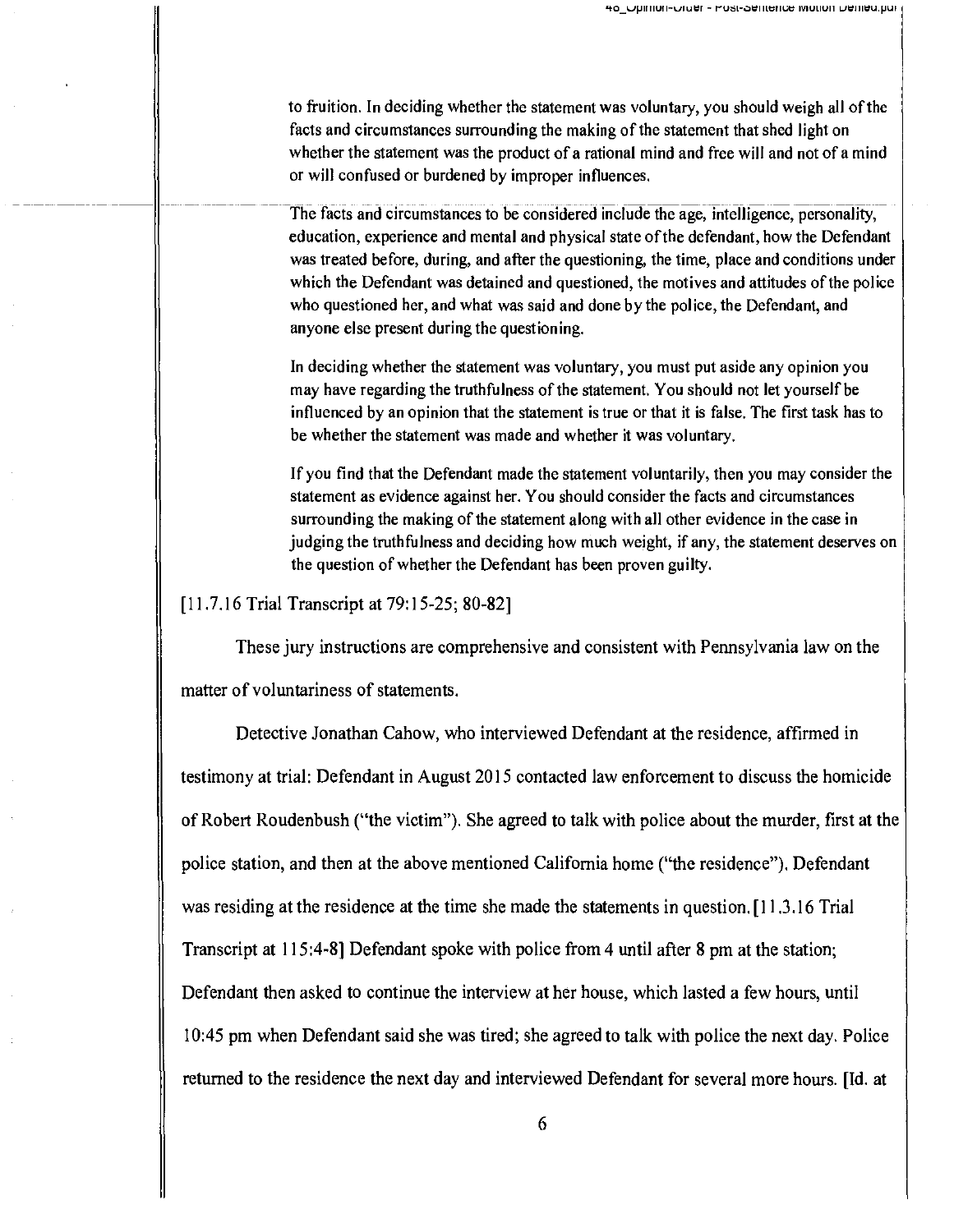95:17-23.] Defendant used the restroom, made food, and discussed irrelevant topics. [Id. at 28:4- 7; 92:23-25; 93:1] Police said Defendant was doing the right thing, and encouraged her to make a pretext call to the codefendant; police indicated she should tell the truth if she made the made a pretext call. [Id. at 11:5-15; 95:3-6] At this time, Defendant changed her story to admit being present at the same house as the victim when he died. [Id. at 20:11-18] The police were across the table from the Defendant, who was upset, and there was little change in proximity between the Defendant and police during the interview. [Id. at 95:17-23]

Based on the record at trial, it would not have been unreasonable of the jury to have found and inferred the following as facts: while the duration of the interviews were several hours in length, officers stopped interviewing Defendant when she communicated she was tired, and they agreed to talk the next day at her residence; this suggests Defendant was comfortable asserting to the officers if and when she was fatigued, and that she knew the officers would oblige her request to suspend the interview, based on her stated mental or physical state; during the interview the following day, Defendant changed her story to being present during the murder; she was upset during the interview; she changed her story after officers proposed she make a pretext call to Co-defendant, and police encouraged her to be truthful.

As mentioned, "encouraging a suspect to cooperate with the investigation and answer questions honestly is a permissible interrogation tactic....An individual's mental condition is relevant to his susceptibility to coercion, but it is only one factor in analyzing voluntariness under the totality of the circumstances." Nester at 167 (Internal citations and quotations omitted).

It would not have been unreasonable of the jury to find that the police were accommodating, not threatening or impermissibly coercive, and that although Defendant was upset during the interview, Defendant's will was not "overborne and [her] capacity for self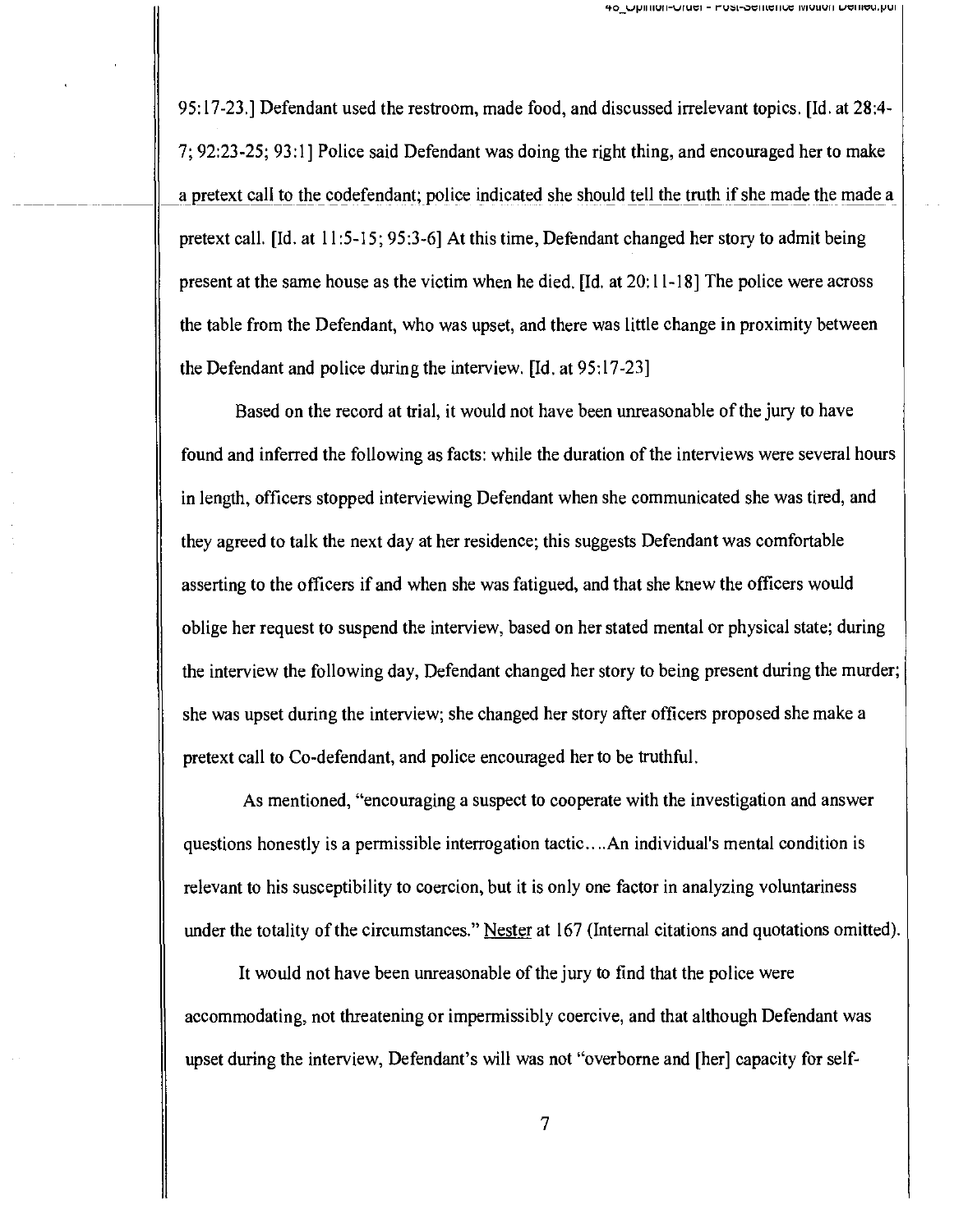determination critically impaired." The jury's finding by a preponderance of the evidence that Defendant's statements were voluntary, based on a totality of the circumstances surrounding said statements, does not shock the conscience. Here, justice does not warrant upsetting the jury's verdict. Therefore, Defendant's weight of the evidence claim, as it relates to questioning the voluntariness of Defendant's statements, is denied.

Defendant's remaining Post -Sentence Motion concerning the weight of the evidence relates to the First Degree Murder and Criminal Conspiracy to Commit Homicide convictions. We will first consider the First Degree Murder conviction.

Defendant claims the weight of the evidence was against any active assistance with the murder. [Def.'s Post-Sentence Motion [2a.]

A criminal homicide is murder in the first degree when it is committed by an intentional killing .18.Pa. Cons. Stat. §2502. "Intentional killing" is a willful, deliberate, and premeditated killing. Therefore, a first degree murder conviction requires the commonwealth to prove beyond a reasonable doubt "a human being was unlawfully killed, the defendant was responsible for the killing, and that the defendant acted with malice and a specific intent to kill." 18 Pa. C.S. §2502 (a); Commonwealth v. Johnson, 615 Pa. 354, 42 A. 3d 1017, 1025 (2012). Commonwealth v. Burno, 154 A. 3d 764 (Pa. 2017).

"The finder of fact may infer malice and specific intent to kill based on the defendant's use of a deadly weapon on a vital part of the victim's body. Commonwealth v. Arrington, 624 Pa. 506, 86 A.3d 831, 840 (2014), cert. denied, - U.S. - , 135 S.Ct. 479, 190 L.Ed.2d 363 (2014)." Com. v. Hitcho, 123 A.3d 731, 746 (Pa. 2015). A 'deadly weapon' includes "a device or instrumentality which, in the manner in which it is used or intended to be used, is calculated or likely to produce death or serious bodily injury." 18 Pa.C.S.A. § 2301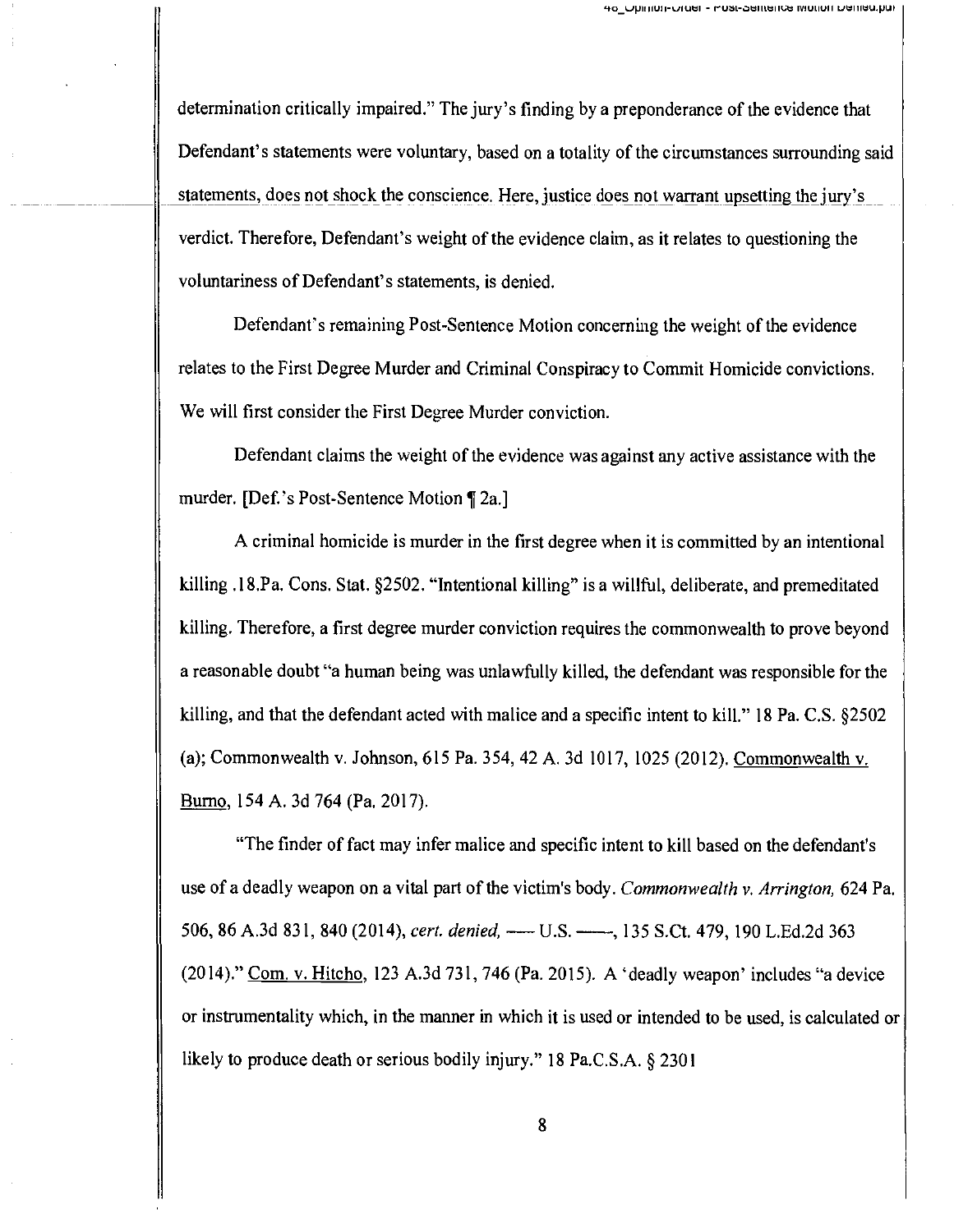A hammer constitutes a deadly weapon when used against a head, as our Supreme Court

has held:

"using a hammer to repeatedly smash a human being's skull undoubtedly supports a finding that a deadly weapon was used on a vital part of the victim's body and permits an inference of a specific intent to kill. See Commonwealth v. Marshall, 534 Pa. 488, 500, <sup>633</sup>A.2d 1100, 1106 (1993) (use of hammer on head of victim was sufficient to demonstrate specific intent to kill).

Com. v. O'Donnell, 559 Pa. 320, 329, 740 A.2d 198, 203 (1999)

Defendant told police she and Codefendant had partnered with the victim in drug trade. [11.4.16 trial transcript at 97:13-15, 19] This, coupled with Defendant's statements admitted at trial includes, but is not limited to, the following: Victim was at the (Pennsylvania) residence of Defendant and Codefendant on July  $4<sup>th</sup>$ ; Defendant was holding a hammer when the victim was sitting in a chair, injecting drugs into his leg; Codefendant brought drugs on a plate; the victim looked at the plate and "that was when I was supposed to hit him"; "I had come alongside him"; the victim then "turned his head"; the victim "looked at the hammer, and he looked up at me" and said 'Oh no, a violent death.' Commonwealth 9 ¶ 1:09:30-40; 1:13:23-30; 1:15:00-1:15:15; 1:16:20-25; 1:18:40-1:19:00; 1:13:45-50; played during 11.3.16 trial, see Trial Transcript at 22:22)

During trial, Forensic Pathologist, Samuel Land, M.D. ("Dr. Land"), who reviewed the autopsy records of the victim and the case, testified regarding his assessment. [11.3.16 Trial Transcript at 37:8; 44:5-9] Dr. Land said the victim's "pre-mortem" injuries included "three depressed skull fractures," and provided medical reasons for concluding the victim was alive when these fractures occurred. [Id. at 73:3-9,11-15]

Dr. Land, viewing the mini sledge hammer admitted as Commonwealth 13, affirmed that the head wounds were consistent with the hammer, supposing it delivered a glancing blow, as opposed to a direct blow. [Id. at 76:12-15]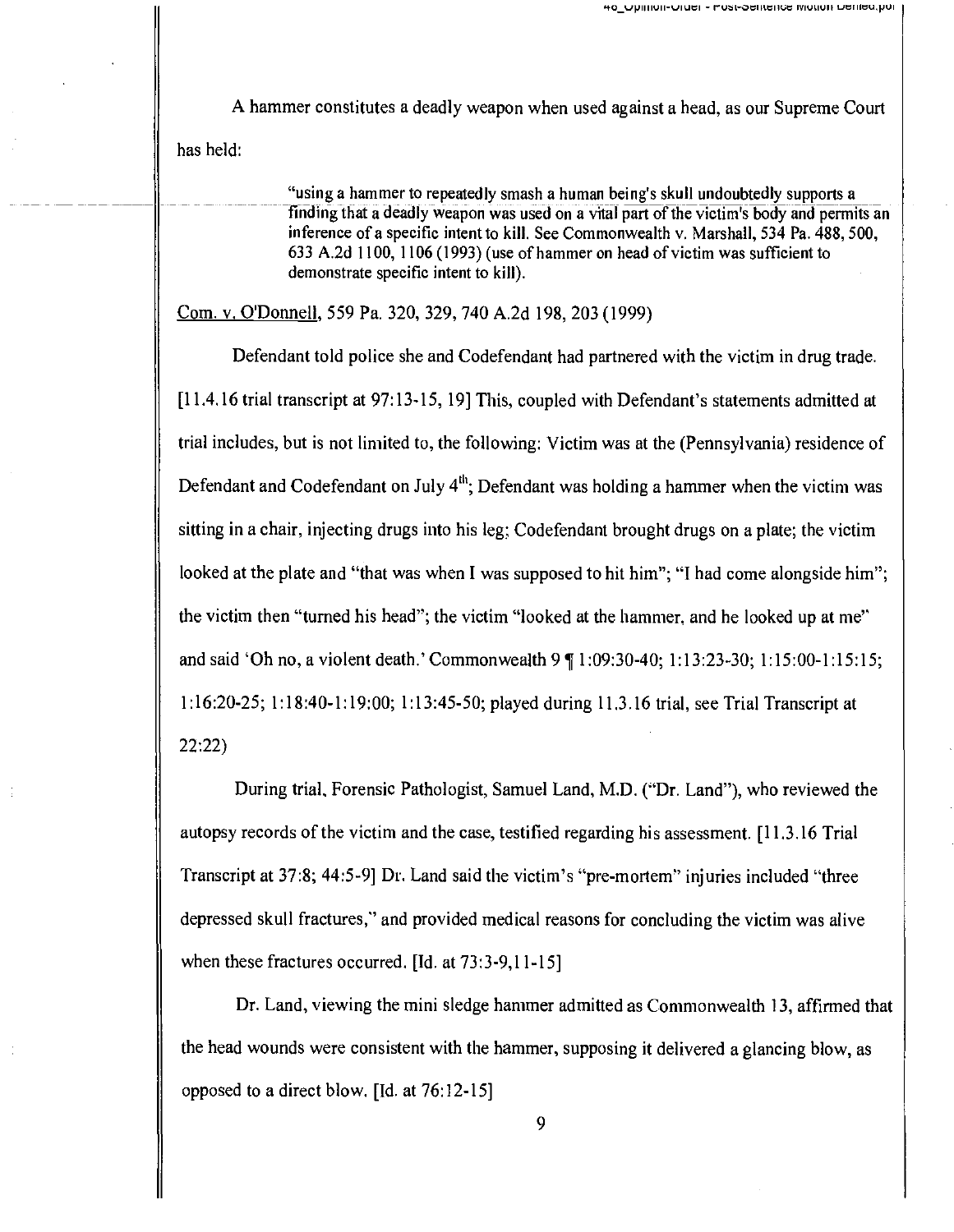Defendant said Codefendant, during the murder, threw a knife at the victim, who then picked up the knife and cut Defendant's leg. [Id. 26:9-18] Defendant told police she was cut on the right leg during the homicide.  $[11.4.16 \text{ Trial Transcript at } 61:24-25; 62:1-2]$ 

Hospital records introduced at trial indicate Defendant, using a false name, received treatment at 7:30am on July 5, 2002, for a laceration to her right leg resulting from "playing with knife." [Commonwealth 24 p.5, 11.4. 16 Trial Transcript at 57:22-24; 58:4-7]

Based on the above facts introduced at trial, the jury's conviction finding the Defendant guilty of First Degree Murder does not shock the conscience. Therefore, Defendant's weight of the evidence claim, as it relates to the First Degree Murder conviction, is denied. Next, we consider the post -sentence motion with respect to the Criminal Conspiracy to Commit Homicide conviction.

Defendant Claims "evidence weighed heavily in favor of Defendant's claim that she did not believe Mr. Britton would murder anyone." [Def.'s Post Sentence Motion ¶ 2c]

To sustain a criminal conspiracy conviction, the Commonwealth must establish a defendant entered into an agreement to commit or aid in an unlawful act with another person or persons, with a shared criminal intent, and an overt act was done in the conspiracy's furtherance. 18 Pa.C.S. § 903.2 Commonwealth v. Rios. 546 Pa. 271, 684 A.2d 1025, 1030 (1996) (citations omitted). The overt act need not accomplish the crime -it need only be in furtherance thereof. In fact, no crime at all need be accomplished for the conspiracy to be committed. Com. v. Weimer, 602 Pa. 33, 38-39, 977 A.2d 1103, 1105-06 (2009).

Each co-conspirator must individually be found to possess the mental state necessary to establish first degree murder-the specific intent to kill. Com. v. Wayne, 553 Pa. 614, 632, 720 A.2d 456, 464 (1998) In the case of a conspiracy to commit homicide, each member of the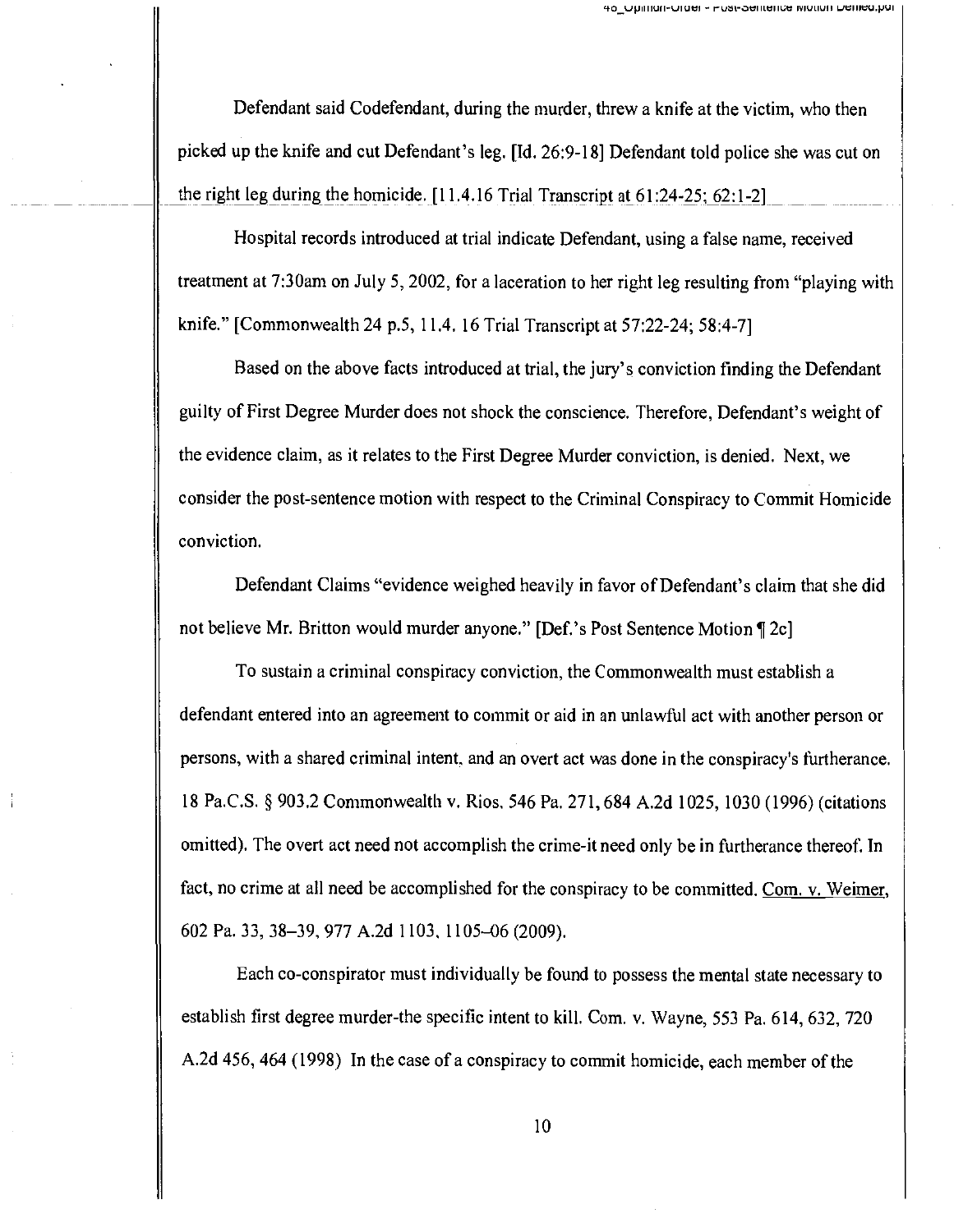conspiracy "can be convicted of first -degree murder regardless of who inflicted the fatal wound."

Montalvo, supra at 932. Com. v. Johnson, 604 Pa. 176, 185, 985 A.2d 915, 920 (2009)

Defendant is correct in claiming she had "informed police that she did not believe Mr. Britton would commit the murder." [Def.'s Post-Sentence Motion [2b] Detective Cahow's testimony below may have provided the jury with broader context for this statement:

Stacy said that Jim would often talk about killing people that he was angry with, and she thought a lot of it was just talk, but this progressed. This situation progressed past that. They started to talk about how they we're going to kill Bob. He would bring up different plans. One was to kill him in a restaurant, and Stacy was—you know, her idea was there's no such thing as a perfect crime. We're going to get caught. So Jim would bring up these plans, and she would poke holes in them. They finally came up with a plan to distract him in their apartment with a plate of food. The original plan was to put a plate of pork chops in front of Bob, and then while Bob was distracted by the food Stacy would hit him with a hammer, and then Jim would go from there.

[11.3.16 Trial Transcript at 13:9-24]

Detective Cahow testified Defendant told him she "rehearsed plans to kill" the victim, and "practiced the scenario a couple times in the apartment." [11.3 16 Trial Transcript at 13:25; 13:1-4; 15:5-10] Defendant said moments before the victim was attacked, "I had the hammer in my one hand, Jim had racked up some crack on a plate and was bringing it in." Defendant said Codefendant sprang at the victim. [Commonwealth 9 at 1:13:20-30, 1:15:00-1:15:15, introduced during 11.3.16 Trial, see transcript at 22:21-22.]

Detective Cahow in his testimony affirmed Defendant told him she physically helped prevent victim from escaping after the victim was stabbed; audio recording played to the jury included Defendant stating the victim tried to escape through the door, and Defendant "was going to try to help" Codefendant "pull him back in." [11.3.16 Trial Transcript at 26:16-25; 27:1- 8; 27:14-23; 22:21-22 Commonwealth 9: at 1:12:35-50, 1:18:50-1:19:00] Shortly after, Defendant saw Codefendant on top of the victim, "stabbing him, saying, "why won't you die?" [Commonwealth 9 at 1:22:26-32] She said the victim had at least two or three stab wounds in his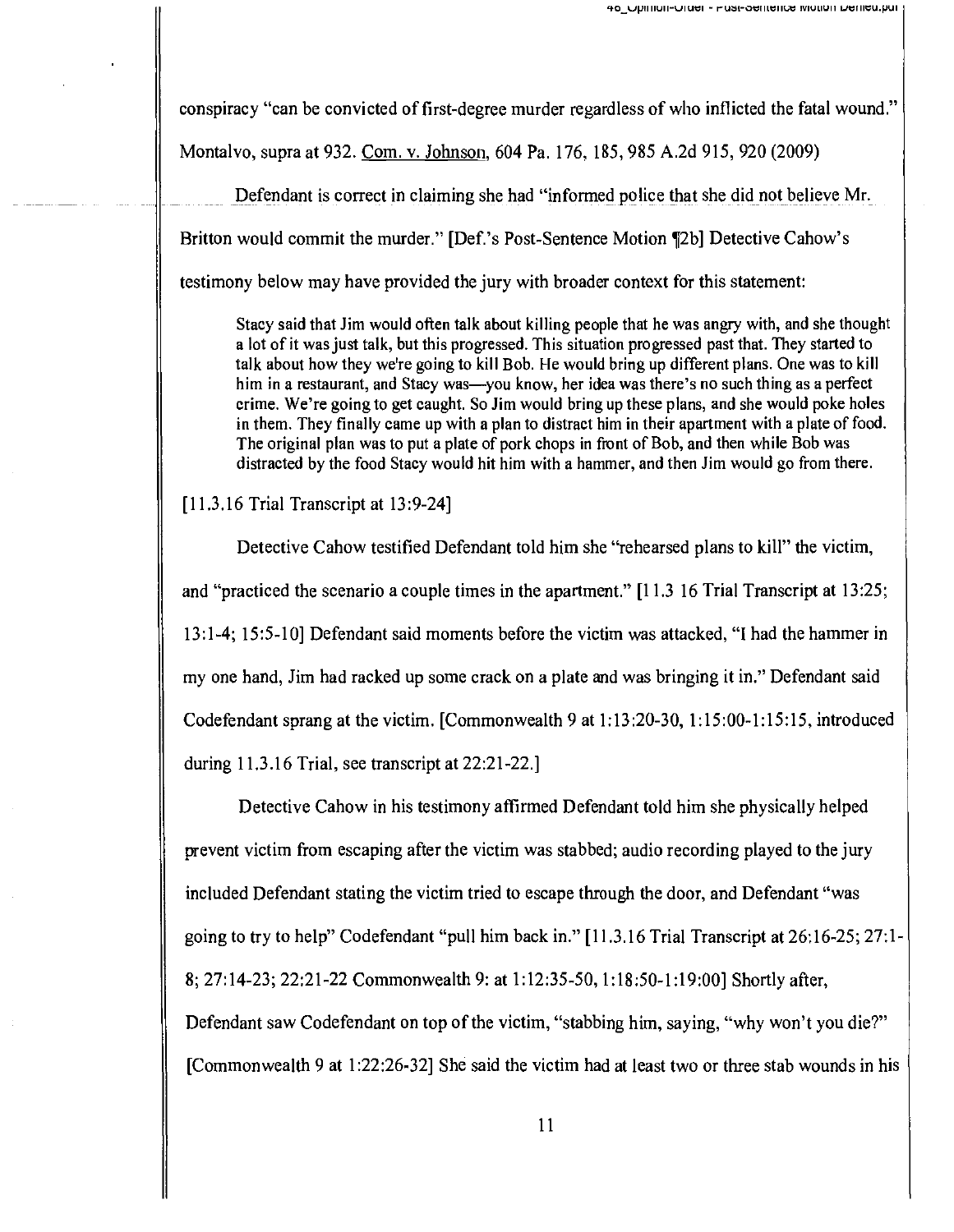chest, and Codefendant "had the green knife in his hand." [Id at 1:18:25-30,] Dr. Land at trial testified the victim's cause of death was "multiple sharp force and blunt force trauma." [11.3.16 Trial Transcript at 50:2-4]

Based on the facts introduced at trial, the jury's conviction finding the Defendant guilty of Criminal Conspiracy to Commit Homicide does not shock the conscience. Therefore, Defendant's weight of the evidence claim, as it relates to the Criminal Conspiracy to Commit Homicide conviction, is denied,

Defendant's post sentence motion, for the above reasons, is denied.